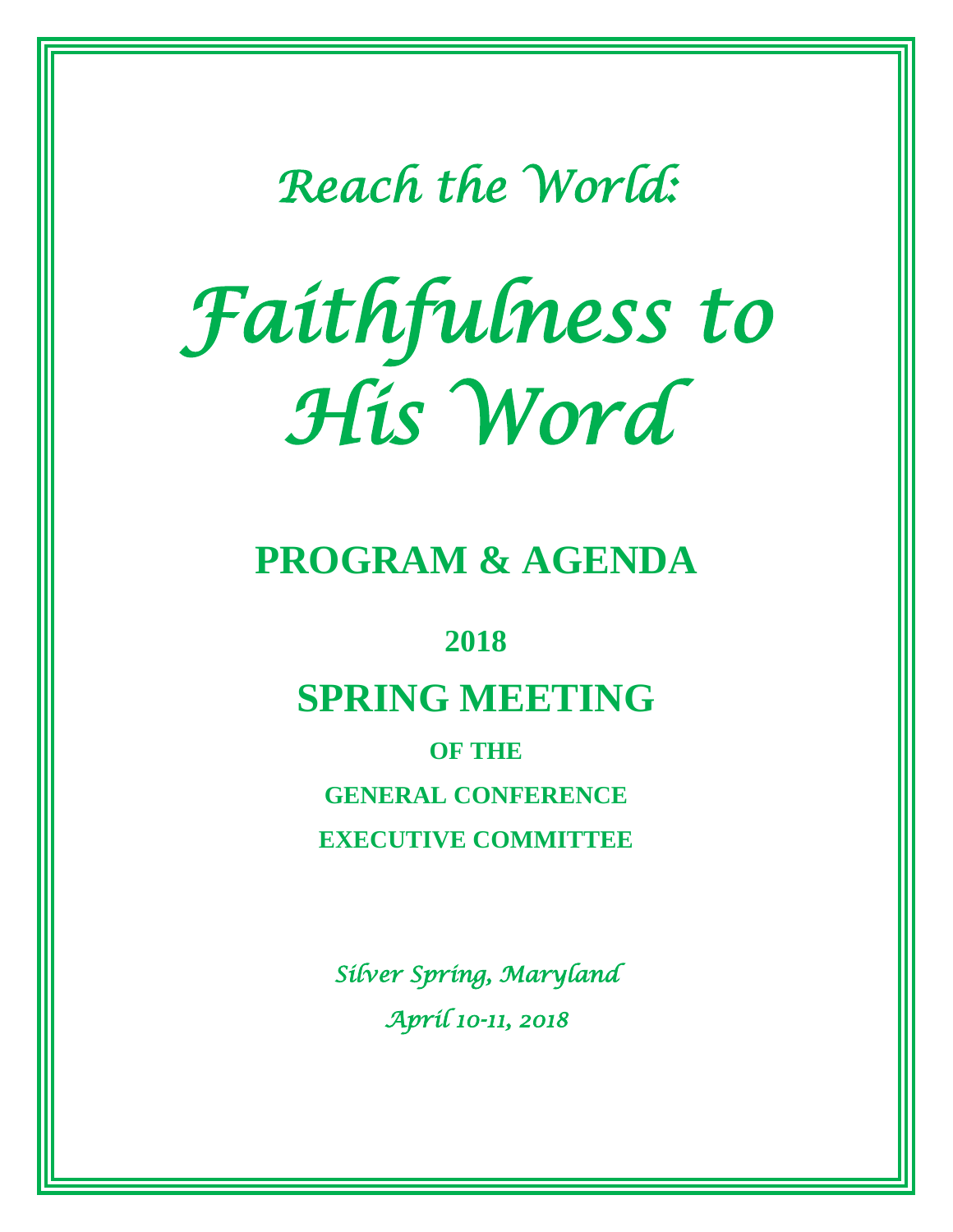# **NOTICE**

The 2018 General Conference Spring Meetings are being live streamed on the internet and recorded for internal and archival purposes. Any other recording is unauthorized.

> Myron Iseminger, Undersecretary General Conference SDA April 2018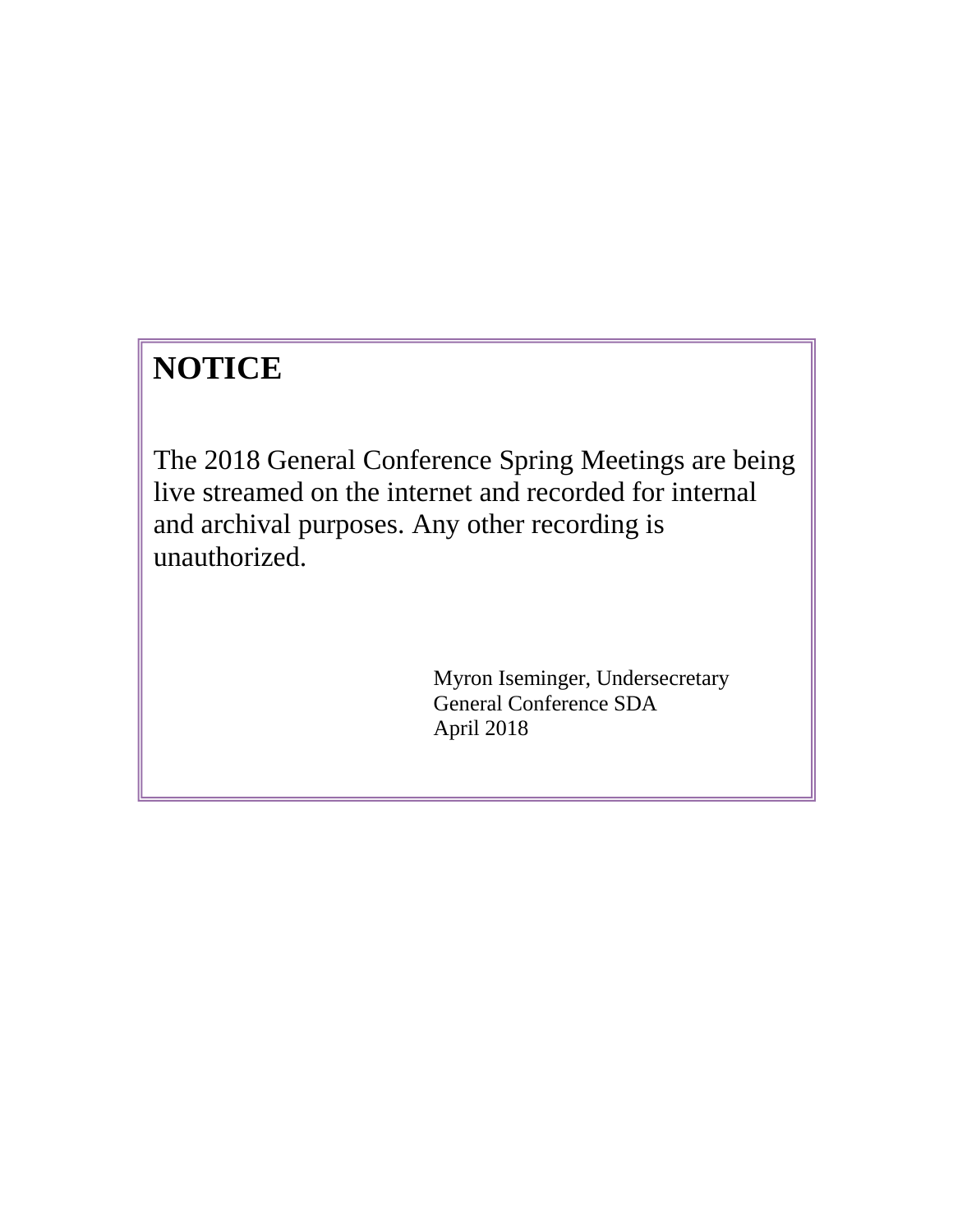#### April 10-11, 2018

General Conference Headquarters Silver Spring, Maryland

#### D A I L Y P R O G R A M

Monday, April 9

3:00 p.m. - 6:00 p.m. On-Site Check-In

Tuesday, April 10

| $7:00$ a.m. $-8:00$ a.m.  | <b>Steering Committee</b> |
|---------------------------|---------------------------|
| $7:15$ a.m. $-7:45$ a.m.  | Prayer Time               |
| $8:00$ a.m. $-9:00$ a.m.  | Devotional                |
| $9:00$ a.m. $-12:00$ p.m. | <b>Business Session</b>   |
| $12:00$ p.m. $-2:00$ p.m. | Lunch/Committees          |
| $2:00$ p.m. $-5:30$ p.m.  | <b>Business Session</b>   |

Wednesday, April 11

| $7:00$ a.m. $-8:00$ a.m.   | <b>Steering Committee</b> |
|----------------------------|---------------------------|
| 7:15 a.m. - 7:45 a.m.      | Prayer Time               |
| $8:00$ a.m. $-9:00$ a.m.   | Devotional                |
| $9:00$ a.m. $-12:00$ p.m.  | <b>Business Session</b>   |
| $12:00$ p.m. $- 2:00$ p.m. | Lunch/Committees          |
| $2:00$ p.m. $-5:00$ p.m.   | <b>Business Session</b>   |

A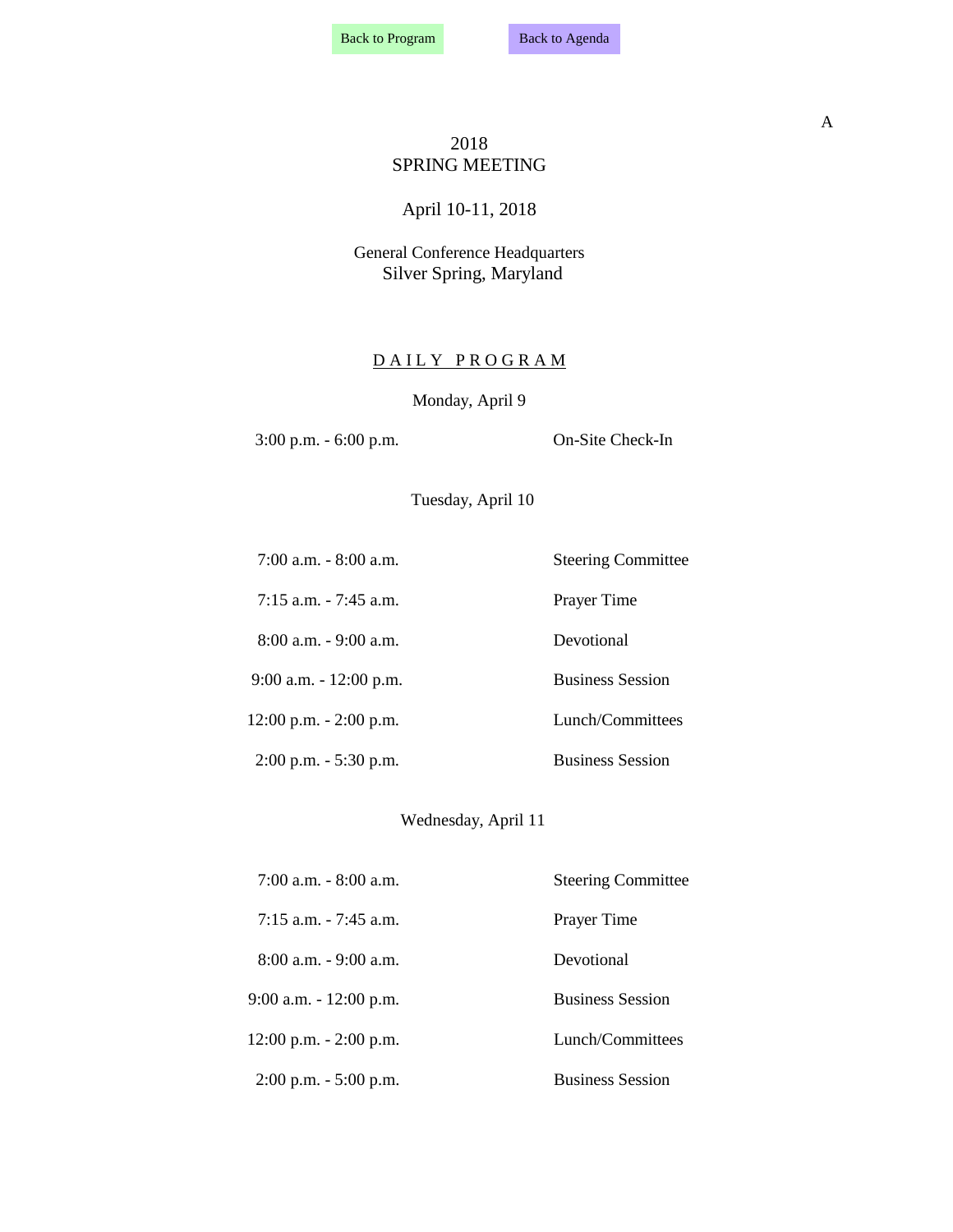#### SPRING MEETING MANAGEMENT

Manager George O Egwakhe Associate Manager Sheri Clemmer

#### A G E N D A A N D M I N U T E S

General

GC Secretary G T Ng

Agenda Development

Master Agenda Control Lissy Park

Support Material Control **Laurie J Schmidt** 

Committee Scheduling Karen J Porter

#### Minutes Production

Recording Secretaries Tamara K Boward

Editors of Actions Myron A Iseminger/G Alexander Bryant/Gary D Krause/

Approval Minutes, Clearance G Alexander Bryant/Myron A Iseminger/Gary D Krause/ Hensley M Moorooven/Daisy J F Orion/Magdiel E Perez Schultz/ Karen J Porter/Claude J Richli/Gerson P Santos/John H Thomas

Gerson P Santos/John H Thomas

Hensley M Moorooven/Karen J Porter/Claude J Richli/

Minutes Production Control **Lissy Park** 

Undersecretary Myron A Iseminger Coordinator Lissy Park

Agenda Secretary Myron A Iseminger Assistant Laurie J Schmidt

Assistant Millie Castillo

Joanne Stango

B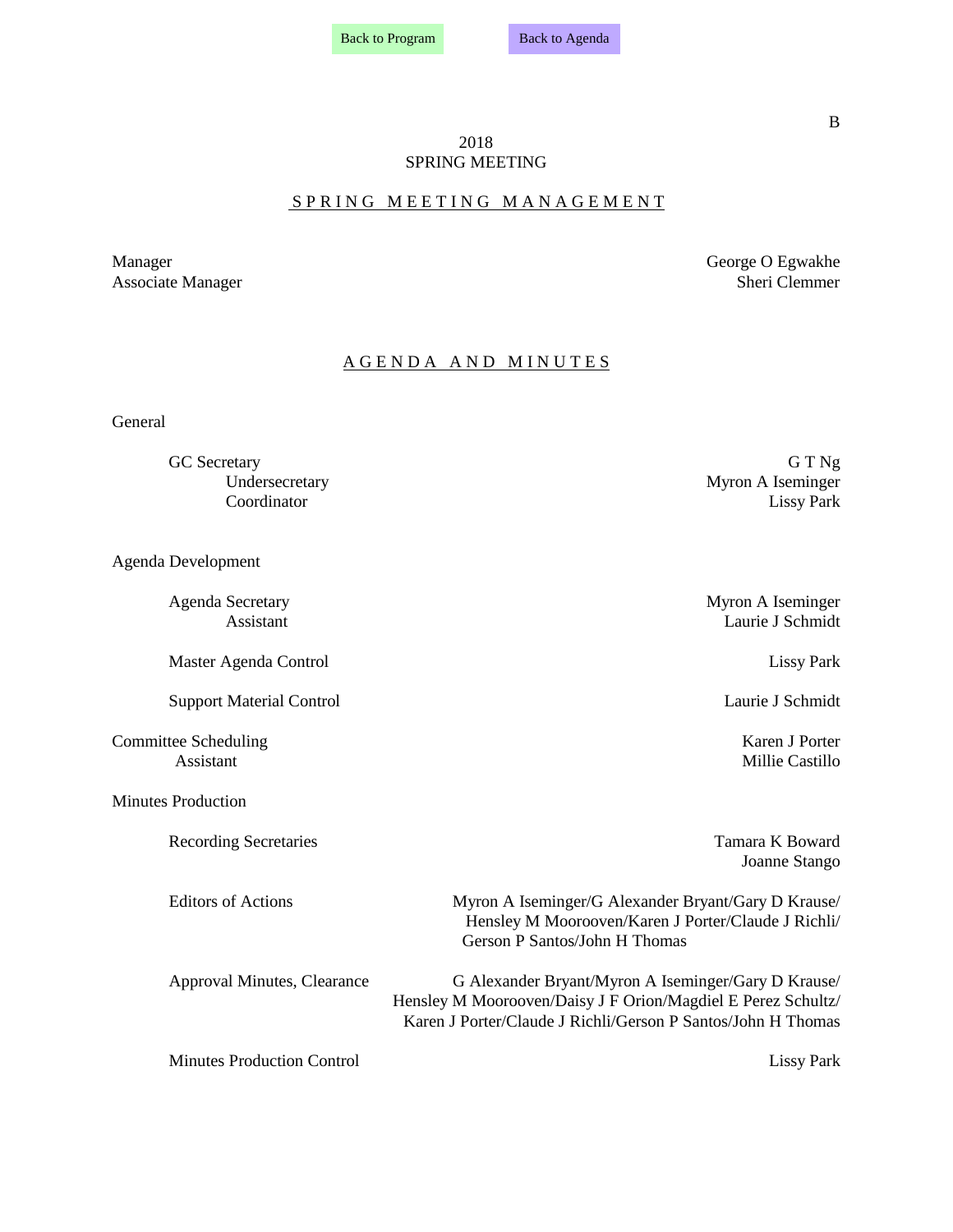#### GENERAL SERVICE ASSIGNMENTS

| Accommodations            | Sheri Clemmer                                         |
|---------------------------|-------------------------------------------------------|
| Announcements             | Hensley M Moorooven                                   |
| Communication             | Williams S Costa, Jr                                  |
| Distribution of Material  | Willie H Oliver                                       |
| First Aid and Health      | Peter N Landless                                      |
| Platform                  | Jerry N Page, Chair<br>Thomas L Lemon, Vice-Chair     |
| <b>Steering Committee</b> | Ted N C Wilson, Chair<br>Myron A Iseminger, Secretary |
| Telecommunications/Mail   | Sheri Clemmer                                         |
| Projection Coordinator    | Sherri Ingram-Hudgins                                 |

C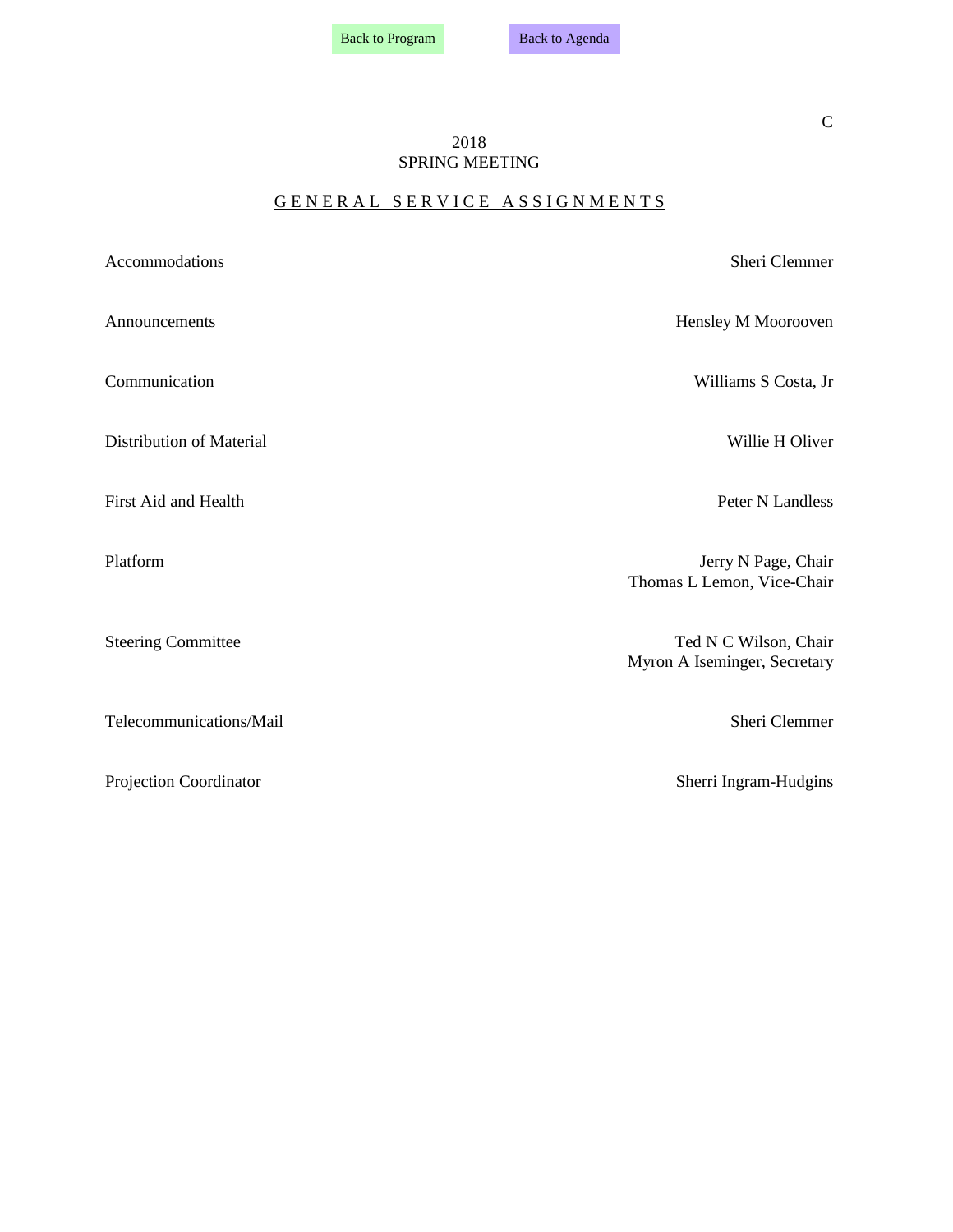$\mathbf D$ 

#### 2018 SPRING MEETING

#### D E V O T I O N A L S P E A K E R S

8:00 - 9:00 a.m.

Tuesday, April 10 Mark A Finley

*The Shaking: Will the Church Survive or Thrive in the Coming Crises*

Wednesday, April 11 Mark A Finley

*The Shaking: Anchored in Jesus*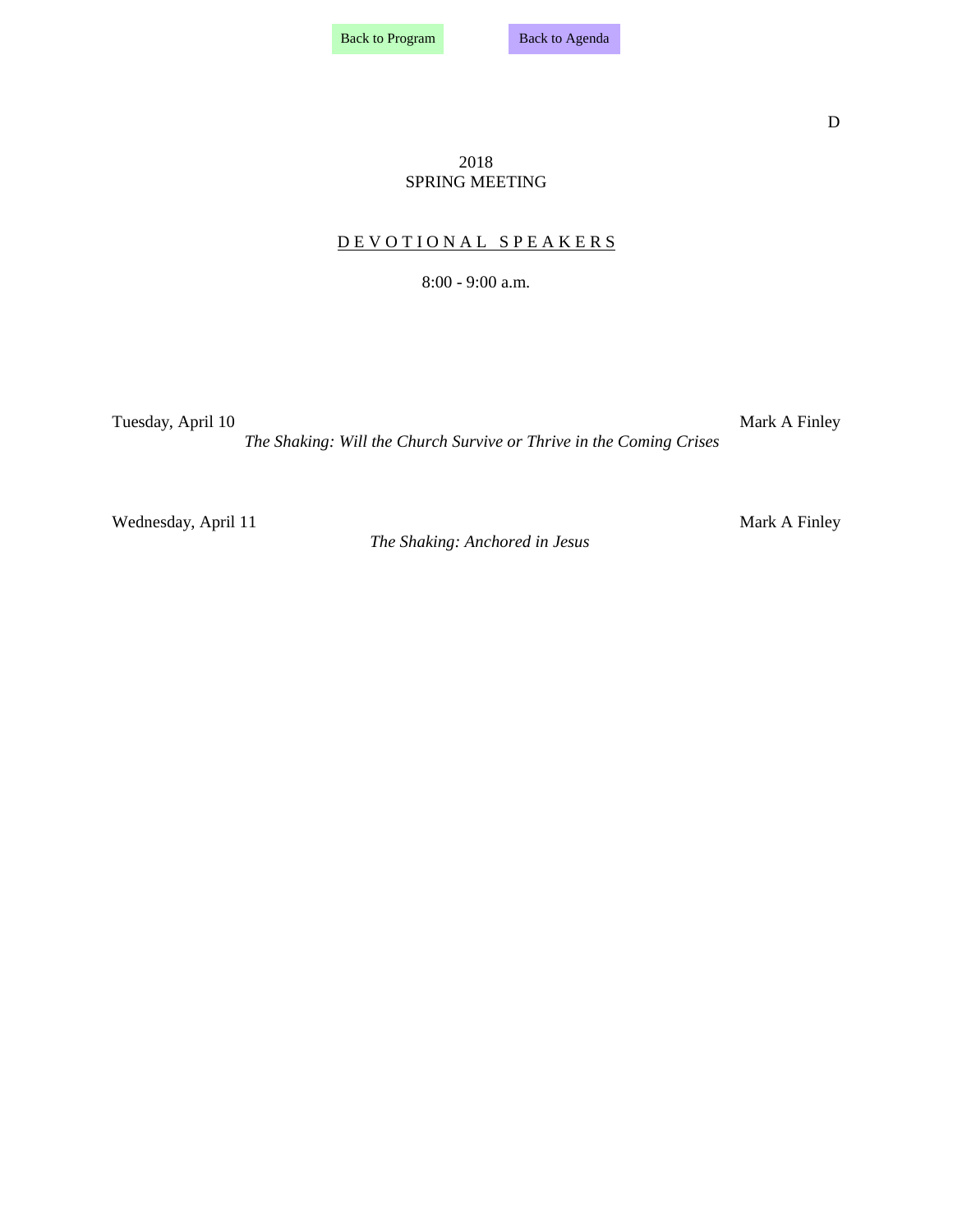### BUSINESS MEETINGS

| Date                                                                       | Chairman                         | Secretary                           | Editor                                 |
|----------------------------------------------------------------------------|----------------------------------|-------------------------------------|----------------------------------------|
| Tuesday, April 10<br>$9:00$ a.m. $-12:00$ p.m.<br>$2:00$ p.m. $-5:30$ p.m. | Ted N C Wilson<br>Ted N C Wilson | G Alexander Bryant<br>Gary D Krause | Myron A Iseminger<br>Myron A Iseminger |
| Wednesday, April 11<br>$9:00$ a.m. $-12:00$ p.m.                           | Ted N C Wilson                   | Hensley M                           | Myron A Iseminger                      |
| $2:00$ p.m. $-5:00$ p.m.                                                   | Ted N C Wilson                   | Moorooven<br>Karen J Porter         | Myron A Iseminger                      |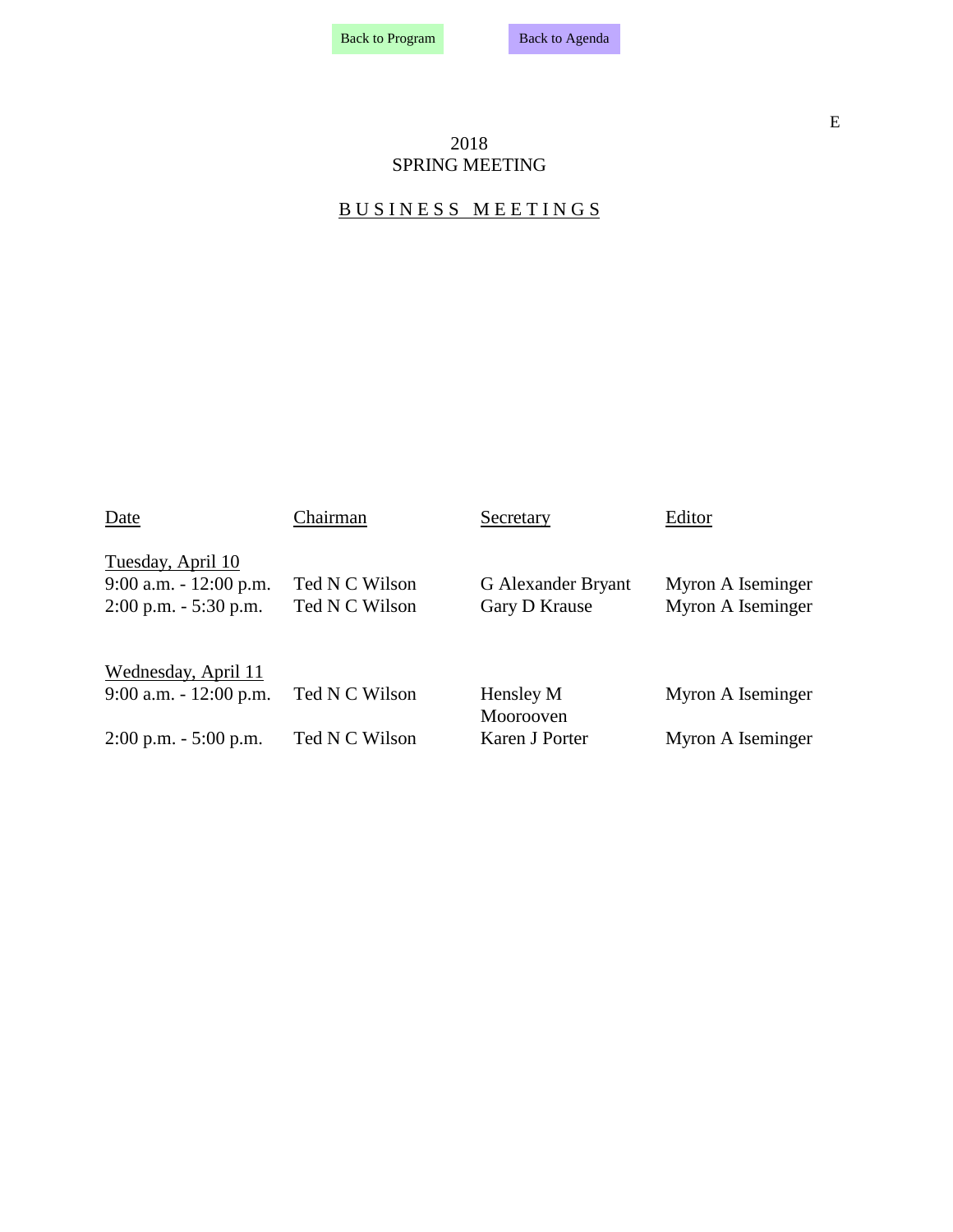#### A GENDA & SUPPORT MATERIAL

#### Explanation of Coding and Format

This explanation is to help you use the 2018 Spring Meeting agenda and support material.

1. The agenda lists the items of business that are to be considered at the Business Meetings of the Spring Meeting.

2. If an agenda item has support material, you will find a number at the end of the agenda title. That is the page number where the support material will be found.

3. Many agenda items have a code that precedes the agenda title. Each code has five digits followed by one, two or three, and occasionally, four letters. This is a computer identification code which is used to keep track of the item. You will find the same code on any corresponding support material.

4. The support material will have the titles of the items just as they appear on the agenda list. To the right of the title, you will find a number which is the item's number in the agenda sequence.

5. Just above the title on the first page of the support material for each item, you will find what is known as a reference line. This line identifies the source(s) and traces the history of the item, and also shows it's routing. The glossary on pages G - I will help you discover which organizations and committees have given prior consideration to a particular item and where it will be considered next. The series of acronyms to the left of the word "to" traces the past history of the item. To the right, appear the initials of the General Conference Officer who is responsible for presenting the item. Occasionally, its future routing is suggested also.

6. If a computer identification code number appears in the reference line, it shows that the item has been considered during a previous administrative year. An administrative year extends from the close of one Annual Council to the close of the next Annual Council.

F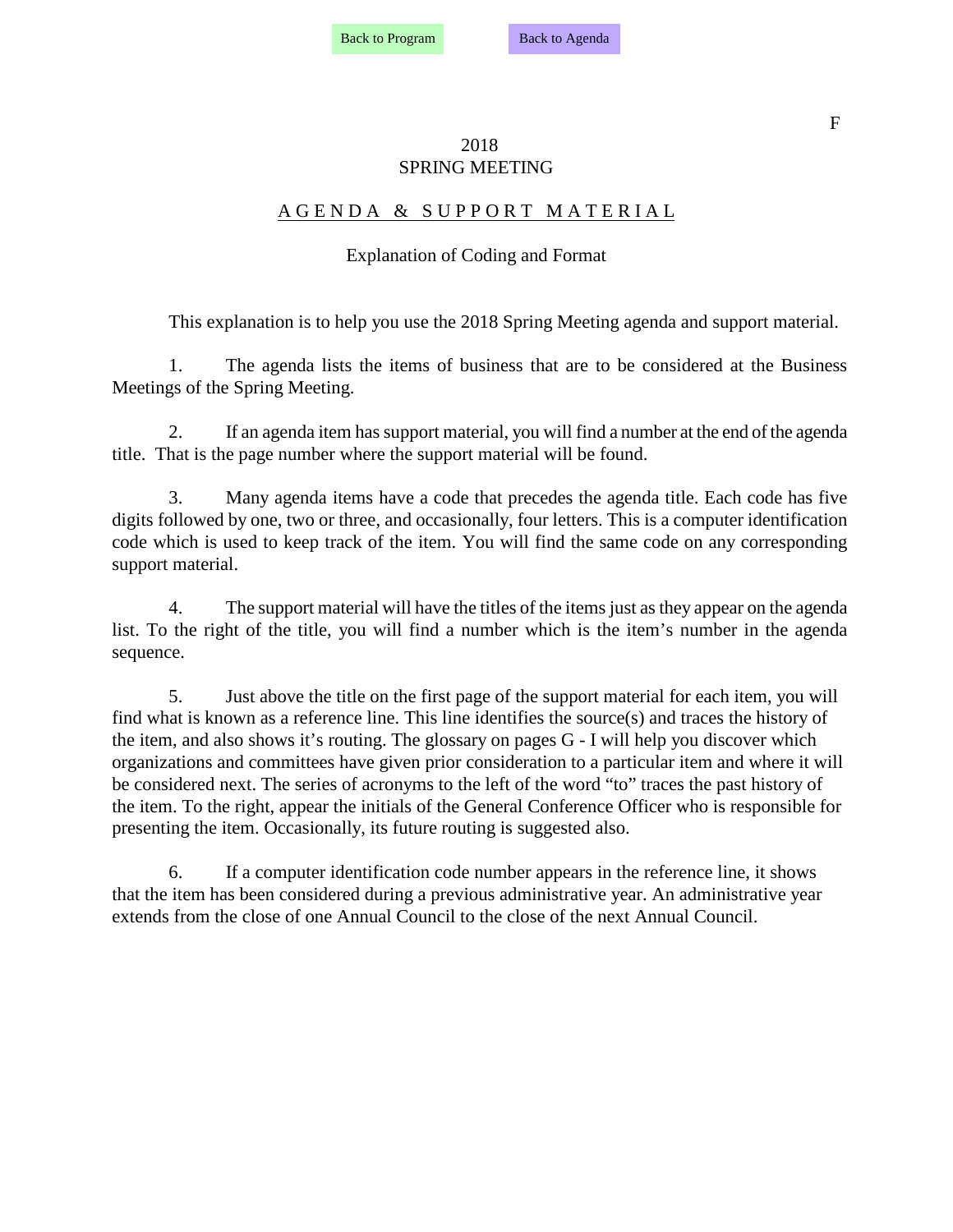#### GLOSSARY OF MOST FREQUENTLY USED ACRONYMS

| <b>AAIM</b>  | <b>Adventist AIDS International Ministry</b>          |
|--------------|-------------------------------------------------------|
| <b>AC</b>    | <b>Annual Council</b>                                 |
| <b>ACM</b>   | <b>Adventist Chaplaincy Ministries</b>                |
| <b>ADCOM</b> | <b>Administrative Committee</b>                       |
| <b>ADRA</b>  | <b>Adventist Development and Relief Agency</b>        |
| <b>AIIAS</b> | Adventist International Institute of Advanced Studies |
| AM           | <b>Adventist Mission</b>                              |
| <b>AR</b>    | <b>Adventist Review</b>                               |
| <b>ARM</b>   | <b>Adventist Risk Management</b>                      |
| <b>ASTR</b>  | Archives, Statistics, and Research                    |
| AU           | <b>Andrews University</b>                             |
| <b>AUA</b>   | <b>Adventist University of Africa</b>                 |
| <b>AVS</b>   | <b>Adventist Volunteer Services</b>                   |
| <b>AWR</b>   | <b>Adventist World Radio</b>                          |
| <b>BRI</b>   | <b>Biblical Research Institute</b>                    |
| <b>CHM</b>   | <b>Children's Ministries</b>                          |
| <b>COM</b>   | Communication                                         |
| <b>ECD</b>   | <b>East-Central Africa Division</b>                   |
| <b>EDU</b>   | Education                                             |
| <b>ESD</b>   | Euro-Asia Division                                    |
| <b>EUD</b>   | <b>Inter-European Division</b>                        |
| <b>FM</b>    | <b>Family Ministries</b>                              |
| GC           | <b>General Conference</b>                             |
| <b>GCAS</b>  | <b>General Conference Auditing Service</b>            |
| GCC          | <b>General Conference Executive Committee</b>         |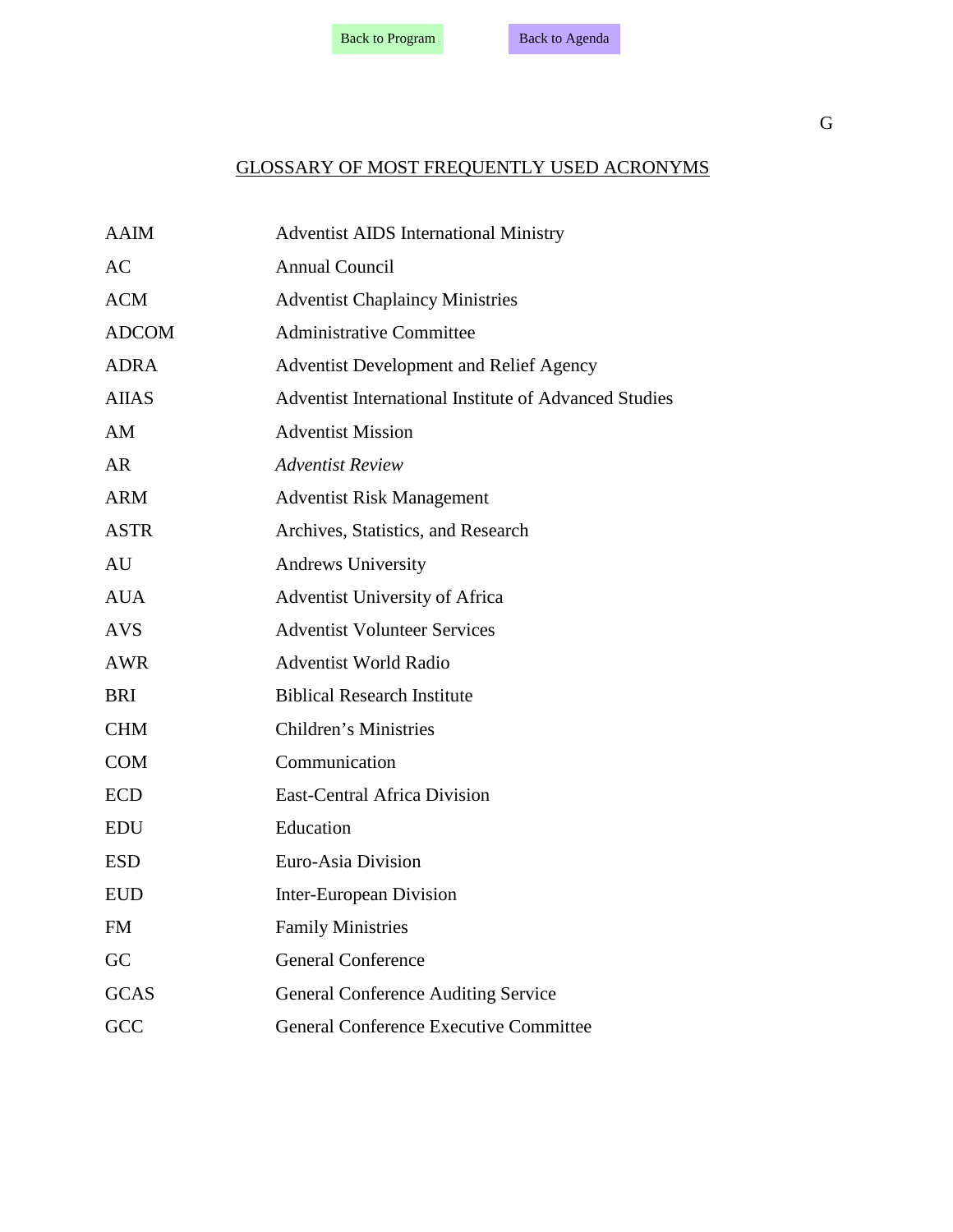Acronyms (contd) - 2 H

| <b>GCDO</b>   | General Conference and Division Officers                         |
|---------------|------------------------------------------------------------------|
| <b>GCS</b>    | <b>General Conference Session</b>                                |
| <b>GRI</b>    | Geoscience Research Institute                                    |
| HM            | <b>Health Ministries</b>                                         |
| <b>HRS</b>    | <b>Human Resource Services</b>                                   |
| IF            | <b>Israel Field</b>                                              |
| <b>IAD</b>    | <b>Inter-American Division</b>                                   |
| <b>IPRS</b>   | <b>International Personnel Resources and Services</b>            |
| <b>IWM</b>    | <b>Institute of World Mission</b>                                |
| <b>LLU</b>    | Loma Linda University                                            |
| <b>MENA</b>   | Middle East and North Africa Union Mission                       |
| <b>MIN</b>    | <b>Ministerial Association</b>                                   |
| <b>MPPC</b>   | <b>Mission Personnel Processing Committee</b>                    |
| <b>NAD</b>    | <b>North American Division</b>                                   |
| <b>NSD</b>    | Northern Asia-Pacific Division                                   |
| <b>OGC</b>    | <b>Office of General Counsel</b>                                 |
| PARL          | Public Affairs and Religious Liberty                             |
| <b>PRE</b>    | Presidential                                                     |
| PreC          | Presidents' Council (General Conference and Division Presidents) |
| <b>PREXAD</b> | President's Executive Administrative Council                     |
| <b>PUB</b>    | <b>Publishing Ministries</b>                                     |
| <b>RHPA</b>   | Review and Herald Publishing Association                         |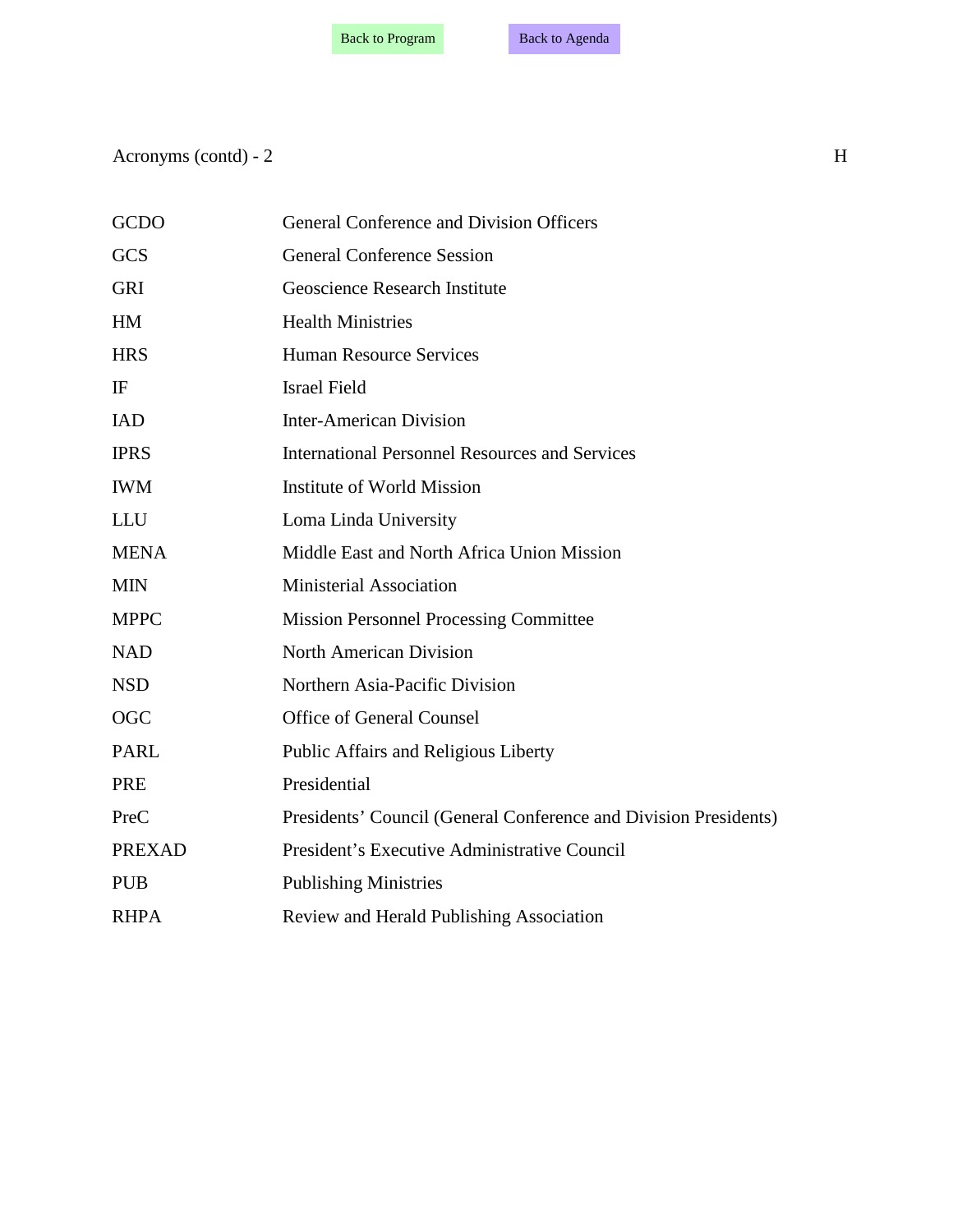Acronyms (contd) - 3 I

| <b>SAD</b>  | <b>South American Division</b>                                     |
|-------------|--------------------------------------------------------------------|
| <b>SEC</b>  | Secretariat                                                        |
| SecC        | Secretaries' Council (General Conference and Division Secretaries) |
| <b>SID</b>  | Southern Africa-Indian Ocean Division                              |
| <b>SM</b>   | <b>Spring Meeting</b>                                              |
| <b>SPD</b>  | <b>South Pacific Division</b>                                      |
| SSD         | Southern Asia-Pacific Division                                     |
| <b>SSPM</b> | Sabbath School and Personal Ministries                             |
| <b>STW</b>  | <b>Stewardship Ministries</b>                                      |
| <b>SUD</b>  | Southern Asia Division                                             |
| <b>TED</b>  | <b>Trans-European Division</b>                                     |
| <b>TRE</b>  | Treasury                                                           |
| <b>TreC</b> | Treasurers' Council (General Conference and Division Treasurers)   |
| <b>TRS</b>  | Planned Giving and Trust Services                                  |
| <b>WAD</b>  | <b>West-Central Africa Division</b>                                |
| <b>WHT</b>  | Ellen G White Estate, Inc.                                         |
| WM          | Women's Ministries                                                 |
| YOU         | <b>Youth Ministries</b>                                            |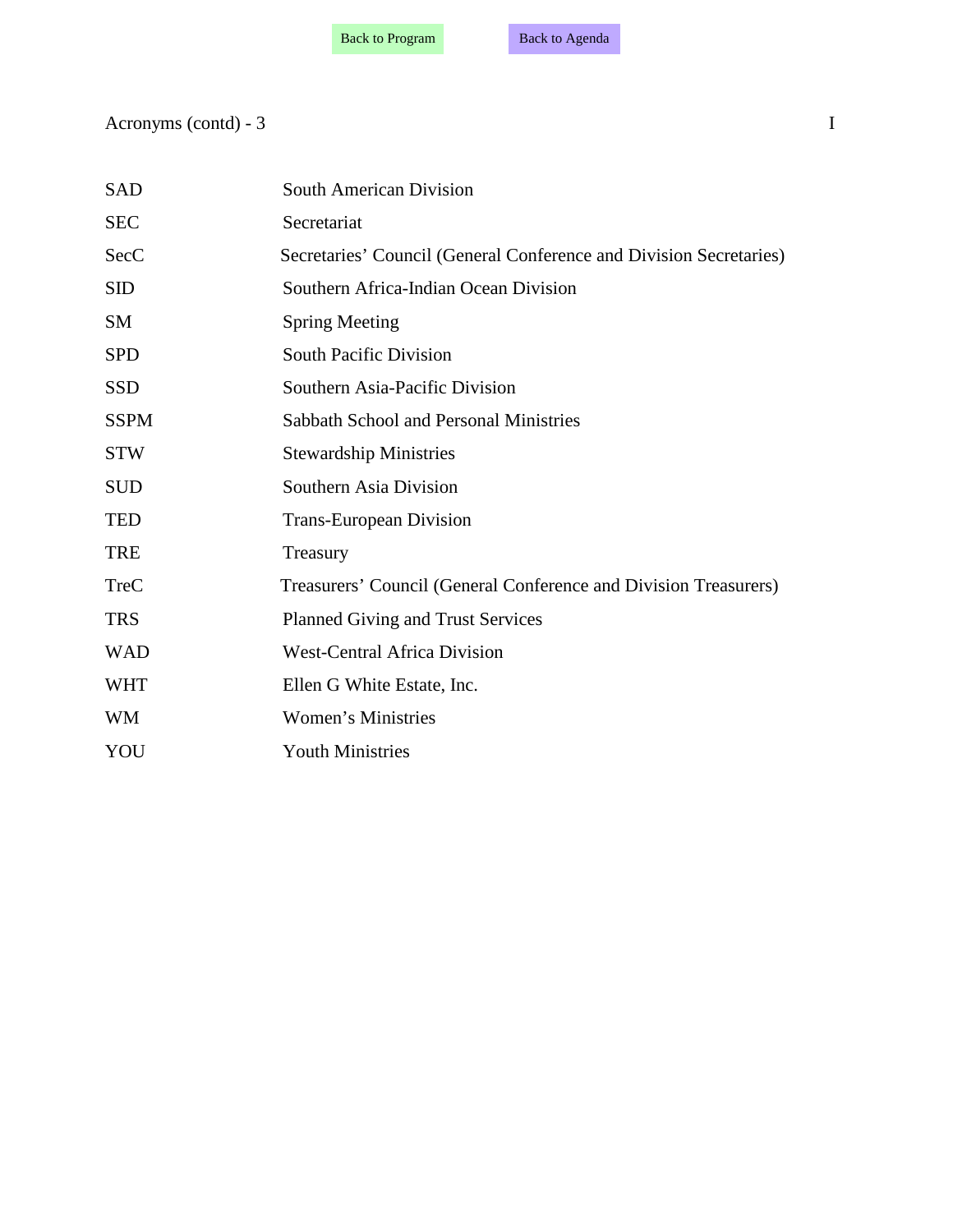#### **MEMBERS**

- A Timothy H Aka, Viktor Alyeksyeyenko, Audrey E Andersson, Kingsley C Anonaba,
- B Rudy R Baloyo, Doug Batchelor, Lisa M Beardsley-Hardy, Guillermo E Biaggi, Gary T Blanchard, Marcos F Bomfim, Rodney G Brady, Elias Brasil de Souza, Mario A Brito, G Alexander Bryant, Brent B Burdick, Harold E Butler,
- C Ramon J Canals, Dennis R Carlson, Mario E Ceballos, Lowell C Cooper, Alain G Coralie, Williams S Costa Jr,
- D Abner De los Santos, Marlon de Souza Lopes,
- E George O Egwakhe, G Thomas Evans, Larry R Evans,
- F Mark A Finley, John Freedman,
- G L James Gibson, Pavel Goia, Clifford R Goldstein, Ricardo B Graham,
- H Jerome Habimana, Richard H Hart, Edward Heidinger, Kerry L Heinrich, Elie Henry, Dan Houghton,
- I Yutaka Inada, Myron A Iseminger,
- J Daniel R Jackson, Debbie Jackson, Nenad Jepuranovic, Mark A Johnson,
- K Raafat A Kamal, Mikhail F Kaminskiy, Si Young Kim, G Earl Knight, William M Knott, Linda Mei Lin Koh, Erton C Kohler, Gary D Krause,
- L Ezras Lakra, Nancy A Lamoreaux, Peter N Landless, Max W Langi, Israel J Leito, Robert E Lemon, Thomas L Lemon, German A Lust, Andrea T Luxton,
- M Barna Magyarosi, Fred M Manchur, Emmanuel S D Manu, Solomon Maphosa, Almir Marroni, Geoffrey G Mbwana, Richard E McEdward, Duane McKey, Wilson Measapogu, Armando Miranda Sr, Larry R Moore, Hensley M Moorooven, E Selvin Moorthy, Derek J Morris,
- N Neil Nedley, G T Ng, Hopekings K Ngomba, James R Nix, Don J Noble, Timothy E Northrop,
- O Willie Oliver, Daisy J Orion,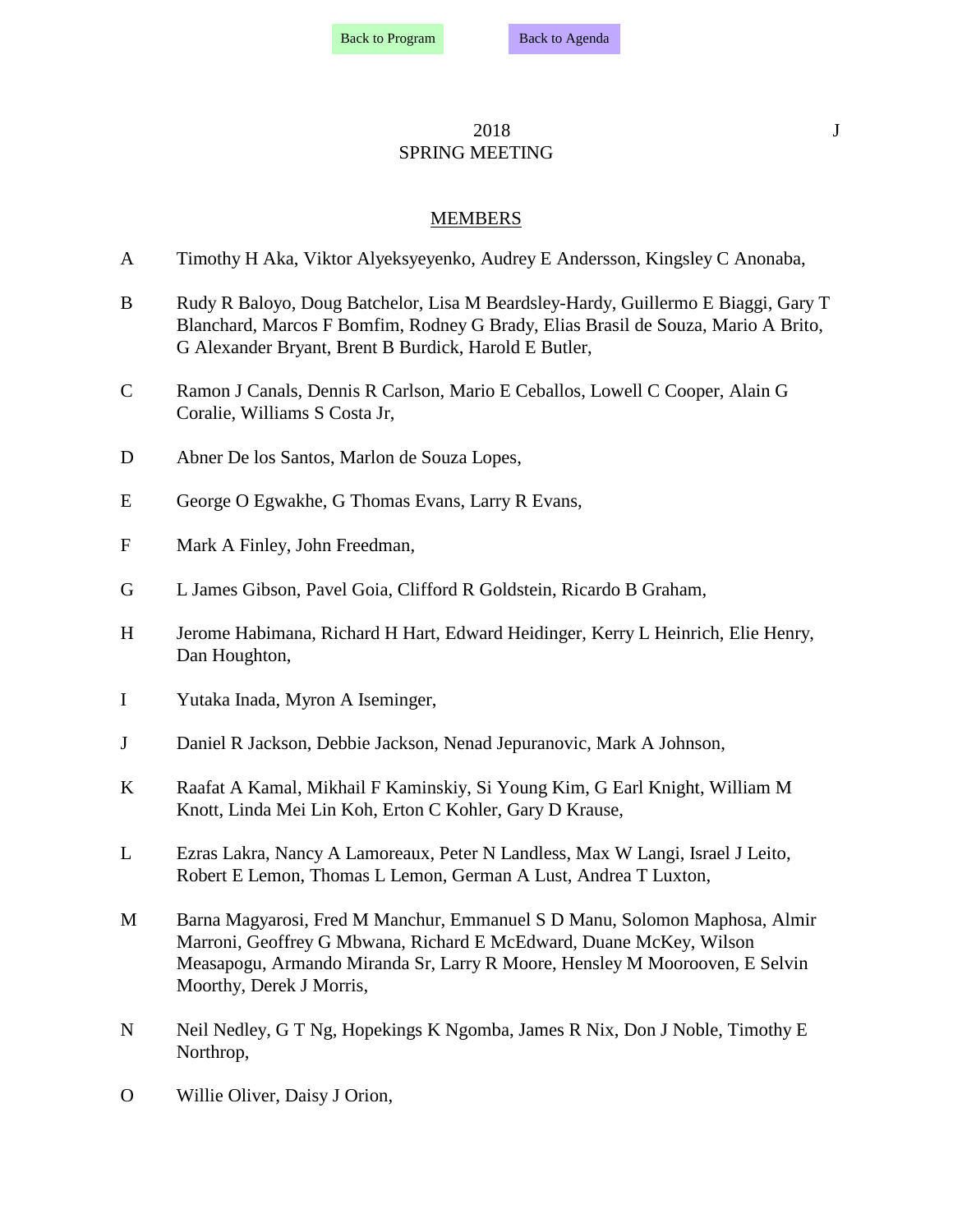#### MEMBERS (contd)

- P Jerry N Page, Orville D Parchment, Ruth E Parish, Jan Paulsen, Delbert B Pearman, Magdiel E Perez Schulz, Leslie N Pollard, Karen J Porter, Juan R Prestol-Puesan, Kathryn L Proffitt,
- R Maureen Raj, E Albert Reece, Gideon P Reyneke, Claude J Richli, Randall L Roberts, Blasious M Ruguri, Michael L Ryan,
- S Saw Samuel, Gerson P Santos, Lawrence E Schalk, Benjamin D Schoun, Terry D Shaw, Ella S Simmons, Heather-Dawn K Small, Lionel H Smith, Ron C Smith, Artur A Stele,
- T John H Thomas, Brad Thorp, Gary F Thurber, Glenn C Townend, David Trim,
- V Maurice Valentine, Filiberto M Verduzco-Avila,
- W J Raymond Wahlen II, Vincent Waln, Elie Weick-Dido, Dave Weigley, Ted N C Wilson,
- Y Lori T Yingling,
- Z Norbert G Zens, E Edward Zinke

#### INVITEES

- A Stephen Apola, Jonas Arrais, Raquel C Arrais,
- B John R Beckett, Gabriel Begle, Jeffrey O Brown, Nelu Burcea,
- C Lael O Caesar, Zeno L Charles-Marcel, Scot T Coppock, Robert Costa,
- D Kwabena Donkor, Paul H Douglas, Karnik Doukmetzian, Korey J Dowling,
- E Dwain Esmond,
- F Carlos Fayard,
- G Daniel W Giang,
- H Allan R Handysides, Fred G Hardinge, Frank M Hasel, Wilmar Hirle, Gary L Hopkins, Helen Hopp Marshak, James Howard,
- J Craig R Jackson, Patricia S Jones,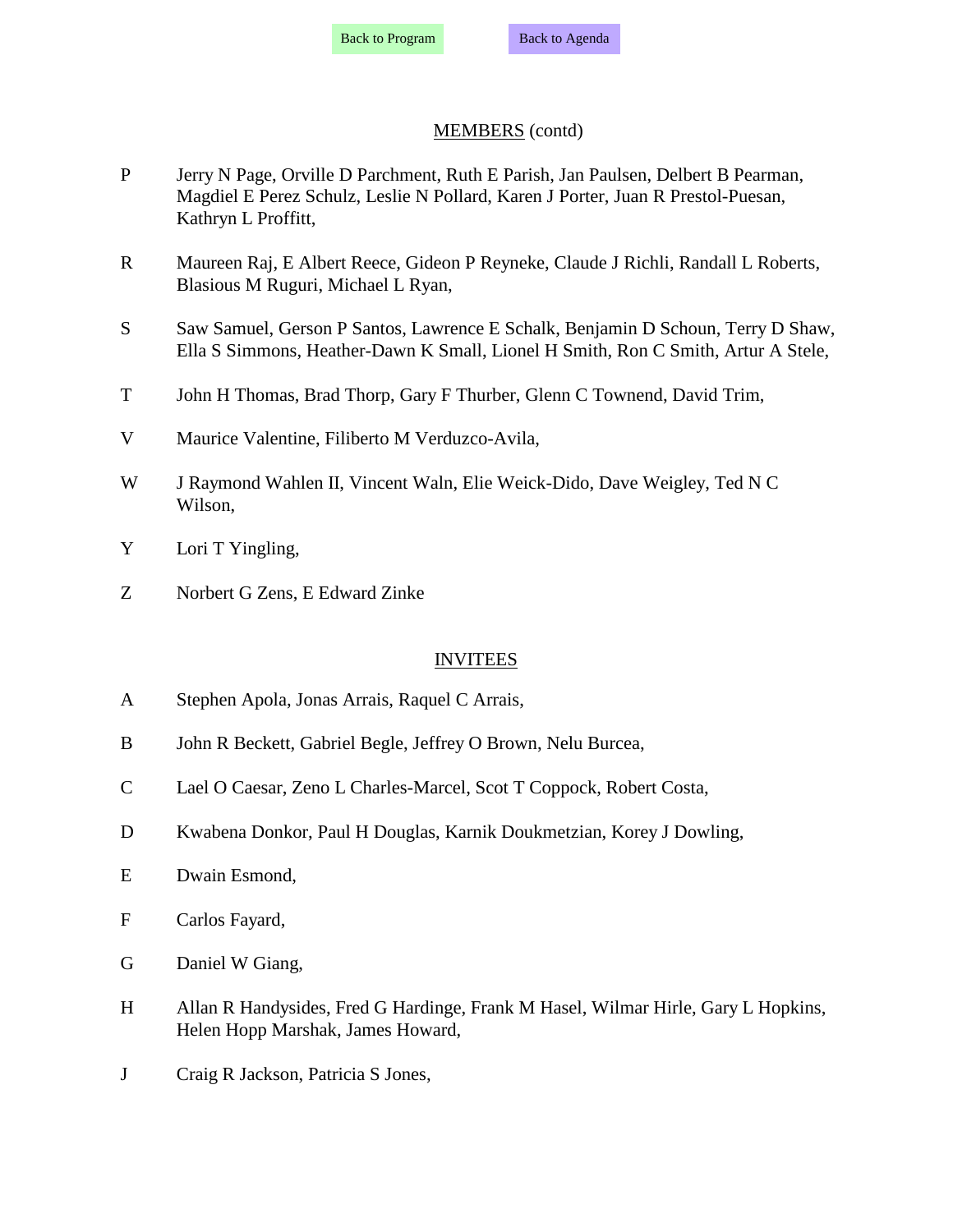#### INVITEES (contd)

- K Richard D Kajiura, Anthony R Kent, Hudson E Kibuuka, Chantal Klingbeil, Gerald A Klingbeil, Michael Kruger, Ronald Kuhn, Markus Kutzschbach,
- L Mike M Lekic, Dwayne O Leslie,
- M Imad Madanat, Julian Melgosa, Saustin S Mfune, Hiskia I Missah, Pako E Mokgwane, Jiwan S Moon, Jiri Moskala, Ekkehardt F Mueller, Gideon M Mutero,
- N Samuel H Neves, Doyle R Nick,
- O Elaine Oliver, Oscar Osindo,
- P Janet R Page, Tricia Y Penniecook, Andres J Peralta, Timothy L Poirier,
- R Katia Reinert,
- S Jeff Scoggins, Greg Scott, D Kent Sharpe, T Matthew Siliga, Michael Sokupa, Joel Swanson, Tibor Szilvasi,
- T John Wesley Taylor V, Jared Thurmon, Alberto R Timm, Homer W Trecartin,
- W Clinton L Wahlen, David R Williams, Lori E Williams, Michael Wixwat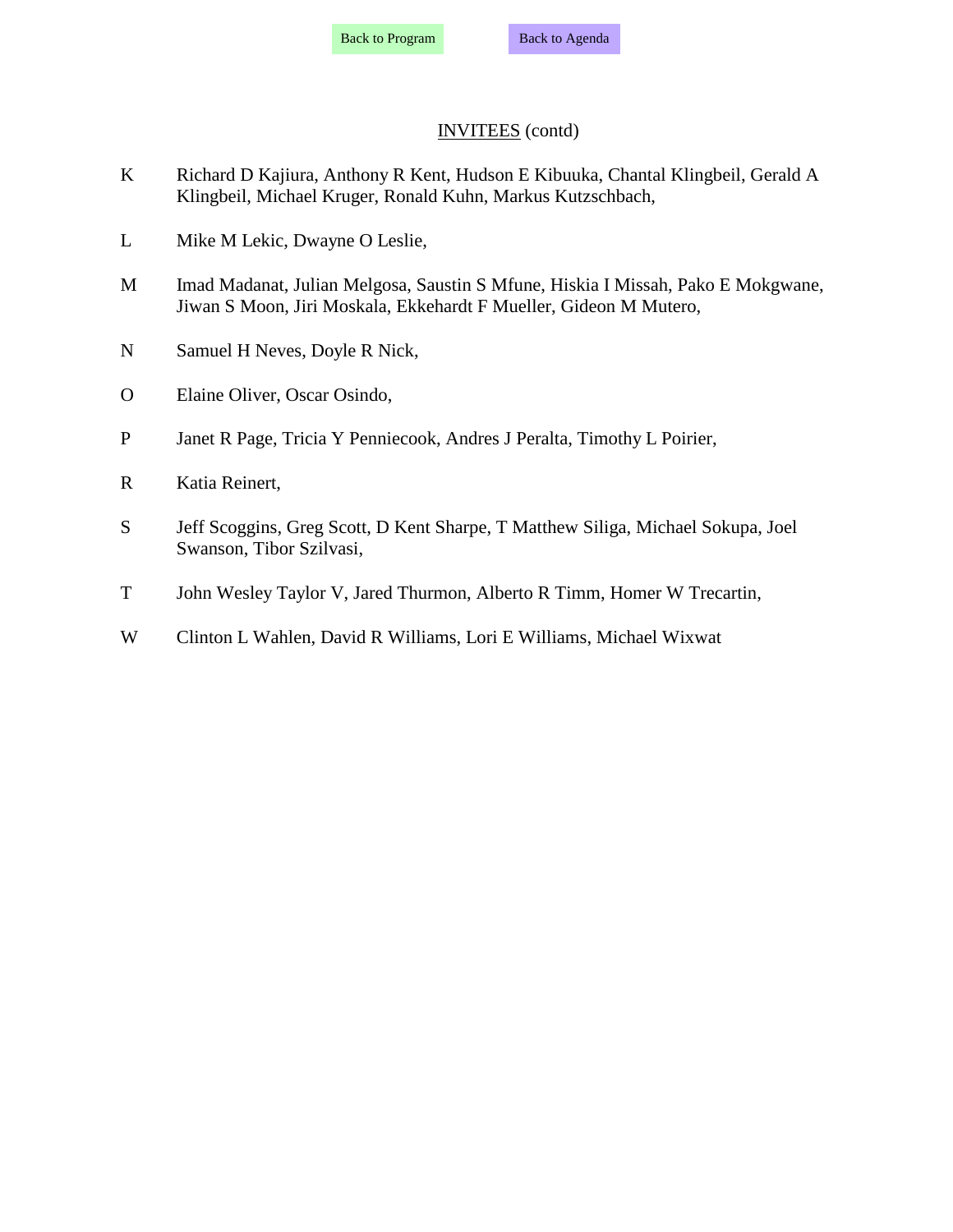#### **GENERAL AGENDA**

| <b>TNCW</b> | 101. |         | Call to Order                                                         |
|-------------|------|---------|-----------------------------------------------------------------------|
| <b>GTN</b>  | 102. |         | <b>Mission Statement of the Seventh-day Adventist Church [20]</b>     |
| <b>GTN</b>  | 103. |         | Adoption of Daily Program and Spring Meeting Procedures               |
| <b>GTN</b>  | 104. | 110-18G | <b>Standing Committees—Spring Meeting - 2018 [21]</b>                 |
| <b>GTN</b>  | 105. | 111-18G | <b>Compensation Review Committee—Spring Meeting - 2018</b><br>$[22]$  |
| <b>JRP</b>  | 106. |         | Audited Financial Statement/Audit Opinion                             |
| <b>JRP</b>  | 107. |         | Auditor's Report on Compliance with Policy                            |
| <b>JRP</b>  | 108. |         | Treasurer's Report                                                    |
| <b>JRW</b>  | 109. | 103-18G | <b>Operating Expense Cap 2017 - Report [24]</b>                       |
| <b>TNCW</b> | 110. |         | General Conference Corporation Annual Members Meeting                 |
| <b>GGM</b>  | 111. |         | <b>Family Ministries Report</b>                                       |
| <b>GEB</b>  | 112. |         | <b>Hope Channel Report</b>                                            |
| <b>TNCW</b> | 113. |         | "Who Are We and Why are We Here?" Jim Howard                          |
| <b>GTN</b>  | 114. |         | <b>Nominating Committee Agenda [17]</b>                               |
| <b>GGM</b>  | 115. |         | Mission to the Cities                                                 |
| <b>GTN</b>  | 116. |         | <i>Encyclopedia of Seventh-day Adventists Request to Institutions</i> |
| <b>ADS</b>  | 117. |         | International Religious Liberty Association Constituency Meeting      |
| <b>ESS</b>  | 118. |         | Final Educational LEAD Conference Report                              |
| <b>ADS</b>  | 119. |         | Public Affairs and Religious Liberty Report                           |
| <b>MAI</b>  | 120. |         | <b>Consent Agenda</b> [18]                                            |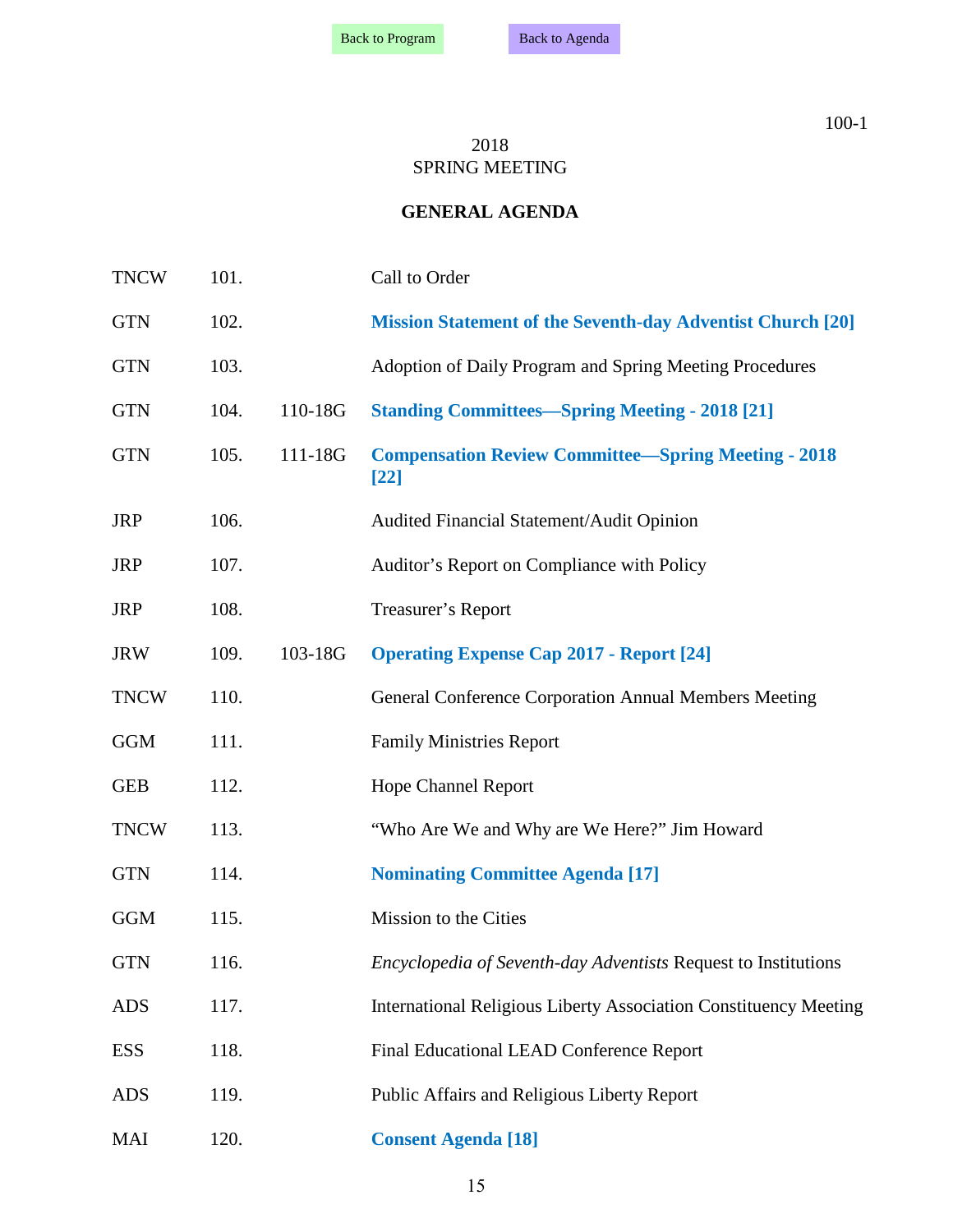## 2018 Spring Meeting General Agenda 100-2

| <b>GEB</b>  | 121. | <b>Publishing Ministries Report</b>                               |
|-------------|------|-------------------------------------------------------------------|
| <b>GEB</b>  | 122. | <b>Mission Advance</b>                                            |
| <b>TNCW</b> | 123. | Adventist Help/ASI Europe: Iraq Project—Michael Von Horste        |
| <b>TNCW</b> | 124. | "The Church A Training Center"—Christian Service pp 58-63<br>[57] |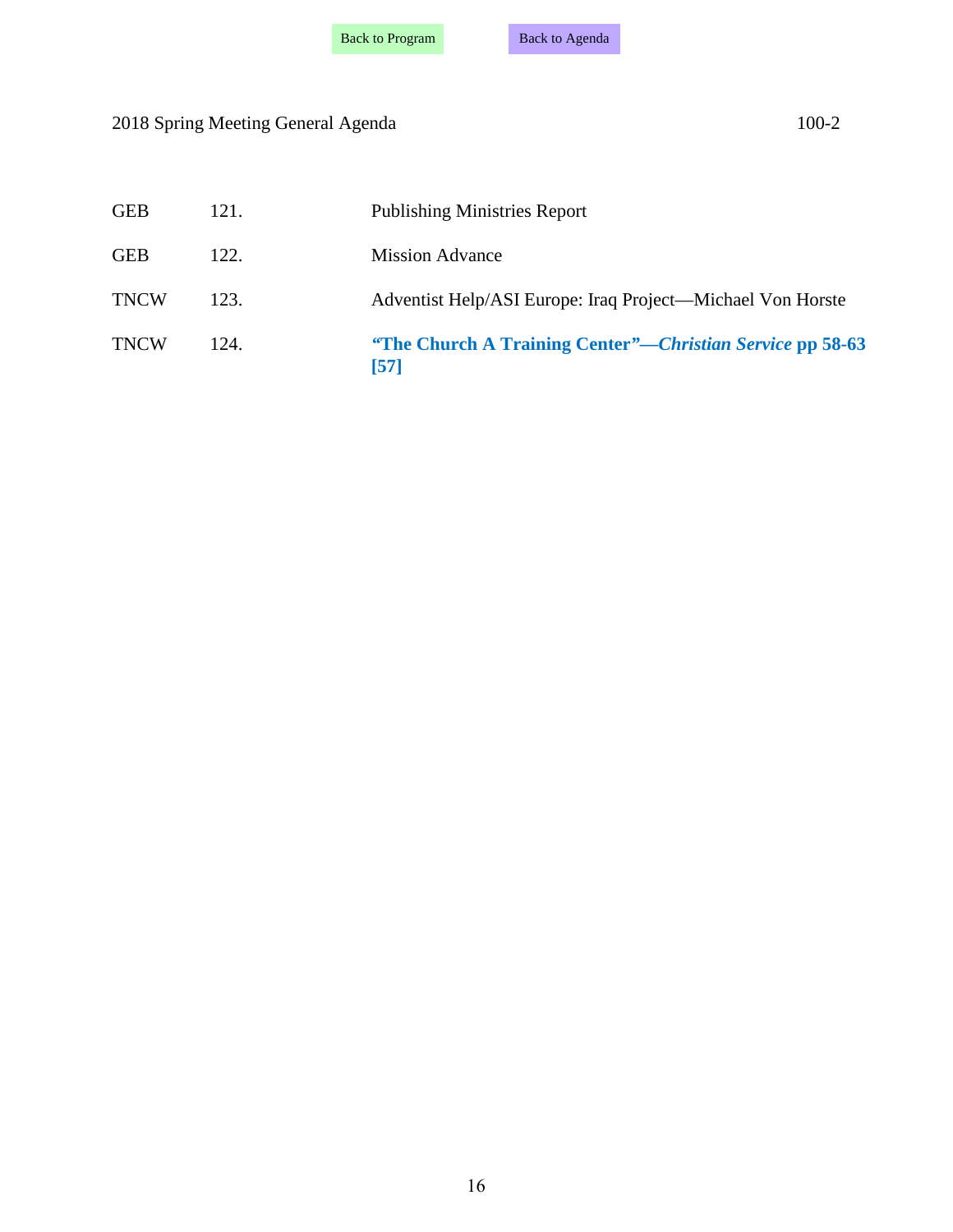300-1

#### 2018 SPRING MEETING

#### **NOMINATING COMMITTEE AGENDA**

#### **PERSONNEL**

<span id="page-16-0"></span>

| GTN 301. | Associate Treasurer, General Conference - Election |
|----------|----------------------------------------------------|
|          |                                                    |

- GTN 302. President, Inter-American Division Election
- GTN 303. Secretary, Inter-American Division Election
- GTN 304. Associate Director, General Conference Health Ministries Election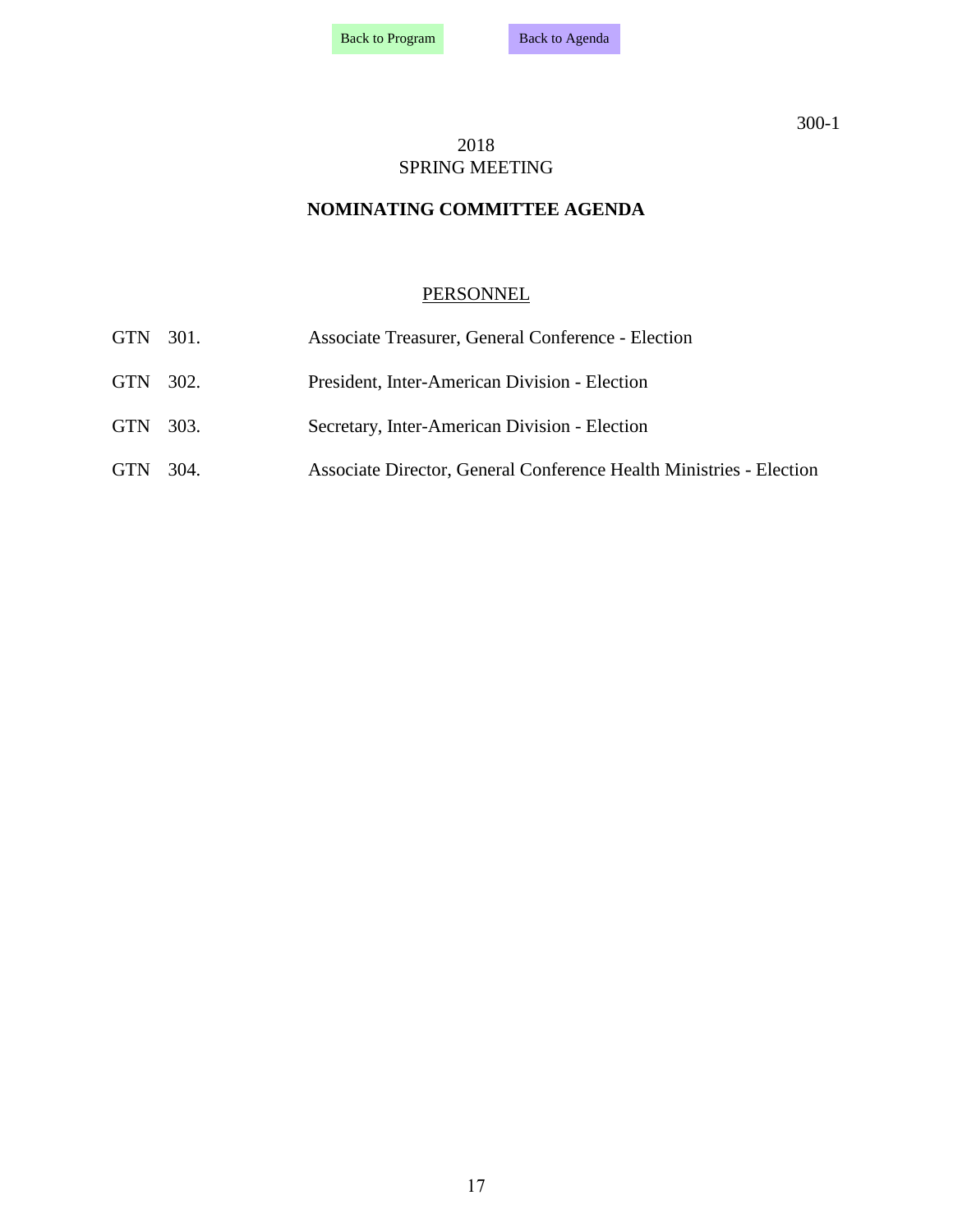#### **CONSENT AGENDA**

<span id="page-17-0"></span>

| <b>JRW</b> |      | 601. 101-18Gb | <b>Calendar of Offerings—World 2018 [25]</b>                    |
|------------|------|---------------|-----------------------------------------------------------------|
| <b>JRW</b> | 602. | $101-18$ Gc   | <b>Calendar of Offerings—World 2019 [28]</b>                    |
| <b>JRW</b> | 603. | $101-18Gd$    | <b>Calendar of Offerings—World 2020 [31]</b>                    |
| <b>ESS</b> | 604. | $101 - 18$ Ge | <b>Calendar of Special Days and Events—World 2018</b><br>$[34]$ |
| <b>ESS</b> | 605. | $101-18$ Gf   | <b>Calendar of Special Days and Events—World 2019</b><br>[38]   |
| <b>ESS</b> | 606. | $101-18$ Gg   | <b>Calendar of Special Days and Events-World 2020</b><br>[42]   |
| <b>KJP</b> | 607. | $102-18$ Ga   | <b>Authorized Meetings 2018 [46]</b>                            |
| <b>KJP</b> | 608. | $102-18Gb$    | <b>Authorized Meetings 2019 [49]</b>                            |
| <b>KJP</b> | 609. | $102-18$ Gc   | <b>Authorized Meetings 2020 [53]</b>                            |
| <b>MAI</b> | 610. |               | <b>Committee Membership Adjustments</b>                         |

#### **Accrediting Association of Seventh-day Adventist Schools, Colleges, And Universities (GCC-S)—Membership Adjustment**

- Add Saint-Ulysse, Sadrail, Conference Director of Education
- Delete Hallam, Keith, Conference Director of Education Thachuk, Vladimir I, Education Director (ESD)

#### **Adventist-Laymen's Services and Industries (ASI) Coordinating Committee (GCC-S)—Membership Adjustment**

Add Theiss, Christiane (TED)

#### **General Conference Executive Committee (GCC)—Membership Adjustment**

Add Ha, Nam Joo, Layperson (NSD) Kang, Soon Ki, Pastor (NSD) McIntosh, Rainford, Pastor (TED) Staeheli, Daniel, Layperson, Swiss Union Conference (EUD)

2018 600-1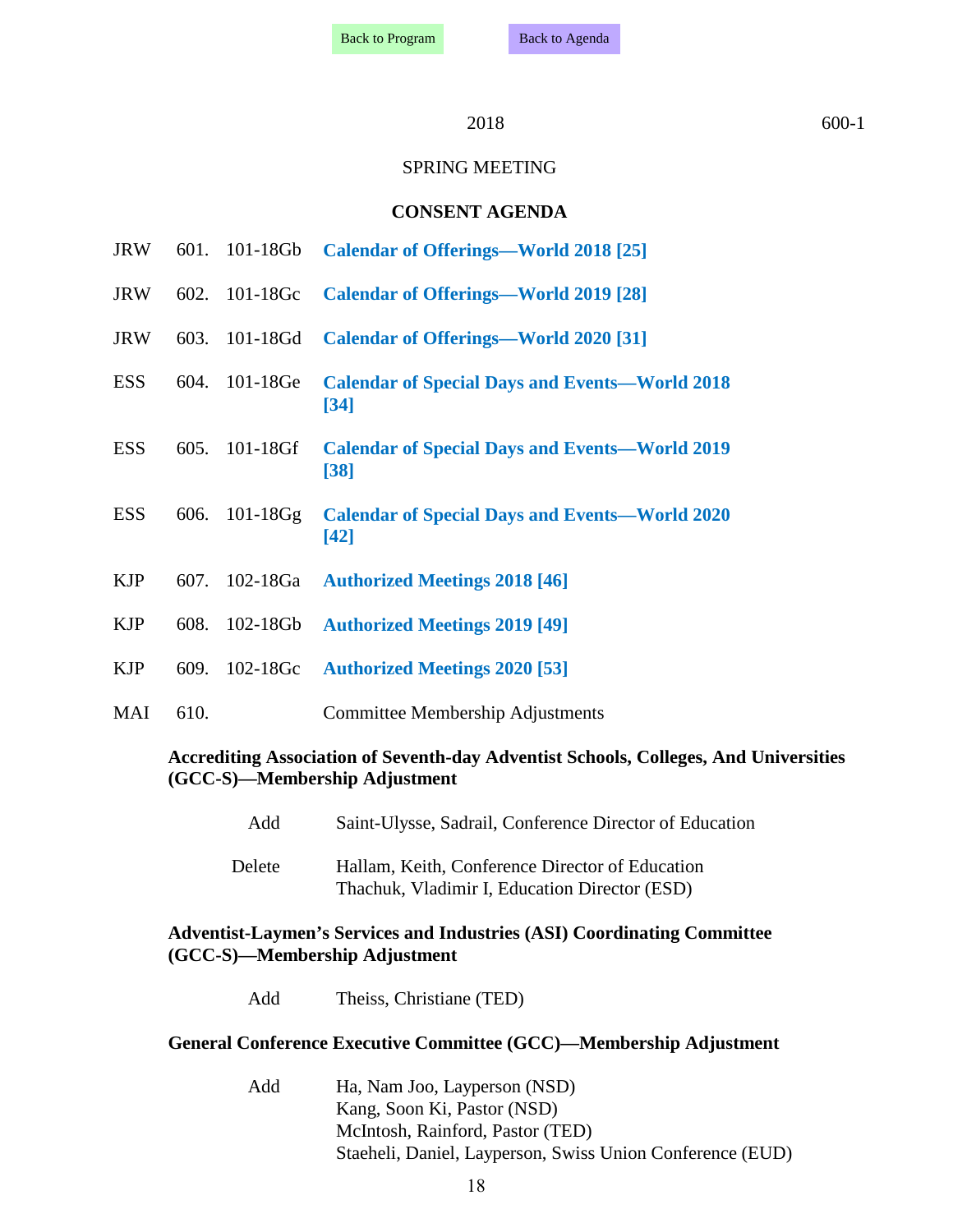#### 2018 Spring Meeting Consent Agenda 600-2

| Delete                       | Benoit, Michael, Layperson, Swiss Union Conference (EUD)<br>Hwang, Inhwan, Layperson (NSD)<br>Lang, Kevin J, 40 Members At Large - Employee/Retiree<br>Mbui, Michael, Pastor (TED)<br>Oh, Se Ryong, Layperson (NSD)<br>Zhao, Enming, Pastor (NSD) |
|------------------------------|---------------------------------------------------------------------------------------------------------------------------------------------------------------------------------------------------------------------------------------------------|
|                              | General Conference Mission Board (GCC-B)—Membership Adjustment                                                                                                                                                                                    |
| Add                          | Iseminger, Myron A, Secretary                                                                                                                                                                                                                     |
| Delete                       | Krause, Gary D, Secretary                                                                                                                                                                                                                         |
|                              | <b>International Board of Education (GCC-B)—Membership Adjustment</b>                                                                                                                                                                             |
| Delete                       | Tkachuk, Vladimir I, Education Director (ESD)                                                                                                                                                                                                     |
| <b>Membership Adjustment</b> | <b>International Board of Ministerial and Theological Education (GCC-B)—</b>                                                                                                                                                                      |
| Add                          | Bath, Peter (Kettering Health Network)<br>Stele, Artur A, Member                                                                                                                                                                                  |
| Delete                       | Crampton, Paul (Adventist Health West)                                                                                                                                                                                                            |

608. Terms of Reference Adjustment

#### **General Conference Mission Board (GCC-B)—Terms of Reference Adjustment**

4. Meet at least two three times a year: Spring Meeting Meeting, June Prime Time (resident members only), and Annual Council. 4. Power to act.

Stele, Artur A, Vice-chair

- 5. Approve new policies and policy amendments for inclusion in the International Service Employee *Working Policy. Interdivision Employee Handbook*.
- - 5. Power to act.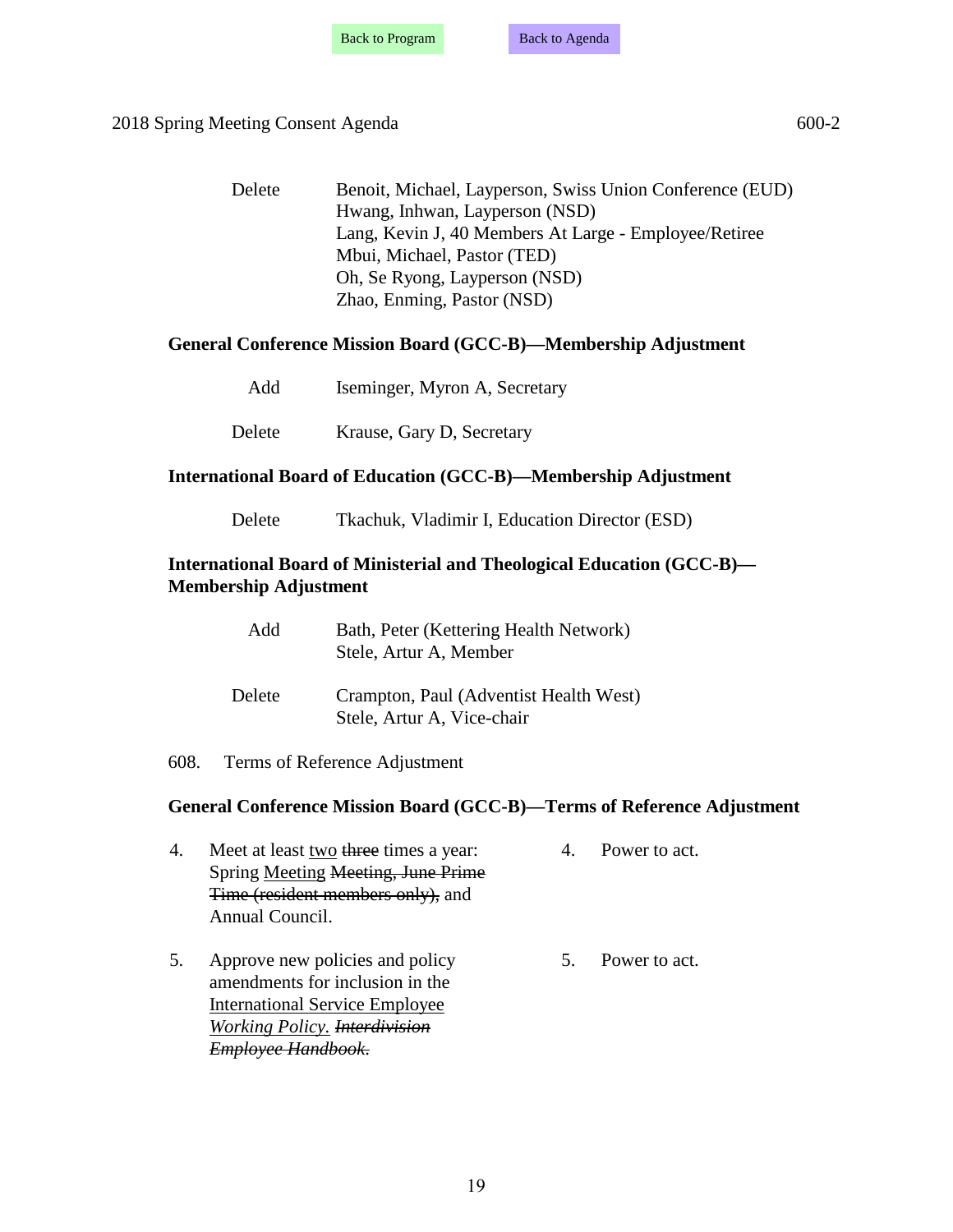#### MISSION STATEMENT OF THE SEVENTH-DAY ADVENTIST CHURCH

<span id="page-19-0"></span>**Our Mission**—The mission of the Seventh-day Adventist Church is to call all people to become disciples of Jesus Christ, to proclaim the everlasting gospel embraced by the three angels' messages (Revelation 14:6-12), and to prepare the world for Christ's soon return.

**Our Method**—Guided by the Bible and the Holy Spirit, Seventh-day Adventists pursue this mission through Christ-like living, communicating, discipling, teaching, healing, and serving.

**Our Vision**—In harmony with Bible revelation, Seventh-day Adventists see as the climax of God's plan the restoration of all His creation to full harmony with His perfect will and righteousness.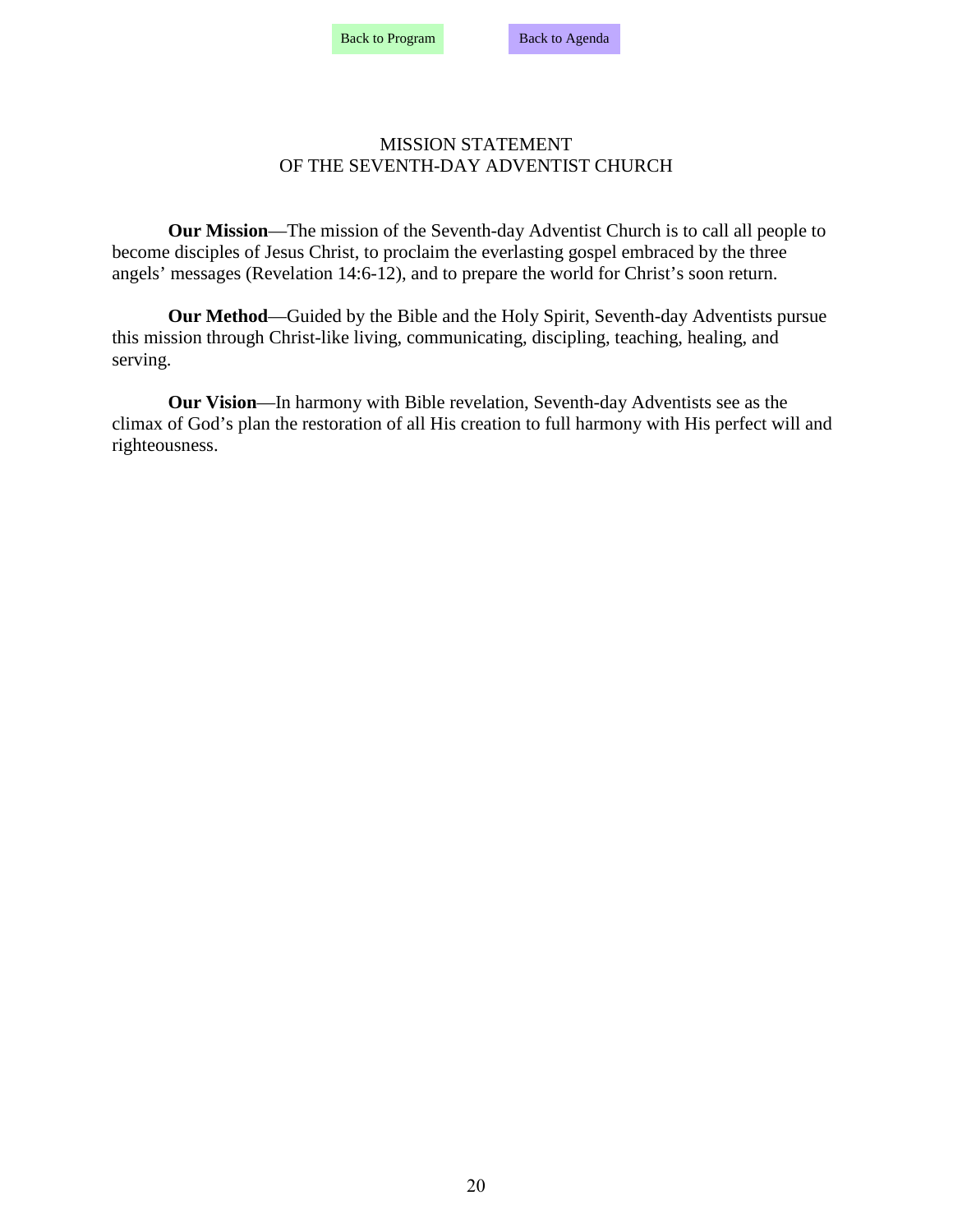<span id="page-20-0"></span>

| $\mathbf{1}$<br>$\boldsymbol{2}$ | SEC/ADCOM to MAI-18SM                                                                           |
|----------------------------------|-------------------------------------------------------------------------------------------------|
| 3                                | 110-18G STANDING COMMITTEES-SPRING MEETING - 2018                                               |
| $\overline{4}$<br>5              | RECOMMENDED, To approve the standing committees for the 2018 Spring Meeting, as                 |
| 6                                | follows:                                                                                        |
| $\boldsymbol{7}$                 |                                                                                                 |
| $8\,$                            | <b>NOMINATING</b>                                                                               |
| 9<br>10                          | Ted N C Wilson, Chair                                                                           |
| 11                               |                                                                                                 |
| 12                               | G T Ng, Secretary                                                                               |
| 13                               | Members: Audrey E Andersson, Guillermo E Biaggi, Mario Brito, Abner De los Santos,              |
| 14                               | Jonathan M Duffy, George O Egwakhe, G Thomas Evans, Mark A Finley, L James Gibson,              |
| 15                               | Richard H Hart, Myron A Iseminger, Daniel R Jackson, Raafat A Kamal, Mikhail F Kaminskiy,       |
| 16                               | Si Young Kim, Erton C Kohler, Ezras Lakra, Israel J Leito, Thomas L Lemon, German A Lust,       |
| 17                               | Solomon Maphosa, Geoffrey G Mbwana, Richard E McEdward, Duane McKey,                            |
| 18                               |                                                                                                 |
| 19                               | Wilson Measapogu, Neil Nedley, Don J Noble, Timothy E Northrop, Willie Oliver,                  |
| 20                               | Daisy J F Orion, Jerry N Page, Magdiel Perez Schulz, Juan R Prestol-Puesan, Kathryn L Proffitt, |
| 21                               | Randall L Roberts, Blasious M Ruguri, Saw Samuel, Gerson P Santos, Ella S Simmons, Artur A      |
| 22                               | Stele, John Wesley Taylor V, John H Thomas, Glenn C Townend, J Raymond Wahlen II, Elie          |
| 23                               | Weick-Dido                                                                                      |
| 24                               |                                                                                                 |
| 25                               | <b>STEERING</b>                                                                                 |
| 26                               |                                                                                                 |
| 27                               | Ted N C Wilson, Chair                                                                           |
| 28<br>29                         | Myron A Iseminger, Secretary                                                                    |
| 30                               | Members: Timothy H Aka, Guillermo E Biaggi, G Alexander Bryant, Sheri Clemmer,                  |
| 31                               | Abner De los Santos, Karnik Doukmetzian, George O Egwakhe, G Thomas Evans, Larry R              |
| 32                               | Evans, Mark A Finley, Daniel R Jackson, Gary D Krause, Nancy A Lamoreaux, Thomas L              |
| 33                               | Lemon, Geoffrey G Mbwana, Duane McKey, Hensley M Moorooven, G T Ng, Daisy J F Orion,            |
| 34                               | Lissy Park, Delbert B Pearman, Magdiel E Perez Schulz, Karen J Porter, Juan R Prestol-Puesan,   |
| 35                               | Claude J Richli, Michael L Ryan, Gerson P Santos, Ella S Simmons, Artur A Stele, Miriam         |

36 Taylor, John H Thomas, J Raymond Wahlen II.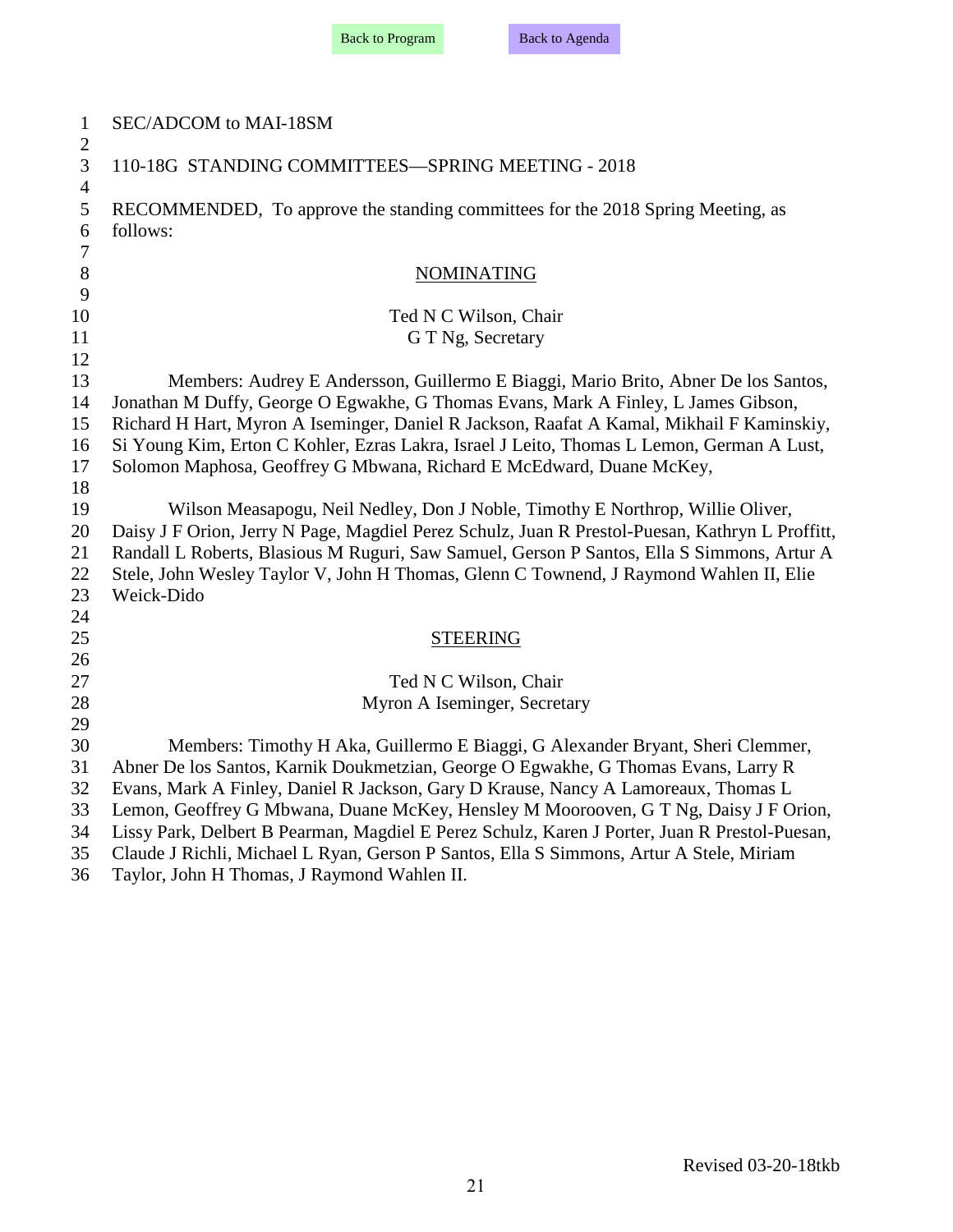<span id="page-21-0"></span>

| $\mathbf{1}$             | SEC/ADCOM to MAI-18SM                                                                                 |                                        |  |  |
|--------------------------|-------------------------------------------------------------------------------------------------------|----------------------------------------|--|--|
| $\overline{c}$<br>3<br>4 | 111-18G COMPENSATION REVIEW COMMITTEE-SPRING<br>MEETING - 2018                                        |                                        |  |  |
| 5<br>6<br>7<br>$8\,$     | RECOMMENDED, To appoint the Compensation Review Committee for the 2018 Spring<br>Meeting, as follows: |                                        |  |  |
| 9                        | <b>MEMBERS</b>                                                                                        |                                        |  |  |
| 10                       | Jackson, Daniel R, Chair                                                                              |                                        |  |  |
| 11                       | *Prestol-Puesan, Juan R, Secretary                                                                    |                                        |  |  |
| 12                       |                                                                                                       |                                        |  |  |
| 13                       | Presidential                                                                                          | <b>Treasury</b>                        |  |  |
| 14                       | *Biaggi, Guillermo E                                                                                  | Brady, Rodney G                        |  |  |
| 15                       | Brito, Mario                                                                                          | de Souza Lopes, Marlon                 |  |  |
| 16                       | *De los Santos, Abner                                                                                 | *Egwakhe, George O                     |  |  |
| 17                       | Kamal, Raafat A                                                                                       | Evans, G Thomas                        |  |  |
| 18                       | Kaminskiy, Mikhail F                                                                                  | Jepuranovic, Nenad                     |  |  |
| 19                       | Kim, Si Young                                                                                         | Langi, Max W                           |  |  |
| 20                       | Kohler, Erton C                                                                                       | Moorthy, E Selvin                      |  |  |
| 21                       | Lakra, Ezras                                                                                          | Ngomba, Hopekings K                    |  |  |
| 22                       | Leito, Israel J                                                                                       | *Wahlen, J Raymond II                  |  |  |
| 23                       | Maphosa, Solomon                                                                                      |                                        |  |  |
| 24                       | *Mbwana, Geoffrey G                                                                                   | Departments and Services               |  |  |
| 25                       | McEdward, Richard E                                                                                   | *Marroni, Almir                        |  |  |
| 26                       | Ruguri, Blasious M                                                                                    |                                        |  |  |
| 27                       | Samuel, Saw                                                                                           | <b>GC</b> Institutional Administrators |  |  |
| 28                       | Townend, Glenn C                                                                                      | *Gibson, L James                       |  |  |
| 29                       | Weick-Dido, Elie                                                                                      | Hart, Richard H                        |  |  |
| 30                       | *Wilson, Ted N C                                                                                      | *Nix, James R                          |  |  |
| 31                       | Northrop, Timothy E                                                                                   |                                        |  |  |
| 32                       | Secretariat                                                                                           |                                        |  |  |
| 33                       | Alyeksyeyenko, Viktor                                                                                 | <b>Union Presidents</b>                |  |  |
| 34                       | Anonaba, Kingsley C                                                                                   | Freedman, John                         |  |  |
| 35                       | Bryant, G Alexander                                                                                   | Graham, Ricardo B                      |  |  |
| 36                       | Coralie, Alain G                                                                                      | Johnson, Mark A                        |  |  |
| 37                       | Henry, Elie                                                                                           | Knight G Earl                          |  |  |
| 38                       | Inada, Yutaka                                                                                         | Moore, Larry R                         |  |  |
| 39                       | *Iseminger, Myron A                                                                                   | Smith, Ron C                           |  |  |
| 40                       | Magyarosi, Barna                                                                                      | Thurber, Gary F                        |  |  |
| 41                       | *Moorooven, Hensley M                                                                                 | Valentine, Maurice                     |  |  |
| 42                       | $*Ng$ , GT                                                                                            | Weigley, Dave                          |  |  |
| 43                       |                                                                                                       |                                        |  |  |
|                          |                                                                                                       |                                        |  |  |
|                          |                                                                                                       |                                        |  |  |
|                          |                                                                                                       |                                        |  |  |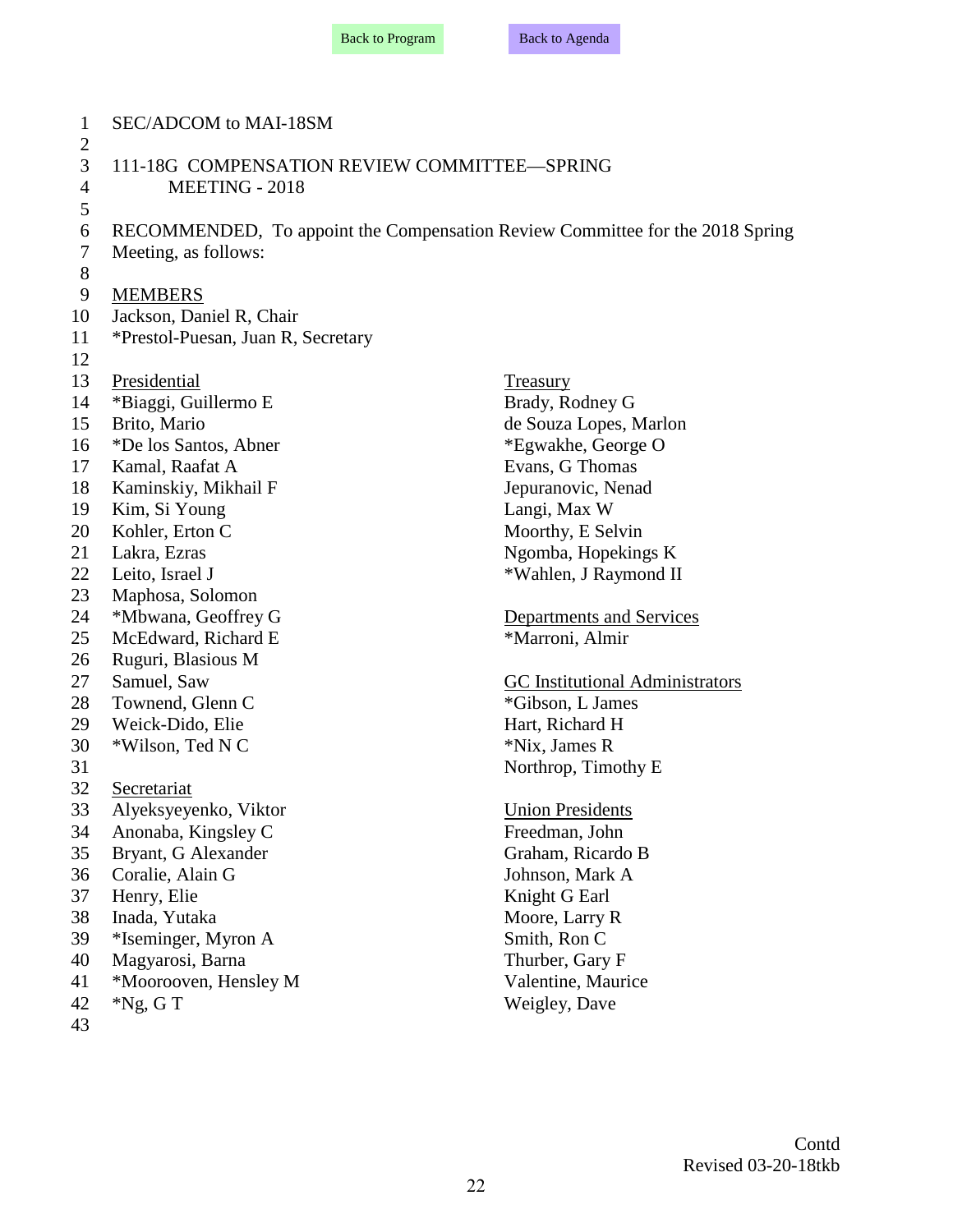#### 111-18G COMPENSATION REVIEW COMMITTEE—SPRING MEETING - 2018 - 2

- 1 Pastor/Frontline Workers
- 2 Pollard, Leslie N
- 3 Roberts, Randall L
- $\frac{4}{5}$
- **Laypersons**
- 6 Butler, Harold E
- 7 Dickman, Steve
- 8 Dysinger, Natasha
- 9 Hougton, Dan
- 10 Jackson, Debbie
- 11 Nedley, Neil
- 12
- 13 \*General Conference Employees: The committee will meet in executive session without General
- 14 Conference employees.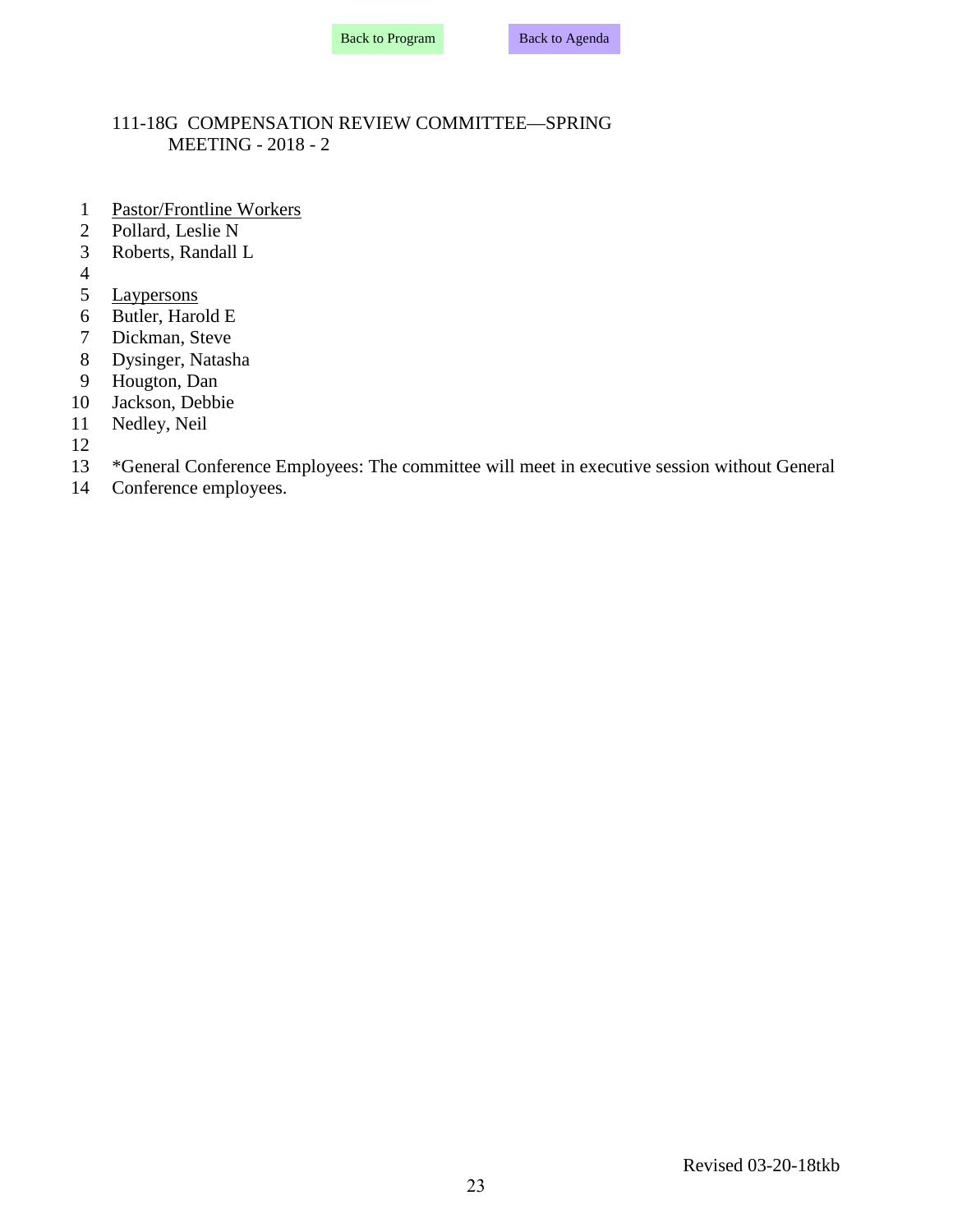<span id="page-23-0"></span>

|    | TRE/SP&B18SM to JRW-18SM                                                                    |
|----|---------------------------------------------------------------------------------------------|
| 2  |                                                                                             |
| 3  | 103-18G OPERATING EXPENSE CAP 2017 - REPORT                                                 |
| 4  |                                                                                             |
| 5  | In fulfillment of the requirement for the General Conference to live within an operating    |
| 6  | expense cap of 2.0 percent of gross world tithe (see GCC 91-443, GCC 98-21, and GCC 00-23), |
| 7  | it was                                                                                      |
| 8  |                                                                                             |
| 9  | RECOMMENDED, To accept the report for the Operating Expense Cap 2017, as follows:           |
| 10 |                                                                                             |
| 11 | <b>Operating Expense Cap 2017</b>                                                           |
| 12 |                                                                                             |
| 13 |                                                                                             |
| 14 |                                                                                             |
| 15 |                                                                                             |
| 16 |                                                                                             |
| 17 |                                                                                             |
| 18 |                                                                                             |
| 19 |                                                                                             |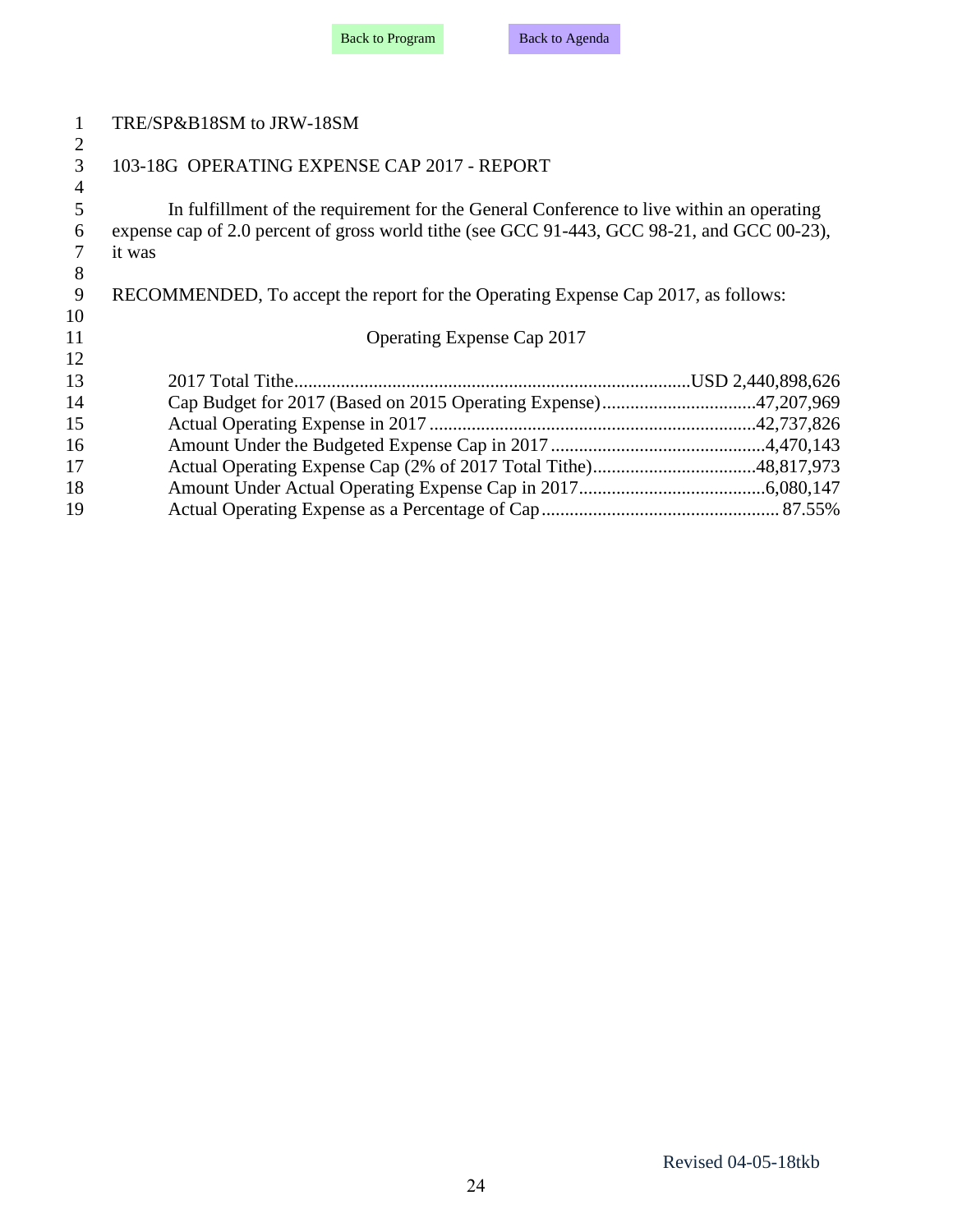<span id="page-24-0"></span>

| $\mathbf{1}$     | TRE/SP&B15SM/15SM/GCDO15AC/15AC/101-15Ge/101-16Gd/ADCOM/101-17Gc to JRW- |                                                                                     |  |  |  |
|------------------|--------------------------------------------------------------------------|-------------------------------------------------------------------------------------|--|--|--|
| 2                | 18SM(DIV)                                                                |                                                                                     |  |  |  |
| 3                |                                                                          |                                                                                     |  |  |  |
| $\overline{4}$   | 101-18Gb CALENDAR OF OFFERINGS-WORLD 2018                                |                                                                                     |  |  |  |
| 5                |                                                                          |                                                                                     |  |  |  |
| 6                |                                                                          | RECOMMENDED, To adopt the Calendar of Offerings—World 2018, which reads as follows: |  |  |  |
| $\boldsymbol{7}$ |                                                                          |                                                                                     |  |  |  |
| 8                | <b>January</b>                                                           |                                                                                     |  |  |  |
| 9                | 6                                                                        | <b>Outreach/Church Budget</b>                                                       |  |  |  |
| 10               | 13                                                                       | Division                                                                            |  |  |  |
| 11               | 20                                                                       | <b>Church Budget</b>                                                                |  |  |  |
| 12               | 27                                                                       | Conference/Union                                                                    |  |  |  |
| 13               |                                                                          |                                                                                     |  |  |  |
| 14               | <b>February</b>                                                          |                                                                                     |  |  |  |
| 15               | 3                                                                        | <b>Outreach/Church Budget</b>                                                       |  |  |  |
| 16               | 10                                                                       | Division                                                                            |  |  |  |
| 17               | 17                                                                       | <b>Church Budget</b>                                                                |  |  |  |
| 18               | 24                                                                       | Conference/Union                                                                    |  |  |  |
| 19               |                                                                          |                                                                                     |  |  |  |
| 20               | <b>March</b>                                                             |                                                                                     |  |  |  |
| 21               | 3                                                                        | <b>Outreach/Church Budget</b>                                                       |  |  |  |
| 22               | $10^{*}+$                                                                | <b>Adventist World Radio</b>                                                        |  |  |  |
| 23               | 17                                                                       | <b>Church Budget</b>                                                                |  |  |  |
| 24               | 24                                                                       | Conference/Union                                                                    |  |  |  |
| 25               | 31                                                                       | <b>Church Budget</b>                                                                |  |  |  |
| 26               |                                                                          |                                                                                     |  |  |  |
| 27               | <b>April</b>                                                             |                                                                                     |  |  |  |
| 28               | $\tau$                                                                   | <b>Outreach/Church Budget</b>                                                       |  |  |  |
| 29               | $14* +$                                                                  | Hope Channel, Inc                                                                   |  |  |  |
| 30               | 21                                                                       | <b>Church Budget</b>                                                                |  |  |  |
| 31               | 28                                                                       | Conference/Union                                                                    |  |  |  |
| 32               |                                                                          |                                                                                     |  |  |  |
| 33               | May                                                                      |                                                                                     |  |  |  |
| 34               | 5                                                                        | <b>Outreach/Church Budget</b>                                                       |  |  |  |
| 35               | $12*+$                                                                   | Disaster and Famine Relief (Program provided for NAD only)                          |  |  |  |
| 36               | 19                                                                       | <b>Church Budget</b>                                                                |  |  |  |
| 37               | 26                                                                       | Conference/Union                                                                    |  |  |  |
| 38               |                                                                          |                                                                                     |  |  |  |
| 39               | <u>June</u>                                                              |                                                                                     |  |  |  |
| 40               | $\mathfrak{2}$                                                           | <b>Outreach/Church Budget</b>                                                       |  |  |  |
| 41               | 9                                                                        | Division                                                                            |  |  |  |
| 42               | 16                                                                       | <b>Church Budget</b>                                                                |  |  |  |
| 43               | 23                                                                       | Conference/Union                                                                    |  |  |  |
| 44               | 30                                                                       | <b>Church Budget</b>                                                                |  |  |  |
| 45               |                                                                          |                                                                                     |  |  |  |
|                  |                                                                          |                                                                                     |  |  |  |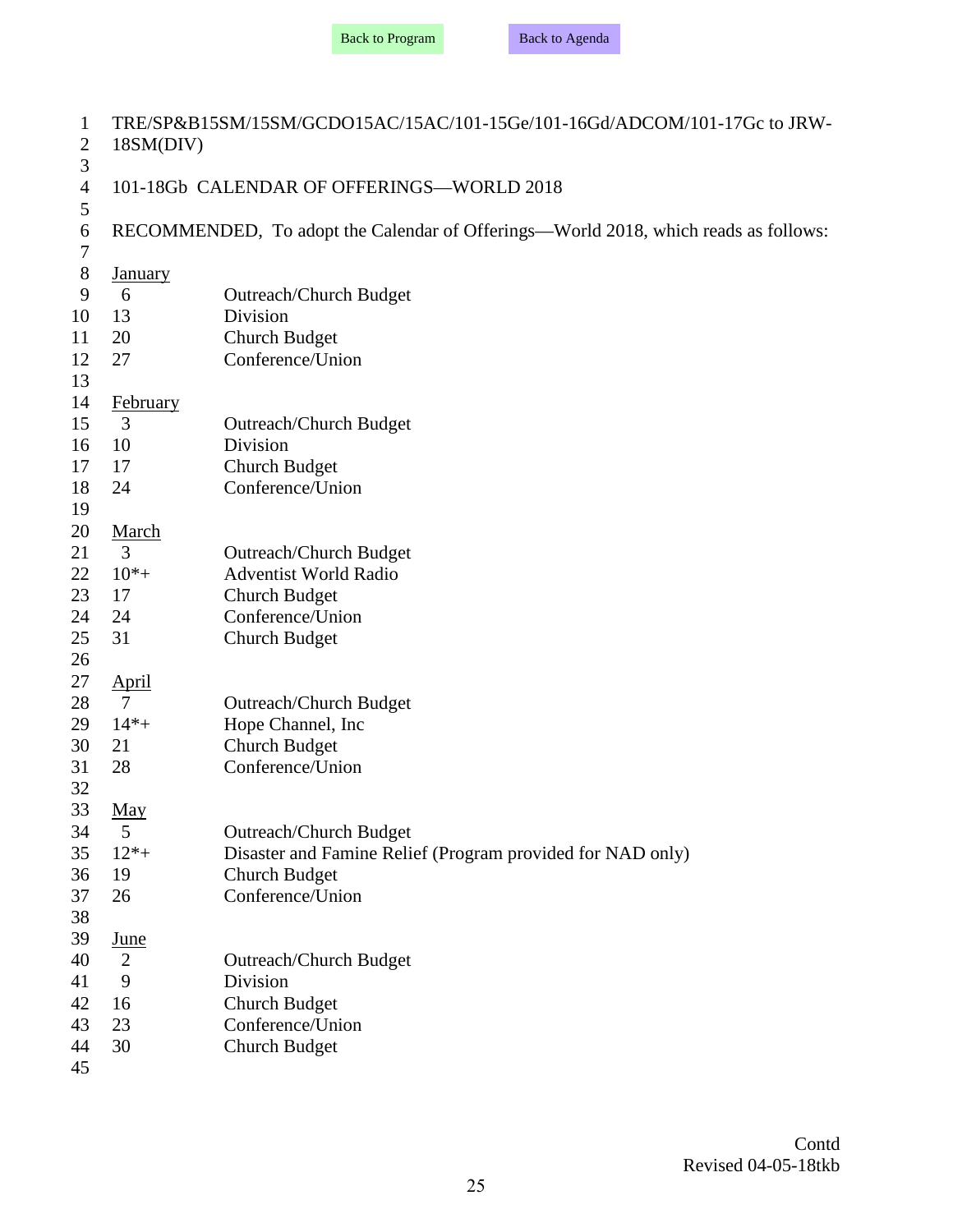### 101-18Gb CALENDAR OF OFFERINGS—WORLD 2018 - 2

| $\mathbf{1}$   | <u>July</u>      |                                              |
|----------------|------------------|----------------------------------------------|
| $\overline{c}$ | 7                | <b>Outreach/Church Budget</b>                |
| 3              | $14* +$          | <b>World Mission Budget</b>                  |
| $\overline{4}$ | 21               | <b>Church Budget</b>                         |
| 5              | 28               | Conference/Union                             |
| 6              |                  |                                              |
| 7              | <b>August</b>    |                                              |
| 8              | $\overline{4}$   | <b>Outreach/Church Budget</b>                |
| 9              | 11               | Division                                     |
| 10             | 18               | <b>Church Budget</b>                         |
| 11             | 25               | Conference/Union                             |
| 12             |                  |                                              |
| 13             | <b>September</b> |                                              |
| 14             | 1                | <b>Outreach/Church Budget</b>                |
| 15             | $8*+$            | World Mission Budget (Unusual Opportunities) |
| 16             | 15               | <b>Church Budget</b>                         |
| 17             | 22               | Conference/Union                             |
| 18             | 29               | <b>Church Budget</b>                         |
| 19             |                  |                                              |
| 20             | October          |                                              |
| 21             | 6                | <b>Outreach/Church Budget</b>                |
| 22             | 13               | Division                                     |
| 23             | 20               | <b>Church Budget</b>                         |
| 24             | 27               | Conference/Union                             |
| 25             |                  |                                              |
| 26             | <b>November</b>  |                                              |
| 27             | 3                | <b>Outreach/Church Budget</b>                |
| 28             | $10*+$           | Annual Sacrifice (Global Mission)            |
| 29             | 17               | <b>Church Budget</b>                         |
| 30             | 24               | Conference/Union                             |
| 31             |                  |                                              |
| 32             | December         |                                              |
| 33             | $\mathbf{1}$     | <b>Outreach/Church Budget</b>                |
| 34             | 8                | Division                                     |
| 35             | 15               | <b>Church Budget</b>                         |
| 36             | 22               | Conference/Union                             |
| 37             | 29               | <b>Church Budget</b>                         |
| 38             |                  |                                              |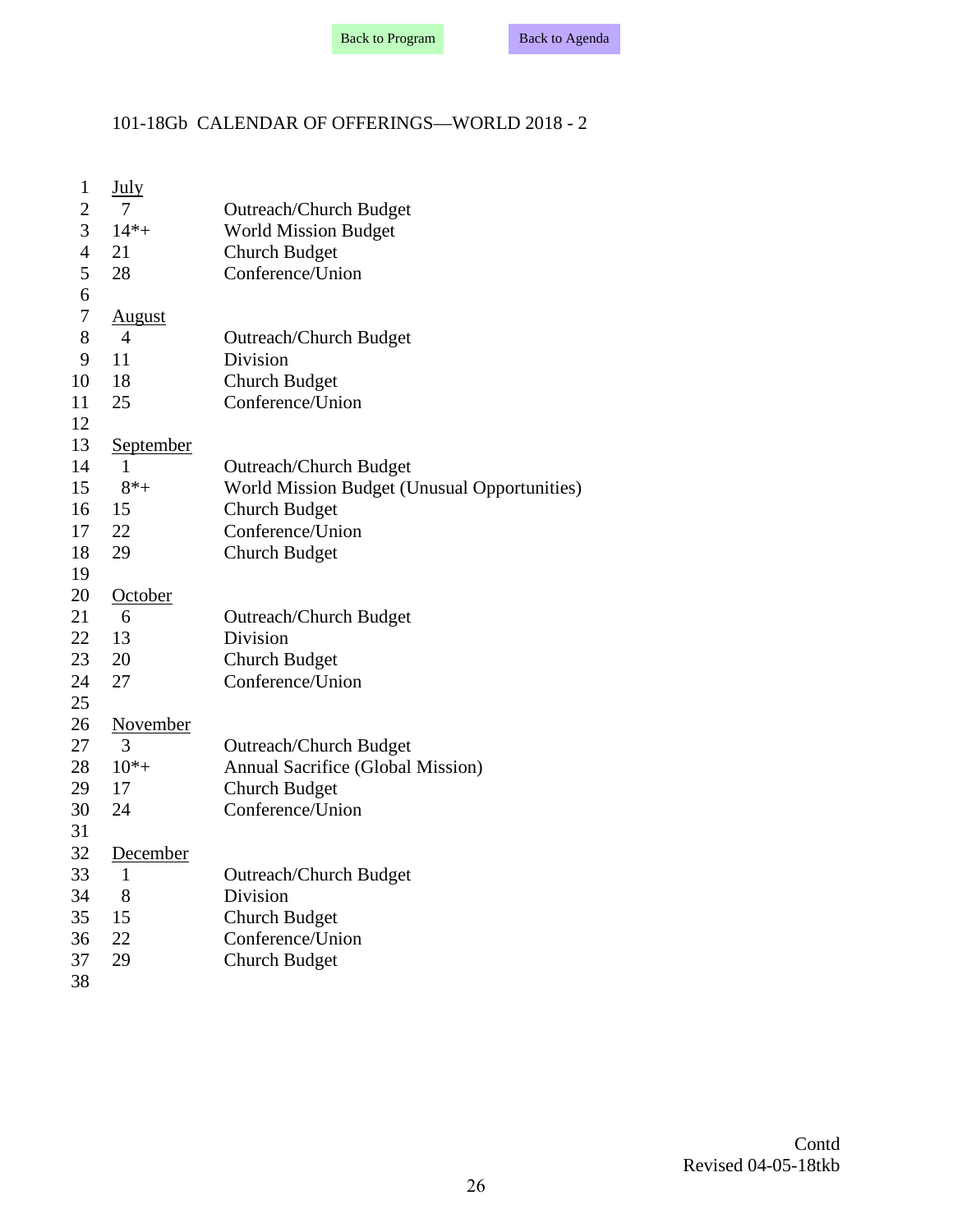#### 101-18Gb CALENDAR OF OFFERINGS—WORLD 2018 - 3

- 1 Summary of Offerings
- 2 General Conference 6
- 3 Division 6
- 4 Conference/Union 12
- 5 Church 28
- 6
	- Total 52
- 8
- 9 \*Program provided by the General Conference<br>10 +Worldwide offering
- +Worldwide offering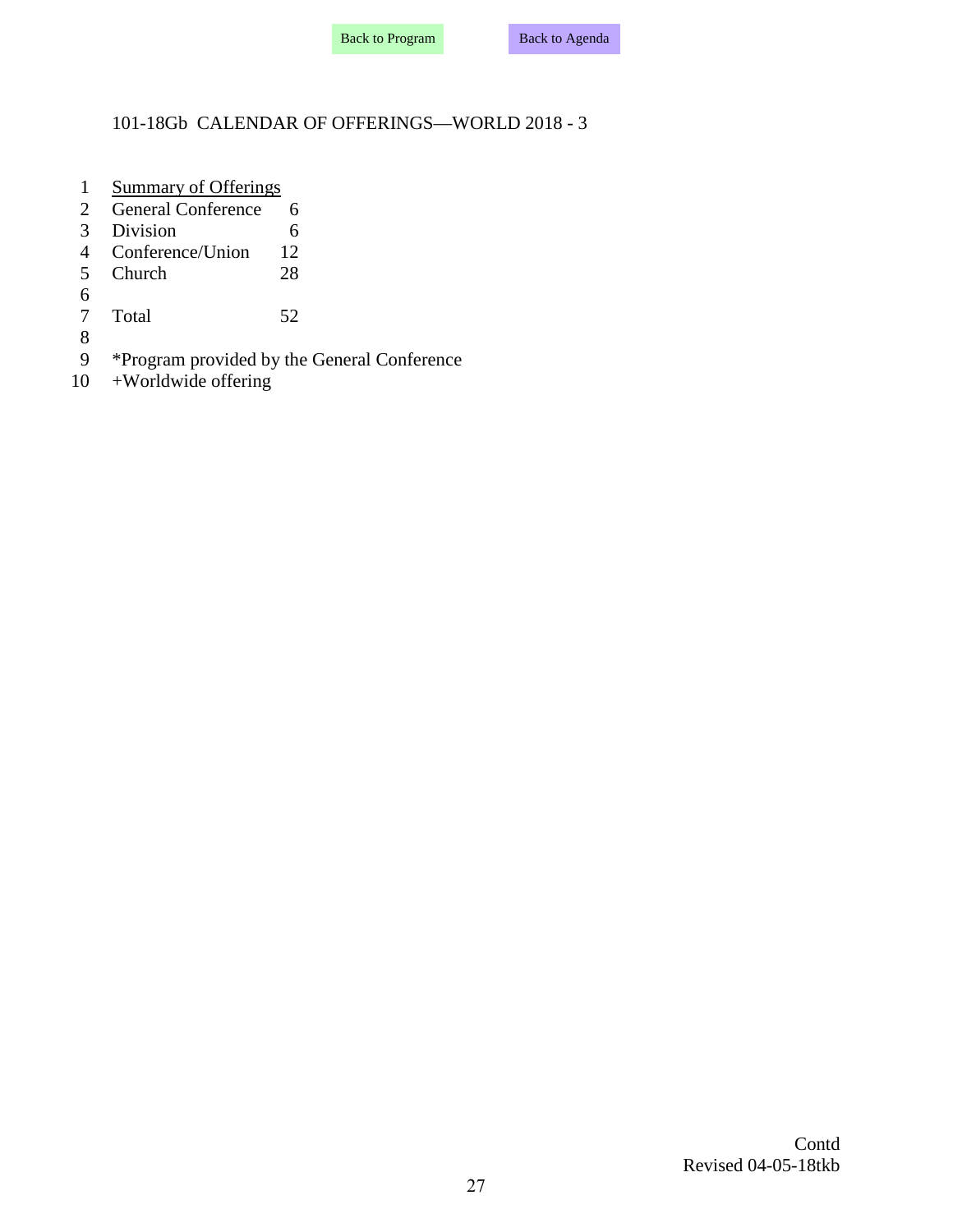<span id="page-27-0"></span>

| $\mathbf{1}$     | TRE/SP&B15SM/15SM/GCDO15AC/15AC/101-15Gf/101-16Ge/ADCOM/101-17Gd to JRW- |                                                                                     |  |  |  |
|------------------|--------------------------------------------------------------------------|-------------------------------------------------------------------------------------|--|--|--|
| 2                | 18SM(DIV)                                                                |                                                                                     |  |  |  |
| 3                |                                                                          |                                                                                     |  |  |  |
| $\overline{4}$   | 101-18Gc CALENDAR OF OFFERINGS-WORLD 2019                                |                                                                                     |  |  |  |
| 5                |                                                                          |                                                                                     |  |  |  |
| 6                |                                                                          | RECOMMENDED, To adopt the Calendar of Offerings—World 2019, which reads as follows: |  |  |  |
| $\boldsymbol{7}$ |                                                                          |                                                                                     |  |  |  |
| $8\,$            | <b>January</b>                                                           |                                                                                     |  |  |  |
| 9                | 5                                                                        | <b>Outreach/Church Budget</b>                                                       |  |  |  |
| 10               | 12                                                                       | Division                                                                            |  |  |  |
| 11               | 19                                                                       | <b>Church Budget</b>                                                                |  |  |  |
| 12               | 26                                                                       | Conference/Union                                                                    |  |  |  |
| 13               |                                                                          |                                                                                     |  |  |  |
| 14               | <b>February</b>                                                          |                                                                                     |  |  |  |
| 15               | $\mathfrak{2}$                                                           | <b>Outreach/Church Budget</b>                                                       |  |  |  |
| 16               | 9                                                                        | Division                                                                            |  |  |  |
| 17               | 16                                                                       | <b>Church Budget</b>                                                                |  |  |  |
| 18               | 23                                                                       | Conference/Union                                                                    |  |  |  |
| 19               |                                                                          |                                                                                     |  |  |  |
| 20               | March                                                                    |                                                                                     |  |  |  |
| 21               | 2                                                                        | <b>Outreach/Church Budget</b>                                                       |  |  |  |
| 22               | $9*+$                                                                    | <b>Adventist World Radio</b>                                                        |  |  |  |
| 23               | 16                                                                       | <b>Church Budget</b>                                                                |  |  |  |
| 24               | 23                                                                       | Conference/Union                                                                    |  |  |  |
| 25               | 30                                                                       | <b>Church Budget</b>                                                                |  |  |  |
| 26               |                                                                          |                                                                                     |  |  |  |
| 27               | <b>April</b>                                                             |                                                                                     |  |  |  |
| 28               | 6                                                                        | <b>Outreach/Church Budget</b>                                                       |  |  |  |
| 29               | $13*+$                                                                   | Hope Channel, Inc                                                                   |  |  |  |
| 30               | 20                                                                       | <b>Church Budget</b>                                                                |  |  |  |
| 31               | 27                                                                       | Conference/Union                                                                    |  |  |  |
| 32               |                                                                          |                                                                                     |  |  |  |
| 33               | May                                                                      |                                                                                     |  |  |  |
| 34               | $\overline{4}$                                                           | <b>Outreach/Church Budget</b>                                                       |  |  |  |
| 35               | $11* +$                                                                  | Disaster and Famine Relief (Program provided for NAD only)                          |  |  |  |
| 36               | 18                                                                       | <b>Church Budget</b>                                                                |  |  |  |
| 37               | 25                                                                       | Conference/Union                                                                    |  |  |  |
| 38               |                                                                          |                                                                                     |  |  |  |
| 39               | <u>June</u>                                                              |                                                                                     |  |  |  |
| 40               | $\mathbf{1}$                                                             | <b>Outreach/Church Budget</b>                                                       |  |  |  |
| 41               | 8                                                                        | Division                                                                            |  |  |  |
| 42               | 15                                                                       | <b>Church Budget</b>                                                                |  |  |  |
| 43               | 22                                                                       | Conference/Union                                                                    |  |  |  |
| 44               | 29                                                                       | <b>Church Budget</b>                                                                |  |  |  |
| 45               |                                                                          |                                                                                     |  |  |  |
|                  |                                                                          |                                                                                     |  |  |  |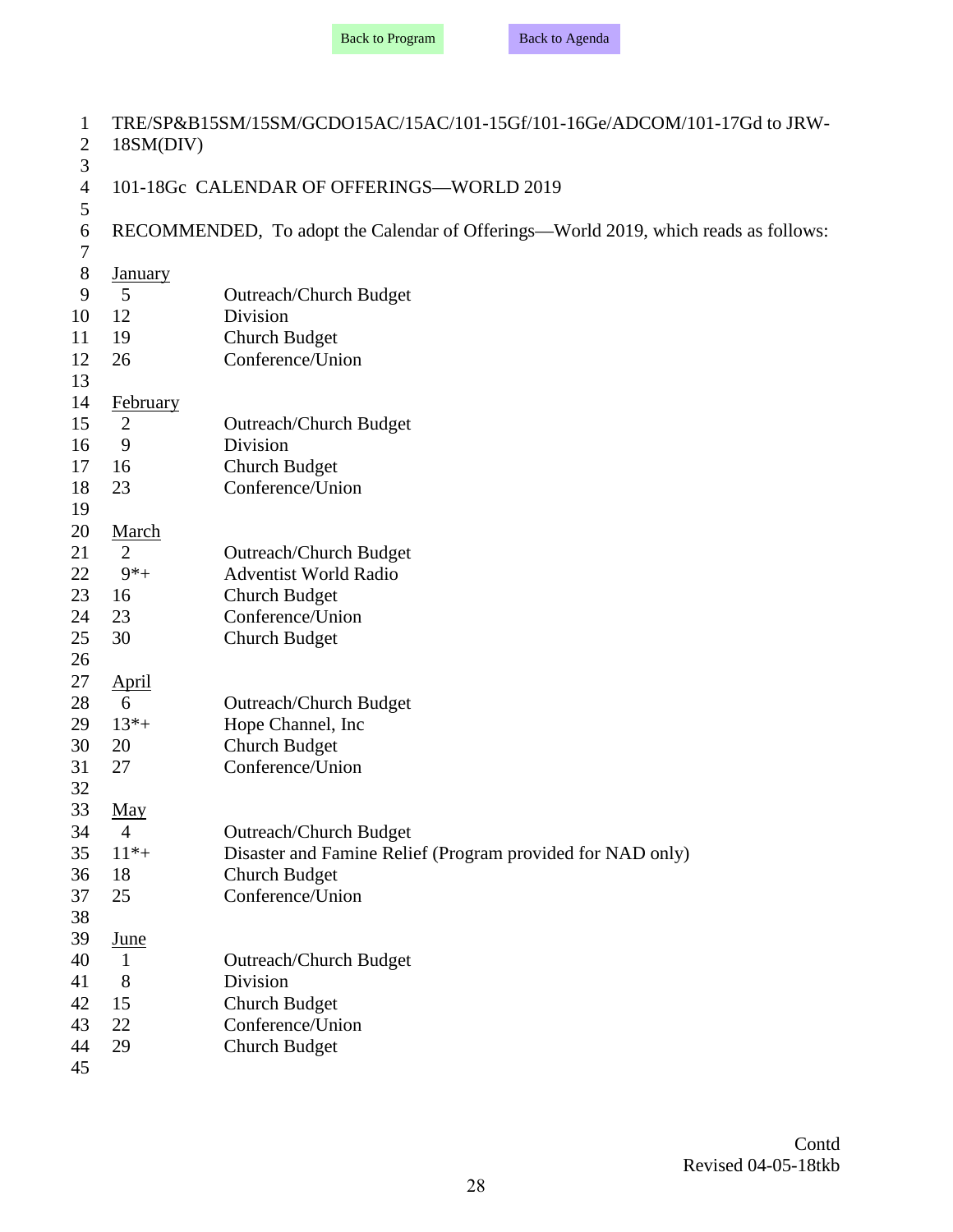### 101-18Gc CALENDAR OF OFFERINGS—WORLD 2019 - 2

| $\mathbf{1}$   | <u>July</u>      |                                              |
|----------------|------------------|----------------------------------------------|
| $\overline{c}$ | 6                | <b>Outreach/Church Budget</b>                |
| 3              | $13*+$           | <b>World Mission Budget</b>                  |
| $\overline{4}$ | 20               | <b>Church Budget</b>                         |
| 5              | 27               | Conference/Union                             |
| 6              |                  |                                              |
| 7              | <b>August</b>    |                                              |
| 8              | 3                | <b>Outreach/Church Budget</b>                |
| 9              | 10               | Division                                     |
| 10             | 17               | <b>Church Budget</b>                         |
| 11             | 24               | Conference/Union                             |
| 12             | 31               | <b>Church Budget</b>                         |
| 13             |                  |                                              |
| 14             | <u>September</u> |                                              |
| 15             | 7                | <b>Outreach/Church Budget</b>                |
| 16             | $14* +$          | World Mission Budget (Unusual Opportunities) |
| 17             | 21               | <b>Church Budget</b>                         |
| 18             | 28               | Conference/Union                             |
| 19             |                  |                                              |
| 20             | October          |                                              |
| 21             | 5                | <b>Outreach/Church Budget</b>                |
| 22             | 12               | Division                                     |
| 23             | 19               | <b>Church Budget</b>                         |
| 24             | 26               | Conference/Union                             |
| 25             |                  |                                              |
| 26             | <b>November</b>  |                                              |
| 27             | 2                | <b>Outreach/Church Budget</b>                |
| 28             | $9*+$            | Annual Sacrifice (Global Mission)            |
| 29             | 16               | <b>Church Budget</b>                         |
| 30             | 23               | Conference/Union                             |
| 31             | 30               | <b>Church Budget</b>                         |
| 32             |                  |                                              |
| 33             | December         |                                              |
| 34             | 7                | <b>Outreach/Church Budget</b>                |
| 35             | 14               | Division                                     |
| 36             | 21               | <b>Church Budget</b>                         |
| 37             | 28               | Conference/Union                             |
| 38             |                  |                                              |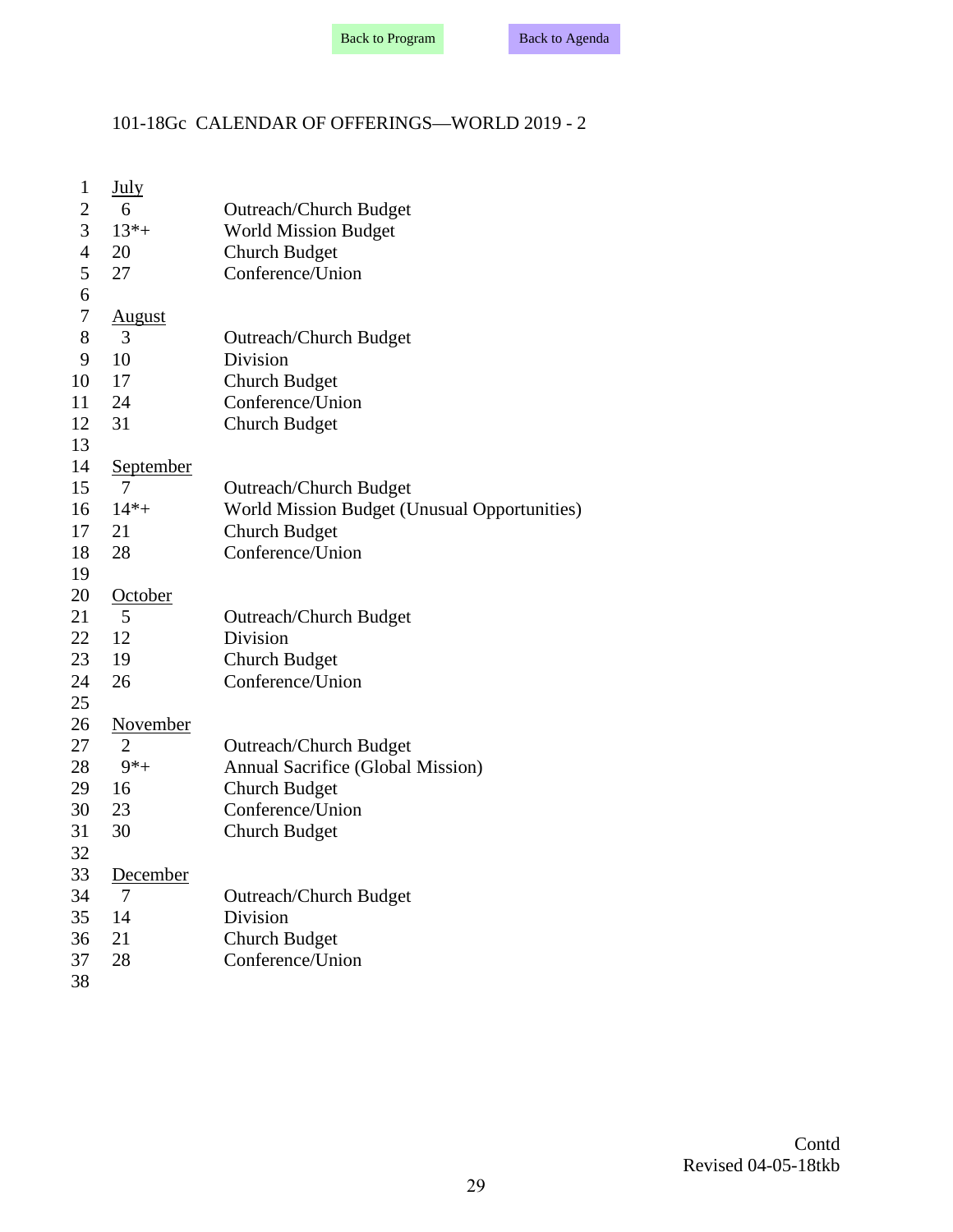#### 101-18Gc CALENDAR OF OFFERINGS—WORLD 2019 - 3

- 1 Summary of Offerings
- 2 General Conference 6
- 3 Division 6
- 4 Conference/Union 12
- 5 Church 28
- 6
	- Total 52
- 8
- 9 \*Program provided by the General Conference<br>10 +Worldwide offering
- +Worldwide offering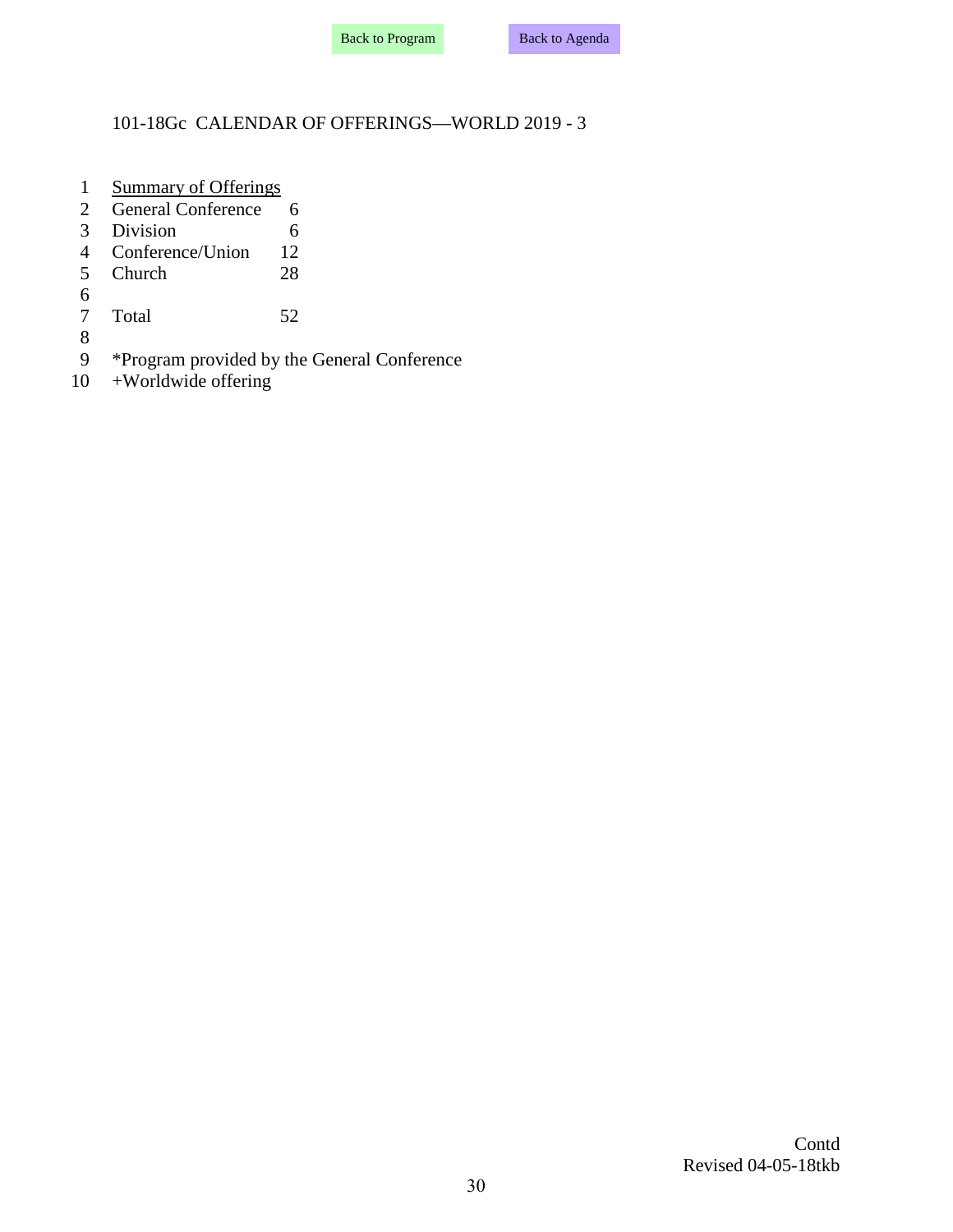<span id="page-30-0"></span>

| $\mathbf{1}$ | TRE/SP&B15SM/15SM/GCDO15AC/15AC/101-15Gg/101-16Gf/ADCOM/101-17Ge/ to JRW- |                                                                                     |  |  |  |
|--------------|---------------------------------------------------------------------------|-------------------------------------------------------------------------------------|--|--|--|
| 2            | 18SM(DIV)                                                                 |                                                                                     |  |  |  |
| 3            |                                                                           |                                                                                     |  |  |  |
| 4            | 101-18Gd CALENDAR OF OFFERINGS-WORLD 2020                                 |                                                                                     |  |  |  |
| 5            |                                                                           |                                                                                     |  |  |  |
| 6            |                                                                           | RECOMMENDED, To adopt the Calendar of Offerings—World 2020, which reads as follows: |  |  |  |
| 7            |                                                                           |                                                                                     |  |  |  |
| 8            | <b>January</b>                                                            |                                                                                     |  |  |  |
| 9            | $\overline{4}$                                                            | <b>Outreach/Church Budget</b>                                                       |  |  |  |
| 10           | 11                                                                        | Division                                                                            |  |  |  |
| 11           | 18                                                                        | <b>Church Budget</b>                                                                |  |  |  |
| 12           | 25                                                                        | Conference/Union                                                                    |  |  |  |
| 13           |                                                                           |                                                                                     |  |  |  |
| 14           | <b>February</b>                                                           |                                                                                     |  |  |  |
| 15           | $\mathbf{1}$                                                              | <b>Outreach/Church Budget</b>                                                       |  |  |  |
| 16           | 8                                                                         | Division                                                                            |  |  |  |
| 17           | 15                                                                        | <b>Church Budget</b>                                                                |  |  |  |
| 18           | 22                                                                        | Conference/Union                                                                    |  |  |  |
| 19           | 29                                                                        | <b>Church Budget</b>                                                                |  |  |  |
| 20           |                                                                           |                                                                                     |  |  |  |
| 21           | March                                                                     |                                                                                     |  |  |  |
| 22           | $\overline{7}$                                                            | <b>Outreach/Church Budget</b>                                                       |  |  |  |
| 23           | $14*+$                                                                    | <b>Adventist World Radio</b>                                                        |  |  |  |
| 24           | 21                                                                        | <b>Church Budget</b>                                                                |  |  |  |
| 25           | 28                                                                        | Conference/Union                                                                    |  |  |  |
| 26           |                                                                           |                                                                                     |  |  |  |
| 27           | <b>April</b>                                                              |                                                                                     |  |  |  |
| 28           | $\overline{4}$                                                            | <b>Outreach/Church Budget</b>                                                       |  |  |  |
| 29           | $11* +$                                                                   | Hope Channel, Inc                                                                   |  |  |  |
| 30           | 18                                                                        | <b>Church Budget</b>                                                                |  |  |  |
| 31           | 25                                                                        | Conference/Union                                                                    |  |  |  |
| 32           |                                                                           |                                                                                     |  |  |  |
| 33           | May                                                                       |                                                                                     |  |  |  |
| 34           | $\overline{2}$                                                            | <b>Outreach/Church Budget</b>                                                       |  |  |  |
| 35           | $9*$ +                                                                    | Disaster and Famine Relief (Program provided for NAD only)                          |  |  |  |
| 36           | 16                                                                        | <b>Church Budget</b>                                                                |  |  |  |
| 37           | 23                                                                        | Conference/Union                                                                    |  |  |  |
| 38           | 30                                                                        | <b>Church Budget</b>                                                                |  |  |  |
| 39           |                                                                           |                                                                                     |  |  |  |
| 40           | <u>June</u>                                                               |                                                                                     |  |  |  |
| 41           | 6                                                                         | <b>Outreach/Church Budget</b>                                                       |  |  |  |
| 42           | 13                                                                        | Division                                                                            |  |  |  |
| 43           | 20                                                                        | <b>Church Budget</b>                                                                |  |  |  |
| 44           | 27                                                                        | Conference/Union                                                                    |  |  |  |
| 45           |                                                                           |                                                                                     |  |  |  |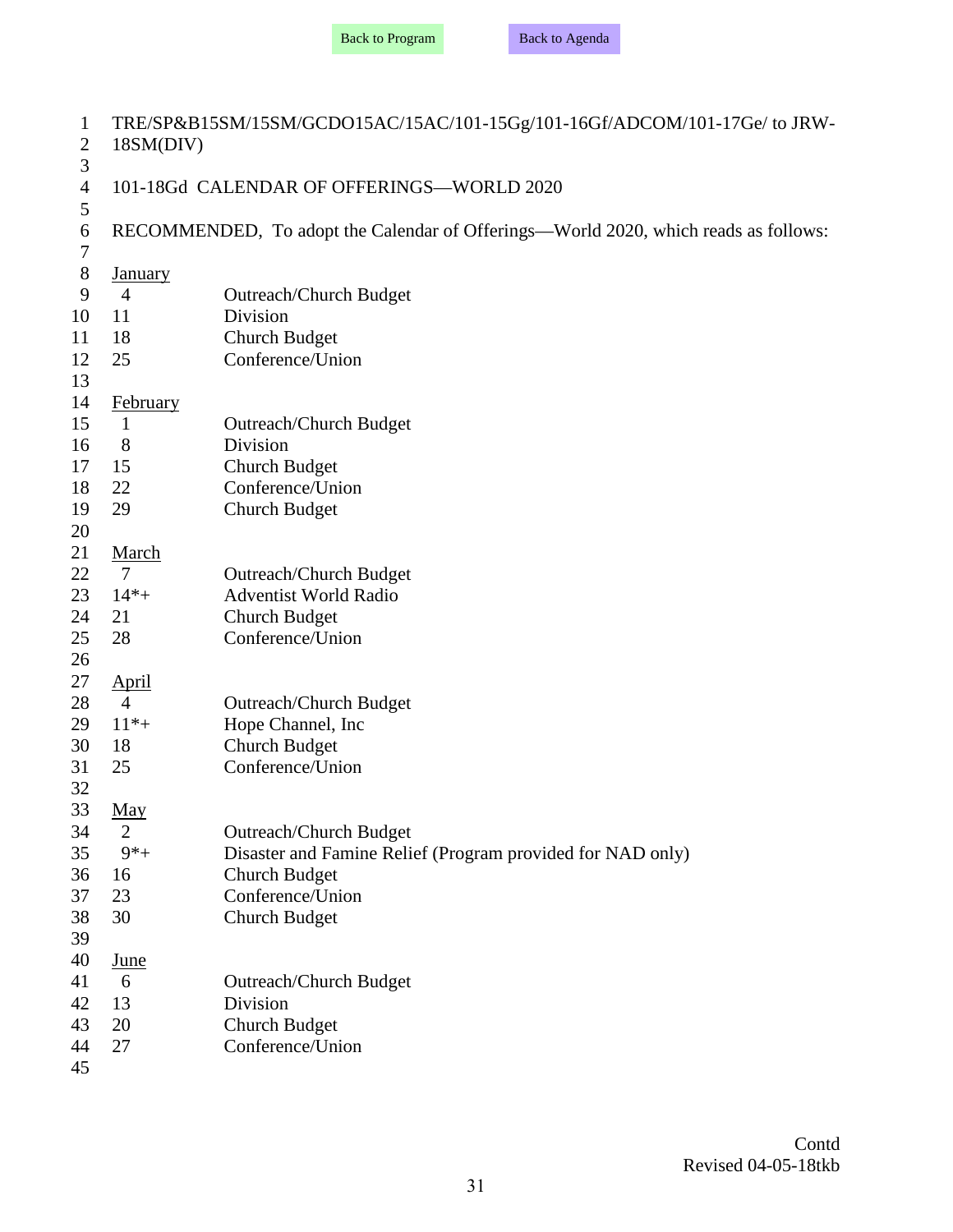### 101-18Gd CALENDAR OF OFFERINGS—WORLD 2020 - 2

| $\mathbf{1}$   | <u>July</u>      |                                              |
|----------------|------------------|----------------------------------------------|
| $\overline{c}$ | $\overline{4}$   | <b>Outreach/Church Budget</b>                |
| 3              | $11* +$          | <b>World Mission Budget</b>                  |
| $\overline{4}$ | 18               | <b>Church Budget</b>                         |
| 5              | 25               | Conference/Union                             |
| 6              |                  |                                              |
| 7              | <b>August</b>    |                                              |
| 8              | $\mathbf{1}$     | <b>Outreach/Church Budget</b>                |
| 9              | 8                | Division                                     |
| 10             | 15               | <b>Church Budget</b>                         |
| 11             | 22               | Conference/Union                             |
| 12             | 29               | <b>Church Budget</b>                         |
| 13             |                  |                                              |
| 14             | <b>September</b> |                                              |
| 15             | 5                | <b>Outreach/Church Budget</b>                |
| 16             | $12*+$           | World Mission Budget (Unusual Opportunities) |
| 17             | 19               | <b>Church Budget</b>                         |
| 18             | 26               | Conference/Union                             |
| 19             |                  |                                              |
| 20             | October          |                                              |
| 21             | 3                | <b>Outreach/Church Budget</b>                |
| 22             | 10               | Division                                     |
| 23             | 17               | <b>Church Budget</b>                         |
| 24             | 24               | Conference/Union                             |
| 25             | 31               | <b>Church Budget</b>                         |
| 26             |                  |                                              |
| 27             | <b>November</b>  |                                              |
| 28             | 7                | <b>Outreach/Church Budget</b>                |
| 29             | $14* +$          | Annual Sacrifice (Global Mission)            |
| 30             | 21               | <b>Church Budget</b>                         |
| 31             | 28               | Conference/Union                             |
| 32             |                  |                                              |
| 33             | December         |                                              |
| 34             | 5                | <b>Outreach/Church Budget</b>                |
| 35             | 12               | Division                                     |
| 36             | 19               | <b>Church Budget</b>                         |
| 37             | 26               | Conference/Union                             |
| 38             |                  |                                              |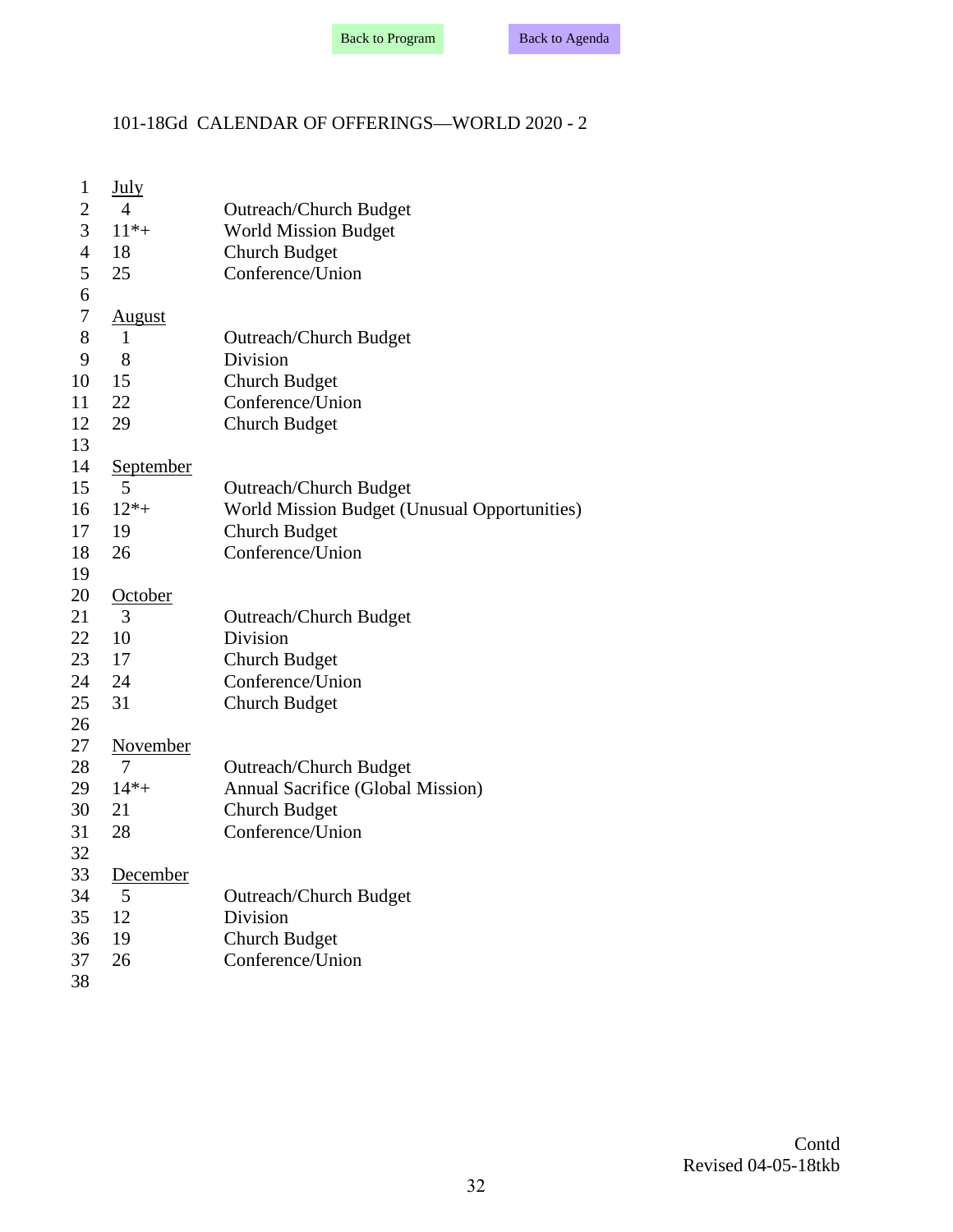#### 101-18Gd CALENDAR OF OFFERINGS—WORLD 2020 - 3

- 1 Summary of Offerings
- 2 General Conference 6
- 3 Division 6
- 4 Conference/Union 12
- 5 Church 28
- 6
	- Total 52
- 8
- 9 \*Program provided by the General Conference<br>10 +Worldwide offering
- +Worldwide offering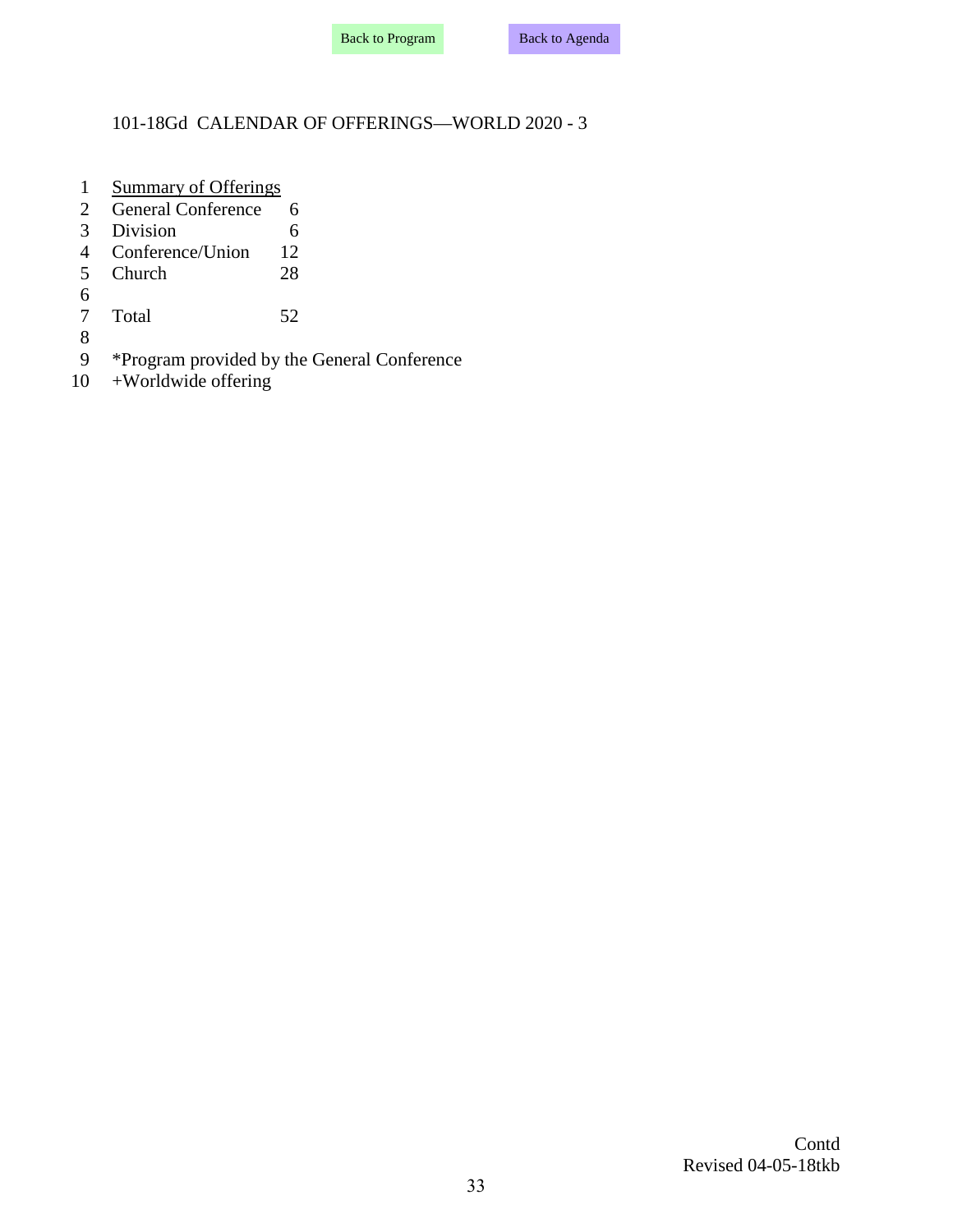<span id="page-33-0"></span>

| 1              | PRE/ADCOM/GCDO16SM/16SM/ADCOM/ADCOM/GCDO16AC/16AC/ADCOM/101-16Gi/                            |                                                                                     |                        |                    |
|----------------|----------------------------------------------------------------------------------------------|-------------------------------------------------------------------------------------|------------------------|--------------------|
| 2              | GCD017SM/17SM/ADCOM/GCD017AC/17AC/ADCOM/101-17Gg/GCD018SM to ESS-                            |                                                                                     |                        |                    |
| 3              | 18SM(DIV)                                                                                    |                                                                                     |                        |                    |
| $\overline{4}$ |                                                                                              |                                                                                     |                        |                    |
| 5              |                                                                                              | 101-18Ge CALENDAR OF SPECIAL DAYS AND EVENTS-                                       |                        |                    |
| 6              |                                                                                              | <b>WORLD 2018</b>                                                                   |                        |                    |
| 7              |                                                                                              |                                                                                     |                        |                    |
| $8\,$          |                                                                                              | RECOMMENDED, To approve the Calendar of Special Days and Events-World 2018, to read |                        |                    |
| 9              | as follows:                                                                                  |                                                                                     |                        |                    |
| 10             |                                                                                              |                                                                                     |                        |                    |
| 11             |                                                                                              |                                                                                     | <b>OFFERING</b>        | <b>MATERIALS</b>   |
| 12             | <b>January</b>                                                                               |                                                                                     |                        |                    |
| 13             | 6                                                                                            | Day of Prayer and Fasting                                                           |                        | R&RCom             |
| 14             | $10 - 20$                                                                                    | Ten Days of Prayer                                                                  |                        | <b>GC-MIN</b>      |
| 15             | 13                                                                                           | #Health Ministries                                                                  |                        | <b>Divisions</b>   |
| 16             | 20                                                                                           | Religious Liberty Day                                                               | Liberty                | <b>GC/NAD-PARL</b> |
| 17             | 27                                                                                           |                                                                                     |                        |                    |
| 18             |                                                                                              |                                                                                     |                        |                    |
| 19             | <b>February</b>                                                                              |                                                                                     |                        |                    |
| 20             | 3                                                                                            | Reach the World: Personal Outreach ---                                              |                        | GC-SSPM            |
| 21             | $10-17$                                                                                      | Christian Home and Marriage Week ---                                                |                        | GC-FM              |
| 22             | 17                                                                                           |                                                                                     |                        |                    |
| 23             | 24                                                                                           |                                                                                     |                        |                    |
| 24             |                                                                                              |                                                                                     |                        |                    |
| 25             | March                                                                                        |                                                                                     |                        |                    |
| 26             | $\overline{4}$                                                                               | Women's Day of Prayer                                                               |                        | GC-WM              |
| 27             | 10                                                                                           | <b>Adventist World Radio</b>                                                        | Adventist World Radio* | <b>GC-AWR</b>      |
| 28             | $17 - 24$                                                                                    | Youth Week of Prayer                                                                |                        | GC-YOU             |
| 29             | 17                                                                                           | Global Children's Day                                                               |                        | <b>GC-CHM</b>      |
| 30             | 17                                                                                           | Global Youth Day                                                                    | ---                    | GC-YOU             |
| 31             | 24                                                                                           | #Christian Education                                                                | $---$                  | <b>Divisions</b>   |
| 32             | 31                                                                                           |                                                                                     |                        |                    |
| 33             |                                                                                              |                                                                                     |                        |                    |
| 34             | <b>April</b>                                                                                 |                                                                                     |                        |                    |
| 35             | $\tau$                                                                                       | Day of Prayer and Fasting                                                           |                        | R&RCom             |
| 36             | $\tau$                                                                                       | #Youth Spiritual Commitment                                                         |                        | <b>Divisions</b>   |
| 37             |                                                                                              | Celebration (Northern Hemisphere)                                                   |                        |                    |
| 38             | 14                                                                                           | Friends of Hope Day (Visitor's                                                      | ---                    | GC-SSPM            |
| 39             |                                                                                              | Day)                                                                                |                        |                    |
| 40             |                                                                                              |                                                                                     |                        |                    |
| 41             |                                                                                              | *For divisions not on the Combined Offering Plan                                    |                        |                    |
| 42             |                                                                                              | #Divisions to prepare materials                                                     |                        |                    |
| 43             |                                                                                              |                                                                                     |                        |                    |
| 44             | Promotional materials for events sponsored by General Conference departments can be found at |                                                                                     |                        |                    |
| 45             | https://www.adventist.org/en/information/special-days.                                       |                                                                                     |                        |                    |
| 46             |                                                                                              |                                                                                     |                        |                    |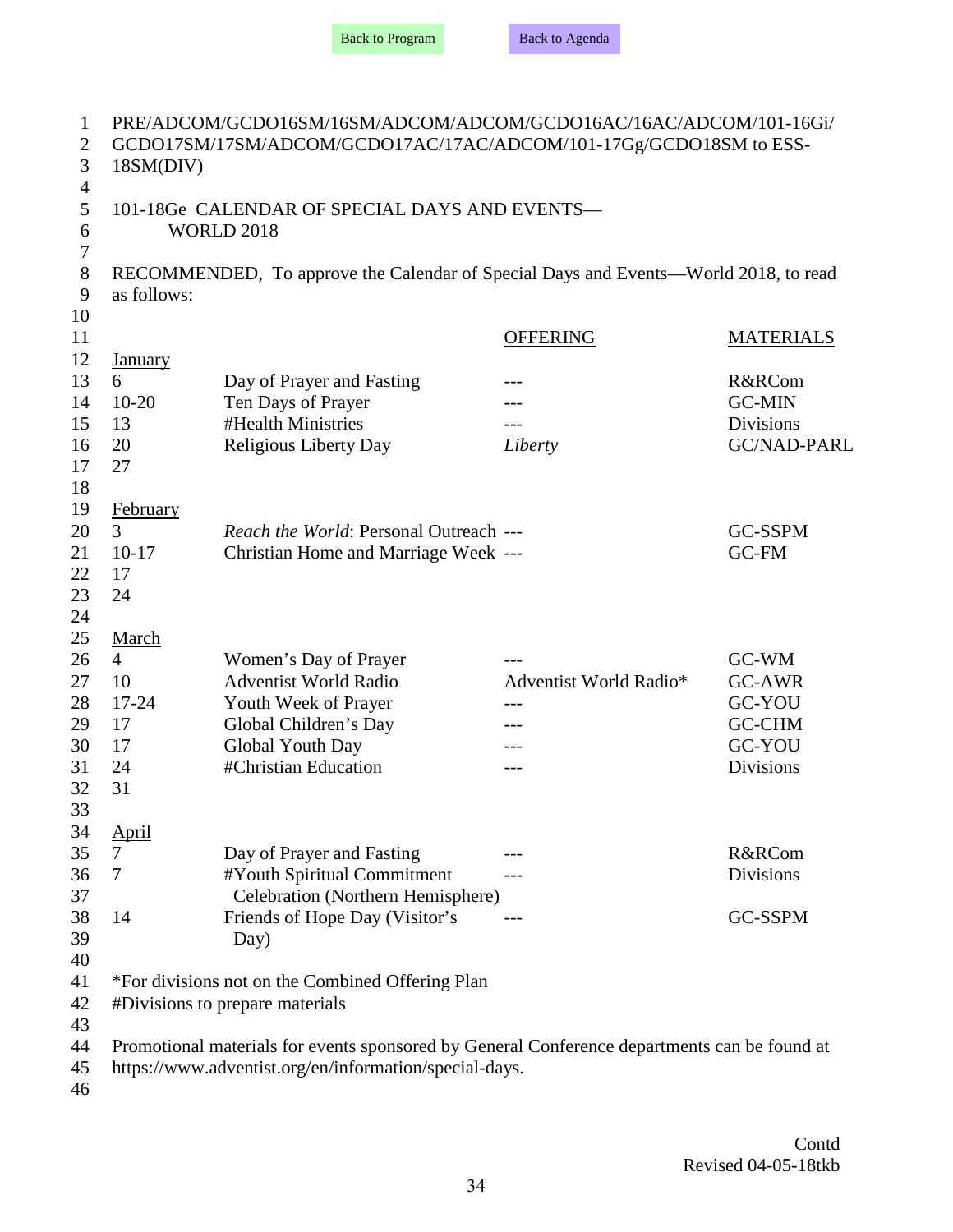Back to Program Back to Agenda

#### 101-18Ge CALENDAR OF SPECIAL DAYS AND EVENTS— WORLD 2018 - 2

| 1              |                                                        |                                                                                              | <b>OFFERING</b>      | <b>MATERIALS</b> |
|----------------|--------------------------------------------------------|----------------------------------------------------------------------------------------------|----------------------|------------------|
| $\overline{c}$ | April contd                                            |                                                                                              |                      |                  |
| 3              | 14                                                     | Hope Channel, Inc.                                                                           | Hope Channel, Inc*   | GC-HC            |
| 4              | $21 - 27$                                              | #Literature Evangelism Rally Week                                                            | $---$                | <b>Divisions</b> |
| 5              | 21                                                     | World Impact Day—for Distribution ---                                                        |                      | <b>Divisions</b> |
| 6              |                                                        | of Missionary Book                                                                           |                      |                  |
| 7              | 28                                                     | <b>Special Needs Awareness Day</b>                                                           |                      | GC-SNM           |
| $8\,$          |                                                        |                                                                                              |                      |                  |
| 9              | <u>May</u>                                             |                                                                                              |                      |                  |
| 10             | $5 - 26$                                               | Drug Awareness Month                                                                         |                      | GC-HM            |
| 11             | 5                                                      | Reach the World: Using                                                                       |                      | GC-COM           |
| 12             |                                                        | <b>Communication Channels</b>                                                                |                      |                  |
| 13             | 12                                                     | Reach the World: In the Community #Disaster/Famine Relief*                                   |                      | GC-PM/DIV        |
| 14             | 19                                                     |                                                                                              |                      |                  |
| 15             | 26                                                     | World Day of Prayer for Children                                                             |                      | <b>GC-CHM</b>    |
| 16             |                                                        | at Risk                                                                                      |                      |                  |
| 17             |                                                        |                                                                                              |                      |                  |
| 18             | June                                                   |                                                                                              |                      |                  |
| 19             | 2                                                      | <i>Reach the World: Bible Study:</i>                                                         |                      | GC-SSPM          |
| 20             |                                                        | Sabbath School and                                                                           |                      |                  |
| 21             |                                                        | <b>Correspondence Courses</b>                                                                |                      |                  |
| 22             | 9                                                      | Women's Ministries Emphasis Day                                                              |                      | GC-WM            |
| 23             | 16                                                     | Reach the World: Nurturing Other                                                             |                      | GC-SSPM          |
| 24             |                                                        | Members and Reclaiming                                                                       |                      |                  |
| 25             | 16                                                     | <b>Adventist Church World</b>                                                                |                      |                  |
| 26             |                                                        | Refugee Day                                                                                  |                      |                  |
| 27             | 30                                                     |                                                                                              |                      |                  |
| 28             |                                                        |                                                                                              |                      |                  |
| 29             | July                                                   |                                                                                              |                      |                  |
| 30             | $\overline{7}$                                         | Day of Prayer and Fasting                                                                    |                      | R&RCom           |
| 31             | 14                                                     | <b>Missions Promotion</b>                                                                    | <b>World Mission</b> | GC-AM            |
| 32             | 21                                                     | Reach the World: Media Ministry                                                              | ---                  | GC-COM           |
| 33             | 28                                                     | Children's Sabbath                                                                           |                      | <b>GC-CHM</b>    |
| 34             |                                                        |                                                                                              |                      |                  |
| 35             |                                                        | *For divisions not on the Combined Offering Plan                                             |                      |                  |
| 36             | #Divisions to prepare materials                        |                                                                                              |                      |                  |
| 37             |                                                        |                                                                                              |                      |                  |
| 38             |                                                        | Promotional materials for events sponsored by General Conference departments can be found at |                      |                  |
| 39             | https://www.adventist.org/en/information/special-days. |                                                                                              |                      |                  |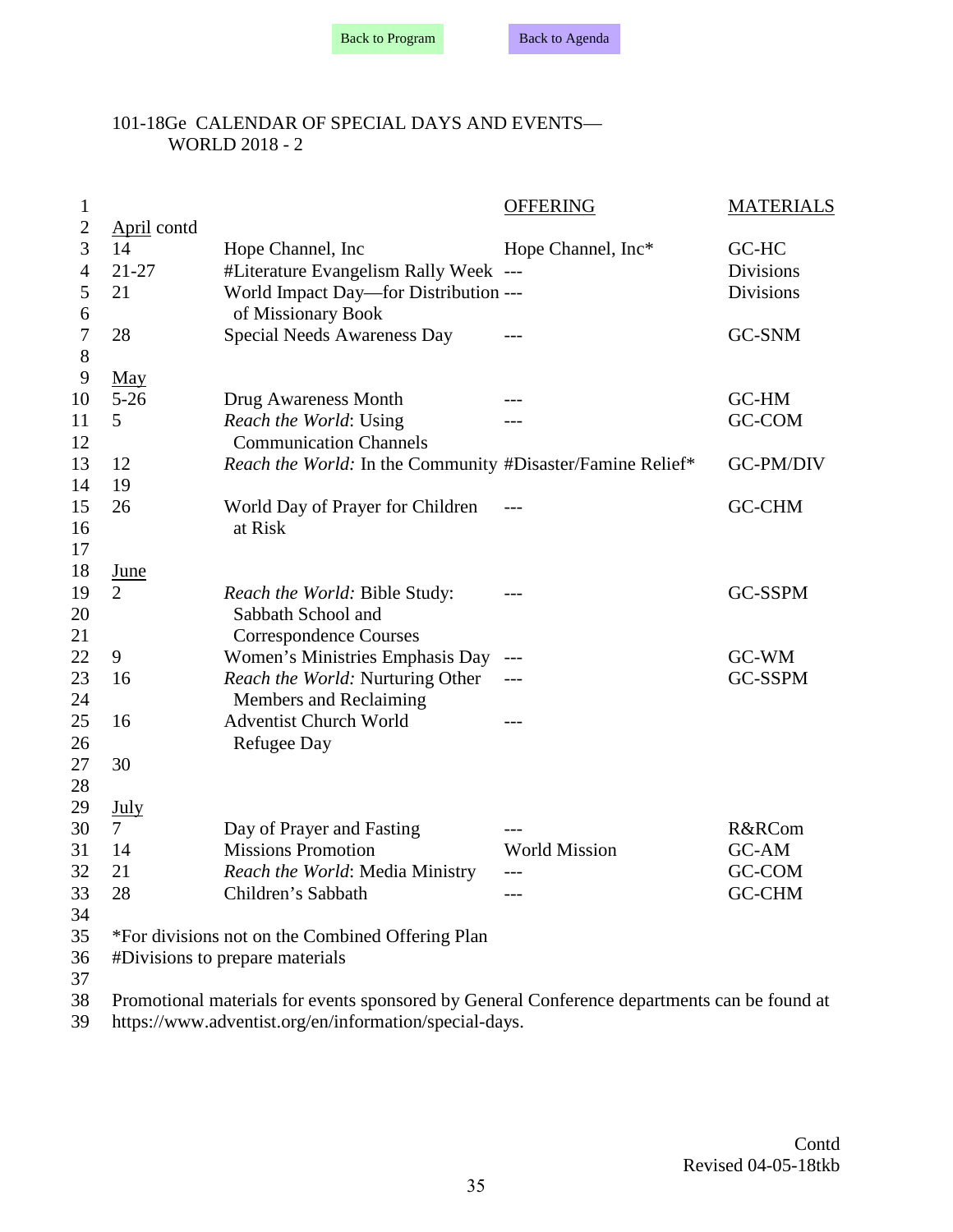#### 101-18Ge CALENDAR OF SPECIAL DAYS AND EVENTS— WORLD 2018 - 3

| $\mathbf{I}$   |                                                  |                                                                                              | <b>OFFERING</b>      | <b>MATERIALS</b> |
|----------------|--------------------------------------------------|----------------------------------------------------------------------------------------------|----------------------|------------------|
| $\overline{c}$ | <b>August</b>                                    |                                                                                              |                      |                  |
| 3              | $\overline{4}$                                   | #Global Mission Evangelism                                                                   | ---                  | <b>Divisions</b> |
| 4              | 11                                               | Reach the World: Church Planting                                                             | $---$                | GC-AM            |
| 5              | 18                                               | <b>Education Day</b>                                                                         |                      | <b>GC-EDU</b>    |
| 6              | 25                                               | enditnow Day                                                                                 |                      | GC-WM            |
| 7              | 25                                               | #Lay Evangelism                                                                              |                      | <b>Divisions</b> |
| $8\,$          |                                                  |                                                                                              |                      |                  |
| 9              | <b>September</b>                                 |                                                                                              |                      |                  |
| 10             | $\mathbf{1}$                                     | #Youth Spiritual Commitment                                                                  |                      | <b>Divisions</b> |
| 11             |                                                  | Celebration (Southern Hemisphere)                                                            |                      |                  |
| 12             | $2 - 8$                                          | Family Togetherness Week                                                                     |                      | GC-FM            |
| 13             | 8                                                | <b>Mission Promotion</b>                                                                     | Unusual Opportunity* | GC-AM            |
| 14             | 15                                               | Pathfinder Day                                                                               |                      | GC-YOU           |
| 15             | 22                                               | #Sabbath School Guest Day                                                                    |                      | <b>Divisions</b> |
| 16             | 29                                               |                                                                                              |                      |                  |
| 17             |                                                  |                                                                                              |                      |                  |
| 18             | October                                          |                                                                                              |                      |                  |
| 19             | 6                                                | Day of Prayer and Fasting                                                                    |                      | R&RCom           |
| 20             | 6                                                | <b>Adventist Review Subscription</b>                                                         |                      | GC-AR            |
| 21             |                                                  | Promotion                                                                                    |                      |                  |
| 22             | 13                                               | <b>Pastor Appreciation Day</b>                                                               |                      | <b>GC-MIN</b>    |
| 23             | 19-21                                            | <b>Global Public Campus Ministries</b>                                                       | ---                  | <b>GC-PCM</b>    |
| 24             |                                                  | Weekend                                                                                      |                      |                  |
| 25             | 20                                               | Spirit of Prophecy and                                                                       | ---                  | GC-White Estate  |
| 26             |                                                  | <b>Adventist Heritage</b>                                                                    |                      |                  |
| 27             | 27                                               | <b>Creation Sabbath</b>                                                                      |                      | Faith&ScCou      |
| 28             |                                                  |                                                                                              |                      |                  |
| 29             | <b>November</b>                                  |                                                                                              |                      |                  |
| 30             | $3-10$                                           | Week of Prayer                                                                               | ---                  | GC-AR            |
| 31             | 3                                                |                                                                                              |                      |                  |
| 32             | 10                                               |                                                                                              | Annual Sacrifice*    | GC-AM            |
| 33             | 17                                               |                                                                                              |                      |                  |
| 34             | 24                                               | <b>HIV/AIDS</b> Awareness                                                                    |                      | <b>GC-AAIM</b>   |
| 35             |                                                  |                                                                                              |                      |                  |
| 36             | *For divisions not on the Combined Offering Plan |                                                                                              |                      |                  |
| 37             | #Divisions to prepare materials                  |                                                                                              |                      |                  |
| 38             |                                                  |                                                                                              |                      |                  |
| 39             |                                                  | Promotional materials for events sponsored by General Conference departments can be found at |                      |                  |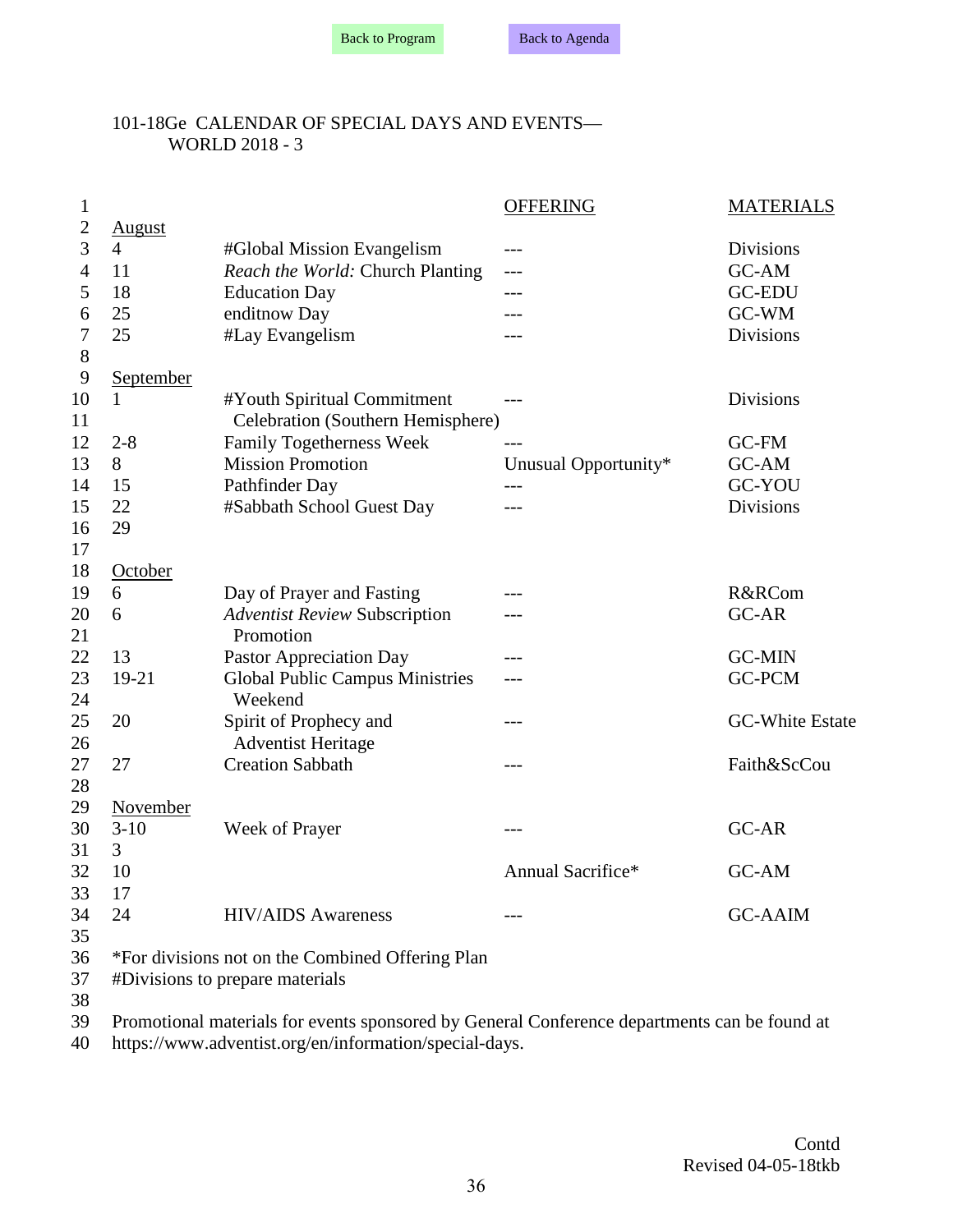#### 101-18Ge CALENDAR OF SPECIAL DAYS AND EVENTS— WORLD 2018 - 4

|    |          |                                                        | <b>OFFERING</b>                                                                              | <b>MATERIALS</b> |
|----|----------|--------------------------------------------------------|----------------------------------------------------------------------------------------------|------------------|
|    | December |                                                        |                                                                                              |                  |
|    |          | #Stewardship                                           |                                                                                              | <b>Divisions</b> |
|    | 8        | #Health Emphasis                                       |                                                                                              | <b>Divisions</b> |
|    | 15       |                                                        |                                                                                              |                  |
| h  | 22       |                                                        |                                                                                              |                  |
|    | 29       |                                                        |                                                                                              |                  |
| 8  |          |                                                        |                                                                                              |                  |
| 9  |          | *For divisions not on the Combined Offering Plan       |                                                                                              |                  |
| 10 |          | #Divisions to prepare materials                        |                                                                                              |                  |
| 11 |          |                                                        |                                                                                              |                  |
| 12 |          |                                                        | Promotional materials for events sponsored by General Conference departments can be found at |                  |
| 13 |          | https://www.adventist.org/en/information/special-days. |                                                                                              |                  |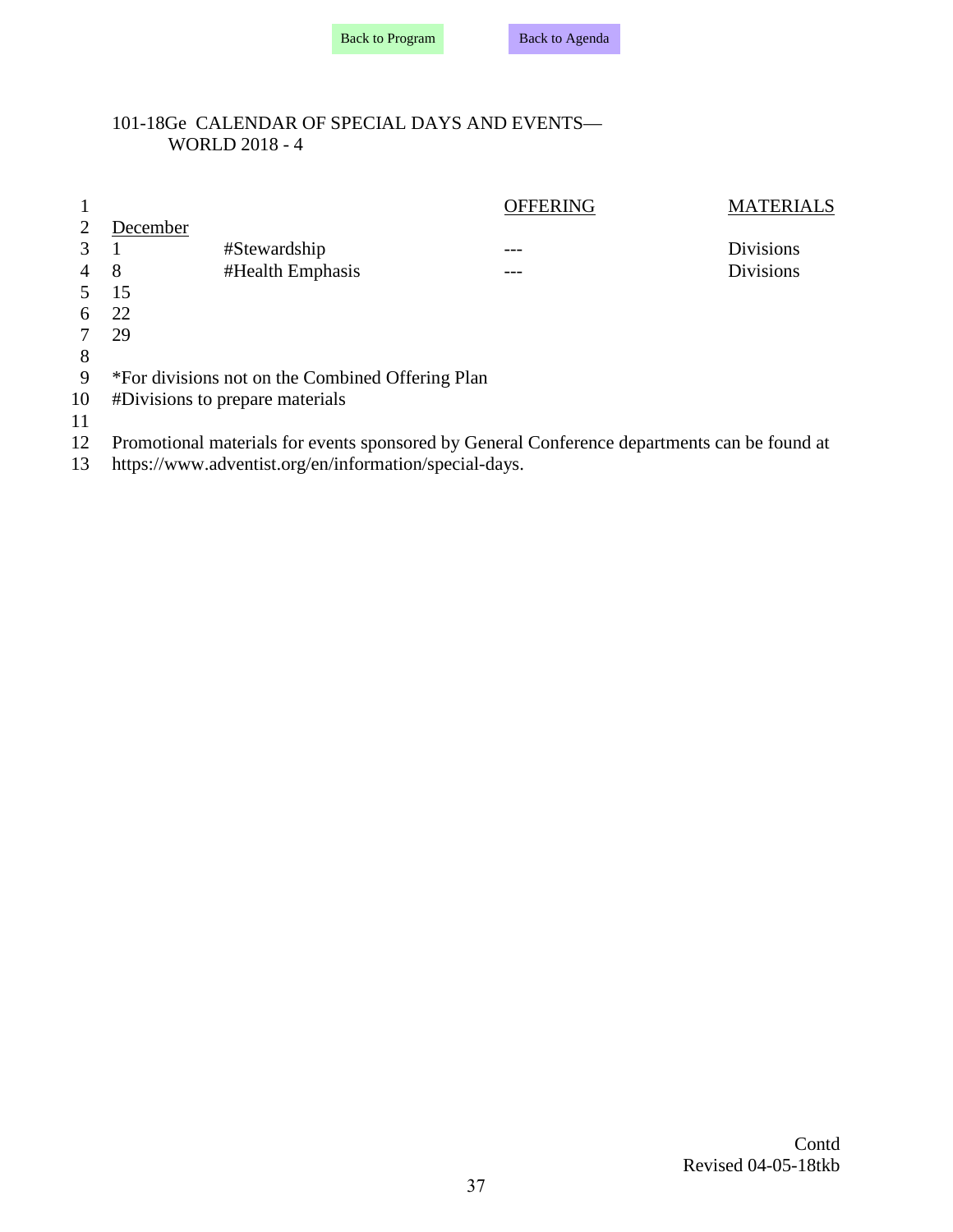<span id="page-37-0"></span>

| 1<br>$\overline{c}$ | PRE/ADCOM/GCDO16AC/16AC/ADCOM/101-16Gj/GCDO17SM/17SM/ADCOM/<br>GCDO17AC/17AC/ADCOM/101-17Gh/GCDO18SM to ESS-18SM(DIV) |                                                                                              |                        |                    |  |  |
|---------------------|-----------------------------------------------------------------------------------------------------------------------|----------------------------------------------------------------------------------------------|------------------------|--------------------|--|--|
| $\mathfrak{Z}$      |                                                                                                                       |                                                                                              |                        |                    |  |  |
| $\overline{4}$      |                                                                                                                       | 101-18Gf CALENDAR OF SPECIAL DAYS AND EVENTS-                                                |                        |                    |  |  |
| 5                   |                                                                                                                       | <b>WORLD 2019</b>                                                                            |                        |                    |  |  |
| 6                   |                                                                                                                       |                                                                                              |                        |                    |  |  |
| 7                   |                                                                                                                       | RECOMMENDED, To approve the Calendar of Special Days and Events—World 2019, to read          |                        |                    |  |  |
| $8\,$               | as follows:                                                                                                           |                                                                                              |                        |                    |  |  |
| 9                   |                                                                                                                       |                                                                                              |                        |                    |  |  |
| 10                  |                                                                                                                       |                                                                                              | <b>OFFERING</b>        | <b>MATERIALS</b>   |  |  |
| 11                  | <b>January</b>                                                                                                        |                                                                                              |                        |                    |  |  |
| 12                  | $5\overline{)}$                                                                                                       | Day of Prayer and Fasting                                                                    |                        | R&RCom             |  |  |
| 13                  | $9 - 19$                                                                                                              | Ten Days of Prayer                                                                           |                        | <b>GC-MIN</b>      |  |  |
| 14                  | 12                                                                                                                    | #Health Ministries                                                                           | $---$                  | <b>Divisions</b>   |  |  |
| 15                  | 19                                                                                                                    | <b>Religious Liberty Day</b>                                                                 | Liberty                | <b>GC/NAD-PARL</b> |  |  |
| 16                  | 26                                                                                                                    |                                                                                              |                        |                    |  |  |
| 17                  |                                                                                                                       |                                                                                              |                        |                    |  |  |
| 18                  | February                                                                                                              |                                                                                              |                        |                    |  |  |
| 19                  | 2                                                                                                                     | Reach the World: Personal Outreach ---                                                       |                        | <b>GC-SSPM</b>     |  |  |
| 20                  | $9-16$                                                                                                                | Christian Home and Marriage Week ---                                                         |                        | GC-FM              |  |  |
| 21                  | 23                                                                                                                    |                                                                                              |                        |                    |  |  |
| 22                  |                                                                                                                       |                                                                                              |                        |                    |  |  |
| 23                  | March                                                                                                                 |                                                                                              |                        |                    |  |  |
| 24                  | $\mathbf{2}$                                                                                                          | Women's Day of Prayer                                                                        |                        | GC-WM              |  |  |
| 25                  | 9                                                                                                                     | <b>Adventist World Radio</b>                                                                 | Adventist World Radio* | <b>GC-AWR</b>      |  |  |
| 26                  | $16 - 23$                                                                                                             | Youth Week of Prayer                                                                         |                        | GC-YOU             |  |  |
| 27                  | 16                                                                                                                    | Global Children's Day                                                                        |                        | <b>GC-CHM</b>      |  |  |
| 28                  | 16                                                                                                                    | Global Youth Day                                                                             |                        | GC-YOU             |  |  |
| 29                  | 23                                                                                                                    | #Christian Education                                                                         | $---$                  | Divisions          |  |  |
| 30                  | 30                                                                                                                    |                                                                                              |                        |                    |  |  |
| 31                  |                                                                                                                       |                                                                                              |                        |                    |  |  |
| 32                  | <b>April</b>                                                                                                          |                                                                                              |                        |                    |  |  |
| 33                  | 6                                                                                                                     | Day of Prayer and Fasting                                                                    |                        | R&RCom             |  |  |
| 34                  | 6                                                                                                                     | #Youth Spiritual Commitment                                                                  | ---                    | Divisions          |  |  |
| 35                  |                                                                                                                       | Celebration (Northern Hemisphere)                                                            |                        |                    |  |  |
| 36                  | 13                                                                                                                    | Friends of Hope Day (Visitor's                                                               |                        | GC-SSPM            |  |  |
| 37                  |                                                                                                                       | Day)                                                                                         |                        |                    |  |  |
| 38                  | 13                                                                                                                    | Hope Channel, Inc                                                                            | Hope Channel, Inc*     | GC-HC              |  |  |
| 39                  | $20 - 26$                                                                                                             | #Literature Evangelism Rally Week ---                                                        |                        | Divisions          |  |  |
| 40                  |                                                                                                                       |                                                                                              |                        |                    |  |  |
| 41                  |                                                                                                                       | *For divisions not on the Combined Offering Plan                                             |                        |                    |  |  |
| 42                  |                                                                                                                       | #Divisions to prepare materials                                                              |                        |                    |  |  |
| 43                  |                                                                                                                       |                                                                                              |                        |                    |  |  |
| 44                  |                                                                                                                       | Promotional materials for events sponsored by General Conference departments can be found at |                        |                    |  |  |
| 45                  | https://www.adventist.org/en/information/special-days.                                                                |                                                                                              |                        |                    |  |  |

46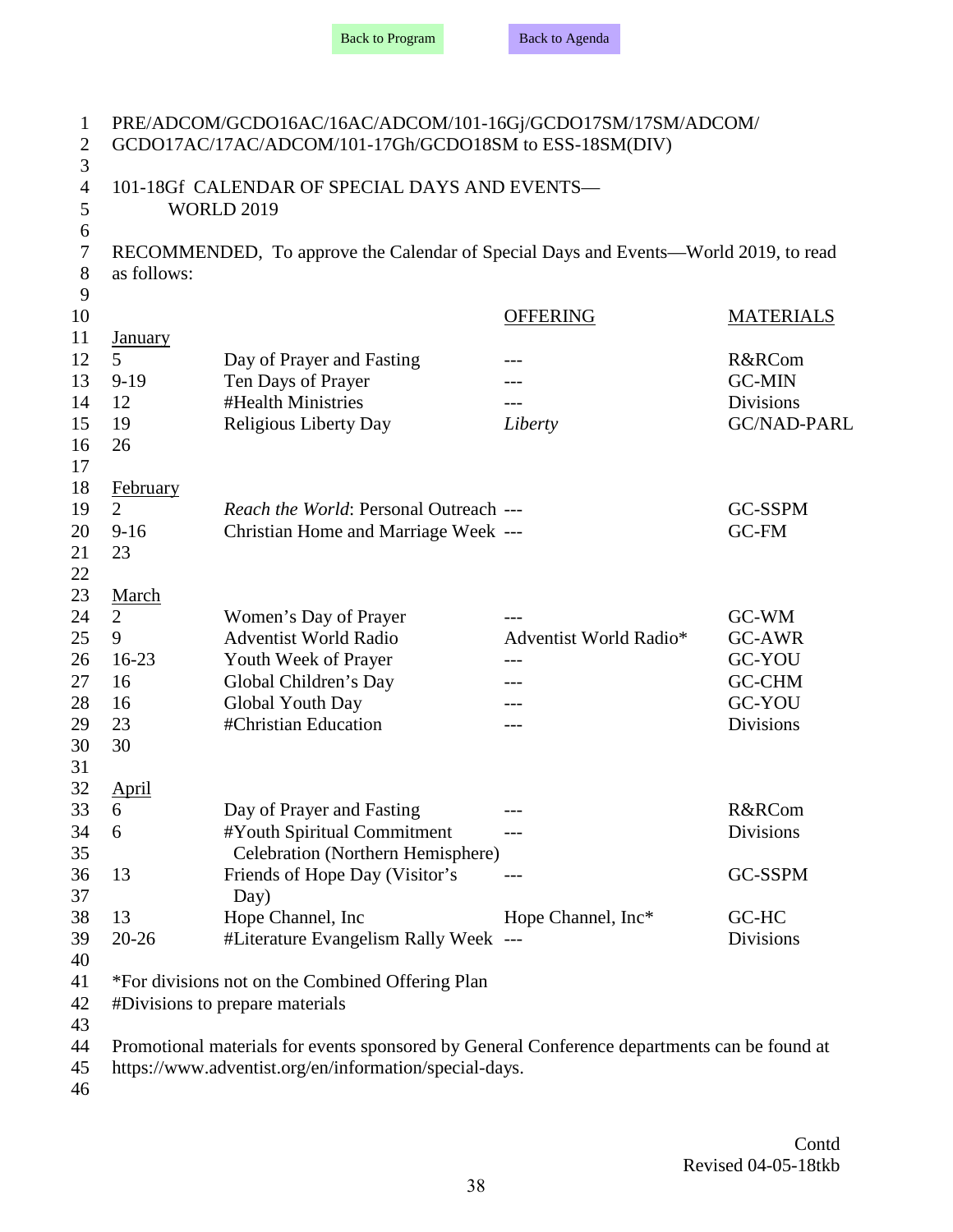Back to Program Back to Agenda

#### 101-18Gf CALENDAR OF SPECIAL DAYS AND EVENTS— WORLD 2019 - 2

| $\mathbf{1}$   |                |                                                                                                                                                                                                                                                                                                                                                                                                                                                            | <b>OFFERING</b>      | <b>MATERIALS</b> |
|----------------|----------------|------------------------------------------------------------------------------------------------------------------------------------------------------------------------------------------------------------------------------------------------------------------------------------------------------------------------------------------------------------------------------------------------------------------------------------------------------------|----------------------|------------------|
| $\overline{2}$ | April contd    |                                                                                                                                                                                                                                                                                                                                                                                                                                                            |                      |                  |
| 3<br>4         | 20             | World Impact Day—for Distribution ---<br>of Missionary Book                                                                                                                                                                                                                                                                                                                                                                                                |                      | <b>Divisions</b> |
| 5              | 27             | <b>Special Needs Awareness Day</b>                                                                                                                                                                                                                                                                                                                                                                                                                         |                      | GC-SNM           |
| 6              |                |                                                                                                                                                                                                                                                                                                                                                                                                                                                            |                      |                  |
| 7              | <u>May</u>     |                                                                                                                                                                                                                                                                                                                                                                                                                                                            |                      |                  |
| 8              | $4 - 25$       | Drug Awareness Month                                                                                                                                                                                                                                                                                                                                                                                                                                       |                      | GC-HM            |
| 9              | $\overline{4}$ | Reach the World: Using                                                                                                                                                                                                                                                                                                                                                                                                                                     |                      | GC-COM           |
| 10             |                | <b>Communication Channels</b>                                                                                                                                                                                                                                                                                                                                                                                                                              |                      |                  |
| 11             | 11             | Reach the World: In the Community #Disaster/Famine Relief*                                                                                                                                                                                                                                                                                                                                                                                                 |                      | GC-PM/DIV        |
| 12             | 18             |                                                                                                                                                                                                                                                                                                                                                                                                                                                            |                      |                  |
| 13             | 25             | World Day of Prayer for Children                                                                                                                                                                                                                                                                                                                                                                                                                           |                      | GC-CHM           |
| 14             |                | at Risk                                                                                                                                                                                                                                                                                                                                                                                                                                                    |                      |                  |
| 15             |                |                                                                                                                                                                                                                                                                                                                                                                                                                                                            |                      |                  |
| 16             | June           |                                                                                                                                                                                                                                                                                                                                                                                                                                                            |                      |                  |
| 17             | 1              | <i>Reach the World: Bible Study:</i>                                                                                                                                                                                                                                                                                                                                                                                                                       |                      | GC-SSPM          |
| 18             |                | Sabbath School and                                                                                                                                                                                                                                                                                                                                                                                                                                         |                      |                  |
| 19             |                | <b>Correspondence Courses</b>                                                                                                                                                                                                                                                                                                                                                                                                                              |                      |                  |
| 20             | 8              | Women's Ministries Emphasis Day                                                                                                                                                                                                                                                                                                                                                                                                                            | $---$                | GC-WM            |
| 21             | 15             | Reach the World: Nurturing Other                                                                                                                                                                                                                                                                                                                                                                                                                           |                      | GC-SSPM          |
| 22             |                | Members and Reclaiming                                                                                                                                                                                                                                                                                                                                                                                                                                     |                      |                  |
| 23             | 15             | <b>Adventist Church World</b>                                                                                                                                                                                                                                                                                                                                                                                                                              | $---$                |                  |
| 24             |                | Refugee Day                                                                                                                                                                                                                                                                                                                                                                                                                                                |                      |                  |
| 25             | 22             |                                                                                                                                                                                                                                                                                                                                                                                                                                                            |                      |                  |
| 26             | 29             |                                                                                                                                                                                                                                                                                                                                                                                                                                                            |                      |                  |
| 27             |                |                                                                                                                                                                                                                                                                                                                                                                                                                                                            |                      |                  |
| 28             | <u>July</u>    |                                                                                                                                                                                                                                                                                                                                                                                                                                                            |                      |                  |
| 29             | 6              | Day of Prayer and Fasting                                                                                                                                                                                                                                                                                                                                                                                                                                  |                      | R&RCom           |
| 30             | 13             | <b>Missions Promotion</b>                                                                                                                                                                                                                                                                                                                                                                                                                                  | <b>World Mission</b> | GC-AM            |
| 31             | 20             | Reach the World: Media Ministry                                                                                                                                                                                                                                                                                                                                                                                                                            | ---                  | GC-COM           |
| 32             | 27             | Children's Sabbath                                                                                                                                                                                                                                                                                                                                                                                                                                         | ---                  | <b>GC-CHM</b>    |
| 33             |                |                                                                                                                                                                                                                                                                                                                                                                                                                                                            |                      |                  |
| 34             |                | *For divisions not on the Combined Offering Plan                                                                                                                                                                                                                                                                                                                                                                                                           |                      |                  |
| 35             |                | #Divisions to prepare materials                                                                                                                                                                                                                                                                                                                                                                                                                            |                      |                  |
| 36             |                |                                                                                                                                                                                                                                                                                                                                                                                                                                                            |                      |                  |
| 37             |                | Promotional materials for events sponsored by General Conference departments can be found at                                                                                                                                                                                                                                                                                                                                                               |                      |                  |
| $\Omega$       |                | $\mathbf{1} \cup \mathbf{1} \cup \mathbf{1} \cup \mathbf{1} \cup \mathbf{1} \cup \mathbf{1} \cup \mathbf{1} \cup \mathbf{1} \cup \mathbf{1} \cup \mathbf{1} \cup \mathbf{1} \cup \mathbf{1} \cup \mathbf{1} \cup \mathbf{1} \cup \mathbf{1} \cup \mathbf{1} \cup \mathbf{1} \cup \mathbf{1} \cup \mathbf{1} \cup \mathbf{1} \cup \mathbf{1} \cup \mathbf{1} \cup \mathbf{1} \cup \mathbf{1} \cup \mathbf{1} \cup \mathbf{1} \cup \mathbf{1} \cup \mathbf{$ |                      |                  |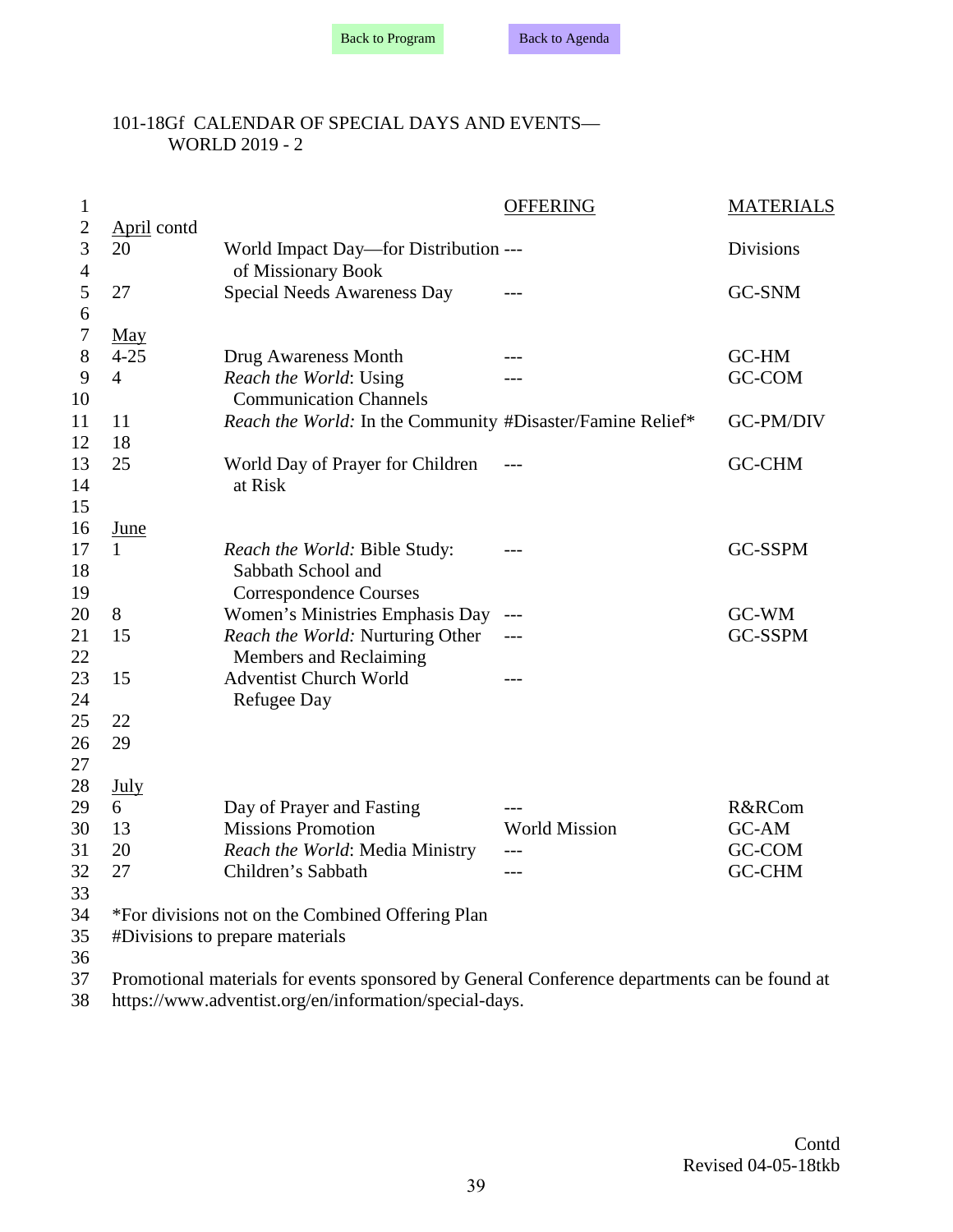#### 101-18Gf CALENDAR OF SPECIAL DAYS AND EVENTS— WORLD 2019 - 3

| $\mathbf{I}$   |                                                                                              |                                                  | <b>OFFERING</b>      | <b>MATERIALS</b>       |  |
|----------------|----------------------------------------------------------------------------------------------|--------------------------------------------------|----------------------|------------------------|--|
| $\overline{c}$ | <b>August</b>                                                                                |                                                  |                      |                        |  |
| 3              | 3                                                                                            | #Global Mission Evangelism                       |                      | <b>Divisions</b>       |  |
| 4              | 10                                                                                           | Reach the World: Church Planting                 | ---                  | GC-AM                  |  |
| 5              | 17                                                                                           | <b>Education Day</b>                             |                      | <b>GC-EDU</b>          |  |
| 6              | 24                                                                                           | enditnow Day                                     |                      | GC-WM                  |  |
| 7              | 24                                                                                           | #Lay Evangelism                                  |                      | <b>Divisions</b>       |  |
| $8\,$          | 31                                                                                           |                                                  |                      |                        |  |
| 9              |                                                                                              |                                                  |                      |                        |  |
| 10             | September                                                                                    |                                                  |                      |                        |  |
| 11             | 7                                                                                            | #Youth Spiritual Commitment                      |                      | <b>Divisions</b>       |  |
| 12             |                                                                                              | Celebration (Southern Hemisphere)                |                      |                        |  |
| 13             | $8 - 14$                                                                                     | Family Togetherness Week                         |                      | GC-FM                  |  |
| 14             | 14                                                                                           | <b>Mission Promotion</b>                         | Unusual Opportunity* | GC-AM                  |  |
| 15             | 21                                                                                           | Pathfinder Day                                   | ---                  | GC-YOU                 |  |
| 16             | 28                                                                                           | #Sabbath School Guest Day                        | ---                  | <b>Divisions</b>       |  |
| 17             |                                                                                              |                                                  |                      |                        |  |
| 18             | October                                                                                      |                                                  |                      |                        |  |
| 19             | 5                                                                                            | Day of Prayer and Fasting                        |                      | R&RCom                 |  |
| 20             | 5                                                                                            | <b>Adventist Review Subscription</b>             |                      | GC-AR                  |  |
| 21             |                                                                                              | Promotion                                        |                      |                        |  |
| 22             | 12                                                                                           | <b>Pastor Appreciation Day</b>                   |                      | <b>GC-MIN</b>          |  |
| 23             | 18-20                                                                                        | <b>Global Public Campus Ministries</b>           | ---                  | GC-PCM                 |  |
| 24             |                                                                                              | Weekend                                          |                      |                        |  |
| 25             | 19                                                                                           | Spirit of Prophecy and                           |                      | <b>GC-White Estate</b> |  |
| 26             |                                                                                              | <b>Adventist Heritage</b>                        |                      |                        |  |
| 27             | 26                                                                                           | <b>Creation Sabbath</b>                          | ---                  | Faith&ScCou            |  |
| 28             |                                                                                              |                                                  |                      |                        |  |
| 29             | <b>November</b>                                                                              |                                                  |                      |                        |  |
| 30             | $2 - 9$                                                                                      | Week of Prayer                                   |                      | GC-AR                  |  |
| 31             | 9                                                                                            |                                                  | Annual Sacrifice*    | GC-AM                  |  |
| 32             | 16                                                                                           |                                                  |                      |                        |  |
| 33             | 23                                                                                           |                                                  |                      |                        |  |
| 34             | 30                                                                                           | <b>HIV/AIDS</b> Awareness                        |                      | <b>GC-AAIM</b>         |  |
| 35             |                                                                                              |                                                  |                      |                        |  |
| 36             |                                                                                              | *For divisions not on the Combined Offering Plan |                      |                        |  |
| 37             |                                                                                              | #Divisions to prepare materials                  |                      |                        |  |
| 38             |                                                                                              |                                                  |                      |                        |  |
| 39             | Promotional materials for events sponsored by General Conference departments can be found at |                                                  |                      |                        |  |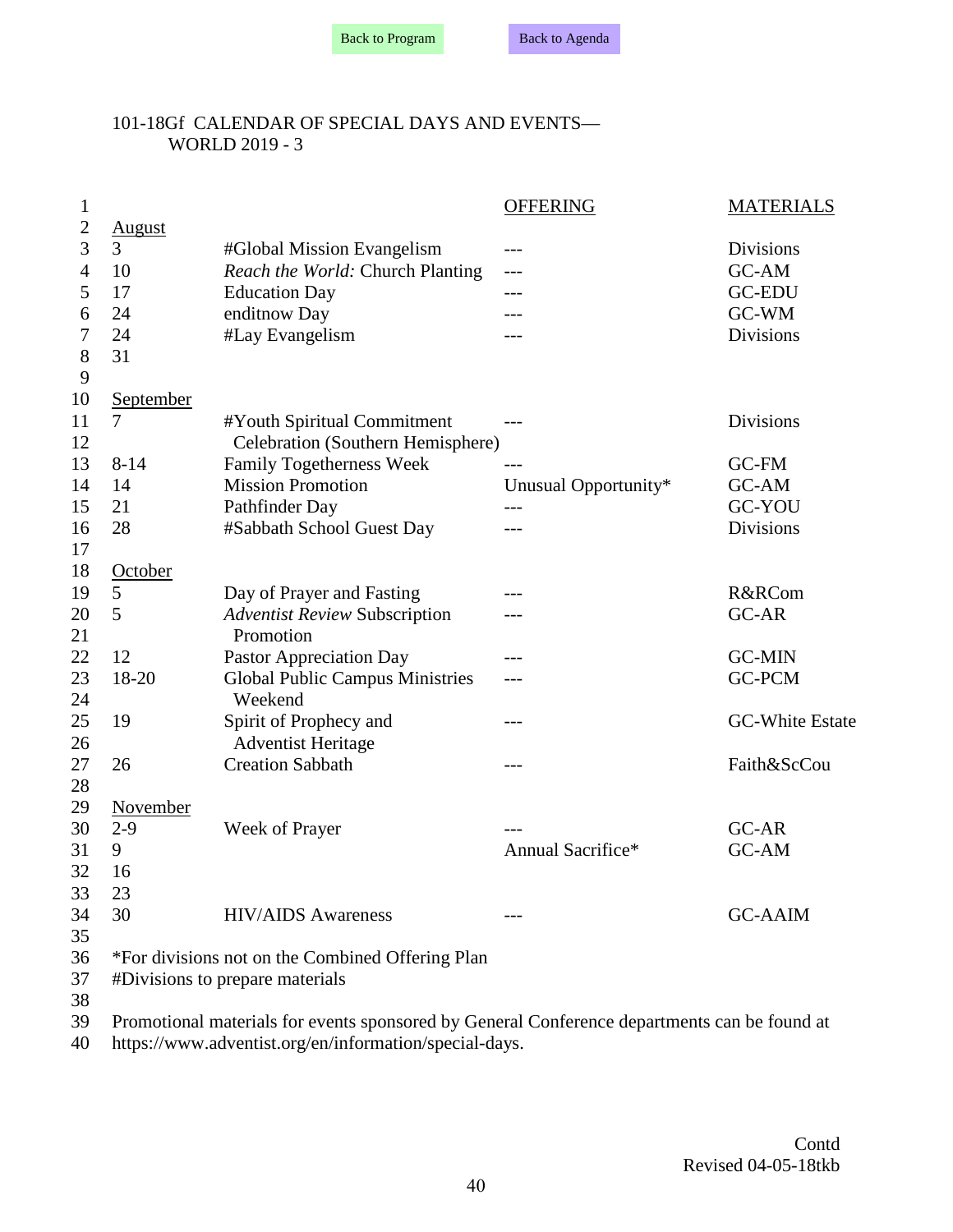#### 101-18Gf CALENDAR OF SPECIAL DAYS AND EVENTS— WORLD 2019 - 4

|    |                                                                                              | <b>OFFERING</b> | <b>MATERIALS</b> |
|----|----------------------------------------------------------------------------------------------|-----------------|------------------|
|    | December                                                                                     |                 |                  |
|    | #Stewardship                                                                                 |                 | <b>Divisions</b> |
|    | #Health Emphasis<br>14                                                                       |                 | <b>Divisions</b> |
|    | 21                                                                                           |                 |                  |
|    | 28                                                                                           |                 |                  |
|    |                                                                                              |                 |                  |
| 8  | *For divisions not on the Combined Offering Plan                                             |                 |                  |
| 9  | #Divisions to prepare materials                                                              |                 |                  |
| 10 |                                                                                              |                 |                  |
| 11 | Promotional materials for events sponsored by General Conference departments can be found at |                 |                  |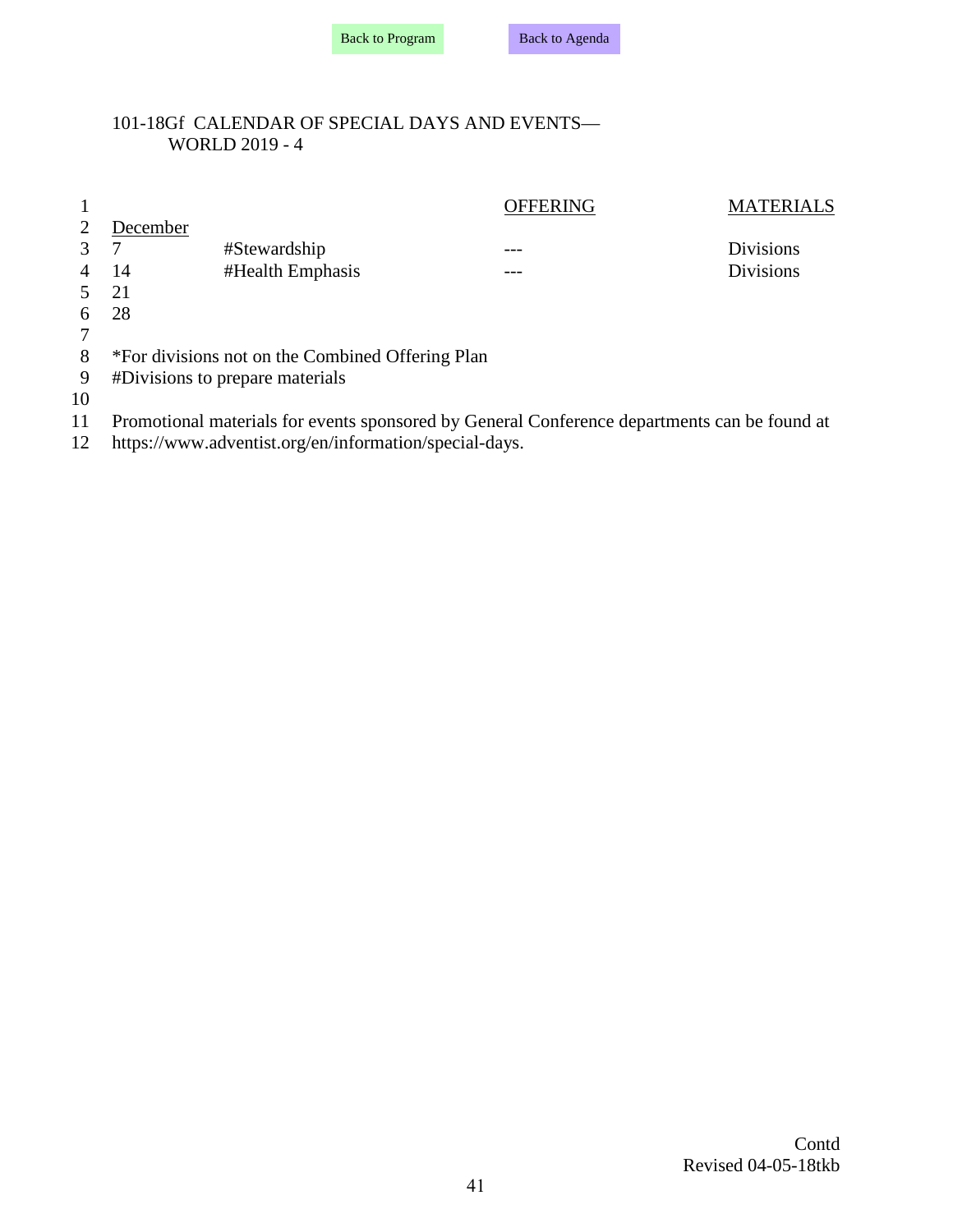<span id="page-41-0"></span>

| 1                | PRE/ADCOM/GCDO16AC/16AC/ADCOM/101-16Gk/GCDO17SM/17SM/ADCOM/                         |                                                                                              |                        |                    |  |  |  |  |
|------------------|-------------------------------------------------------------------------------------|----------------------------------------------------------------------------------------------|------------------------|--------------------|--|--|--|--|
| $\overline{c}$   | GCD017AC/17AC/ADCOM/101-17Gi/GCD018SM to ESS-18SM(DIV)                              |                                                                                              |                        |                    |  |  |  |  |
| 3                |                                                                                     |                                                                                              |                        |                    |  |  |  |  |
| $\overline{4}$   | 101-18Gg CALENDAR OF SPECIAL DAYS AND EVENTS-                                       |                                                                                              |                        |                    |  |  |  |  |
| 5                | <b>WORLD 2020</b>                                                                   |                                                                                              |                        |                    |  |  |  |  |
| 6                |                                                                                     |                                                                                              |                        |                    |  |  |  |  |
| $\boldsymbol{7}$ | RECOMMENDED, To approve the Calendar of Special Days and Events—World 2020, to read |                                                                                              |                        |                    |  |  |  |  |
| $8\,$            | as follows:                                                                         |                                                                                              |                        |                    |  |  |  |  |
| 9                |                                                                                     |                                                                                              |                        |                    |  |  |  |  |
| 10               |                                                                                     |                                                                                              | <b>OFFERING</b>        | <b>MATERIALS</b>   |  |  |  |  |
| 11               | <b>January</b>                                                                      |                                                                                              |                        |                    |  |  |  |  |
| 12               | $\overline{4}$                                                                      | Day of Prayer and Fasting                                                                    |                        | R&RCom             |  |  |  |  |
| 13               | $8 - 18$                                                                            | Ten Days of Prayer                                                                           |                        | <b>GC-MIN</b>      |  |  |  |  |
| 14               | 11                                                                                  | #Health Ministries                                                                           |                        | <b>Divisions</b>   |  |  |  |  |
| 15               | 18                                                                                  | <b>Religious Liberty Day</b>                                                                 | Liberty                | <b>GC/NAD-PARL</b> |  |  |  |  |
| 16               | 25                                                                                  |                                                                                              |                        |                    |  |  |  |  |
| 17               |                                                                                     |                                                                                              |                        |                    |  |  |  |  |
| 18               | February                                                                            |                                                                                              |                        |                    |  |  |  |  |
| 19               | 1                                                                                   | Reach the World: Personal Outreach ---                                                       |                        | GC-SSPM            |  |  |  |  |
| 20               | $8 - 15$                                                                            | Christian Home and Marriage Week ---                                                         |                        | GC-FM              |  |  |  |  |
| 21               | 15                                                                                  |                                                                                              |                        |                    |  |  |  |  |
| 22               | 22                                                                                  |                                                                                              |                        |                    |  |  |  |  |
| 23               | 29                                                                                  |                                                                                              |                        |                    |  |  |  |  |
| 24               |                                                                                     |                                                                                              |                        |                    |  |  |  |  |
| 25               | March                                                                               |                                                                                              |                        |                    |  |  |  |  |
| 26               | $\tau$                                                                              | Women's Day of Prayer                                                                        |                        | GC-WM              |  |  |  |  |
| 27               | 14                                                                                  | <b>Adventist World Radio</b>                                                                 | Adventist World Radio* | <b>GC-AWR</b>      |  |  |  |  |
| 28               | 21-28                                                                               | Youth Week of Prayer                                                                         |                        | GC-YOU             |  |  |  |  |
| 29               | 21                                                                                  | Global Children's Day                                                                        |                        | GC-CHM             |  |  |  |  |
| 30               | 21                                                                                  | Global Youth Day                                                                             |                        | GC-YOU             |  |  |  |  |
| 31               | 28                                                                                  | #Christian Education                                                                         |                        | <b>Divisions</b>   |  |  |  |  |
| 32               |                                                                                     |                                                                                              |                        |                    |  |  |  |  |
| 33               | <b>April</b>                                                                        |                                                                                              |                        |                    |  |  |  |  |
| 34               | 4                                                                                   | Day of Prayer and Fasting                                                                    |                        | R&RCom             |  |  |  |  |
| 35               | $\overline{4}$                                                                      | #Youth Spiritual Commitment                                                                  |                        | <b>Divisions</b>   |  |  |  |  |
| 36               |                                                                                     | Celebration (Northern Hemisphere)                                                            |                        |                    |  |  |  |  |
| 37               | 11                                                                                  | Friends of Hope Day (Visitor's                                                               |                        | GC-SSPM            |  |  |  |  |
| 38               |                                                                                     | Day)                                                                                         |                        |                    |  |  |  |  |
| 39               | 11                                                                                  | Hope Channel, Inc                                                                            | Hope Channel, Inc*     | GC-HC              |  |  |  |  |
| 40               | 18-24                                                                               | #Literature Evangelism Rally Week ---                                                        |                        | Divisions          |  |  |  |  |
| 41               |                                                                                     |                                                                                              |                        |                    |  |  |  |  |
| 42               |                                                                                     | *For divisions not on the Combined Offering Plan                                             |                        |                    |  |  |  |  |
| 43               |                                                                                     | #Divisions to prepare materials                                                              |                        |                    |  |  |  |  |
| 44               |                                                                                     |                                                                                              |                        |                    |  |  |  |  |
| 45               |                                                                                     | Promotional materials for events sponsored by General Conference departments can be found at |                        |                    |  |  |  |  |
| 46               |                                                                                     | https://www.adventist.org/en/information/special-days.                                       |                        |                    |  |  |  |  |
| 47               |                                                                                     |                                                                                              |                        |                    |  |  |  |  |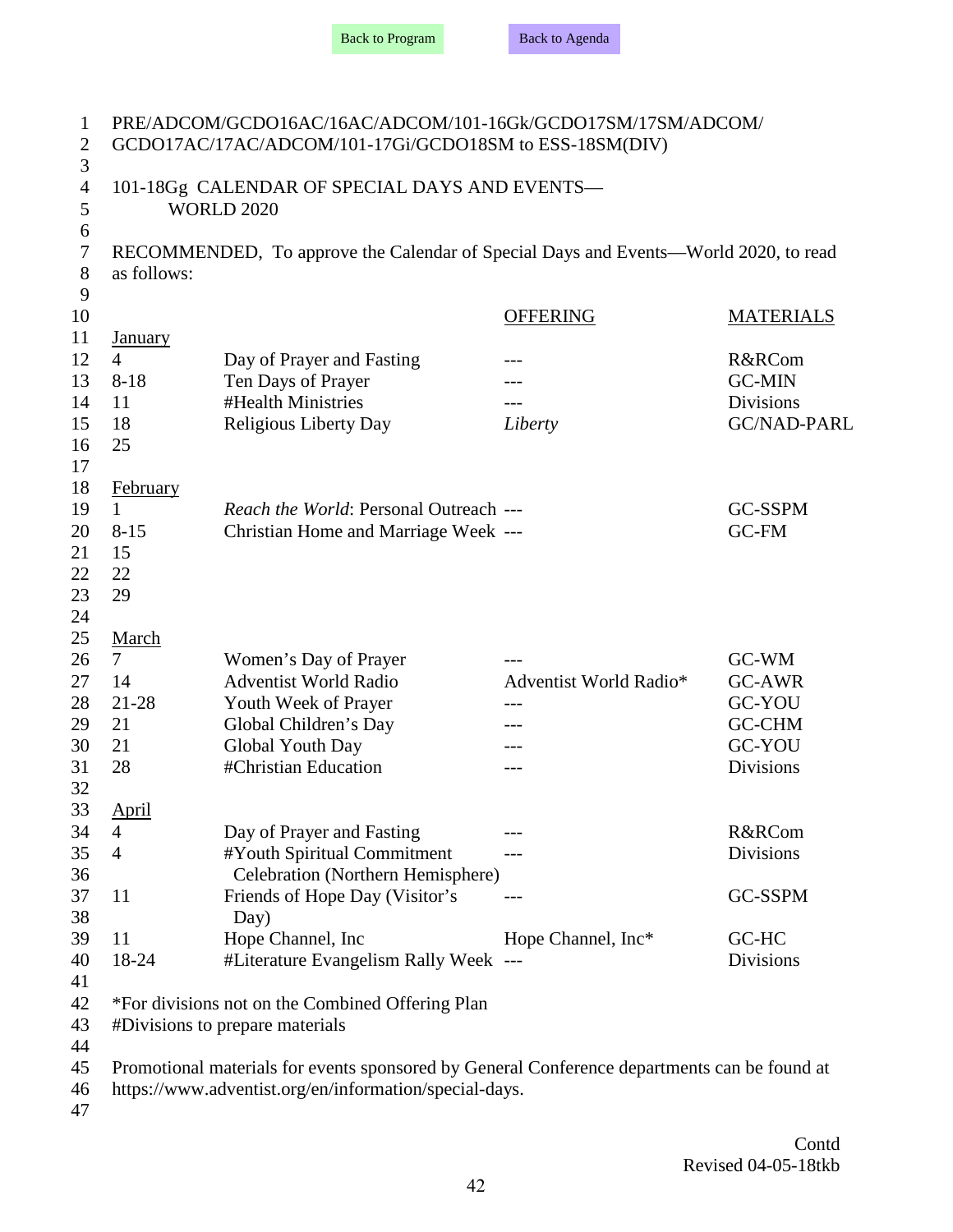#### 101-18Gg CALENDAR OF SPECIAL DAYS AND EVENTS— WORLD 2020 - 2

| $\mathbf{I}$        |                        |                                                                                              | <b>OFFERING</b>      | <b>MATERIALS</b> |
|---------------------|------------------------|----------------------------------------------------------------------------------------------|----------------------|------------------|
| $\overline{c}$      | April contd            |                                                                                              |                      |                  |
| 3                   | 18                     | World Impact Day—for Distribution ---                                                        |                      | <b>Divisions</b> |
| $\overline{4}$<br>5 | 25                     | of Missionary Book                                                                           |                      | GC-SNM           |
| 6                   |                        | <b>Special Needs Awareness Day</b>                                                           |                      |                  |
| 7                   |                        |                                                                                              |                      |                  |
| $8\,$               | <u>May</u><br>$2 - 30$ |                                                                                              |                      | GC-HM            |
| 9                   | $\overline{2}$         | Drug Awareness Month<br>Reach the World: Using                                               |                      | GC-COM           |
| 10                  |                        | <b>Communication Channels</b>                                                                |                      |                  |
| 11                  | 9                      | Reach the World: In the Community #Disaster/Famine Relief*                                   |                      | GC-PM/DIV        |
| 12                  | 16                     |                                                                                              |                      |                  |
| 13                  | 23                     | World Day of Prayer for Children                                                             |                      | <b>GC-CHM</b>    |
| 14                  |                        | at Risk                                                                                      |                      |                  |
| 15                  | 30                     |                                                                                              |                      |                  |
| 16                  |                        |                                                                                              |                      |                  |
| 17                  | <u>June</u>            |                                                                                              |                      |                  |
| 18                  | 6                      | <i>Reach the World: Bible Study:</i>                                                         |                      | GC-SSPM          |
| 19                  |                        | Sabbath School and                                                                           |                      |                  |
| 20                  |                        | <b>Correspondence Courses</b>                                                                |                      |                  |
| 21                  | 13                     | Women's Ministries Emphasis Day                                                              | $---$                | GC-WM            |
| 22                  | 20                     | Reach the World: Nurturing Other                                                             |                      | GC-SSPM          |
| 23                  |                        | Members and Reclaiming                                                                       |                      |                  |
| 24                  | 20                     | <b>Adventist Church World</b>                                                                |                      |                  |
| 25                  |                        | Refugee Day                                                                                  |                      |                  |
| 26                  | 27                     |                                                                                              |                      |                  |
| 27                  |                        |                                                                                              |                      |                  |
| 28                  | <u>July</u>            |                                                                                              |                      |                  |
| 29                  | $\overline{4}$         | Day of Prayer and Fasting                                                                    |                      | R&RCom           |
| 30                  | 11                     | <b>Missions Promotion</b>                                                                    | <b>World Mission</b> | GC-AM            |
| 31                  | 18                     | Reach the World: Media Ministry                                                              |                      | GC-COM           |
| 32                  | 25                     | Children's Sabbath                                                                           | ---                  | <b>GC-CHM</b>    |
| 33                  |                        |                                                                                              |                      |                  |
| 34                  |                        | *For divisions not on the Combined Offering Plan                                             |                      |                  |
| 35                  |                        | #Divisions to prepare materials                                                              |                      |                  |
| 36                  |                        |                                                                                              |                      |                  |
| 37                  |                        | Promotional materials for events sponsored by General Conference departments can be found at |                      |                  |
| 38                  |                        | https://www.adventist.org/en/information/special-days.                                       |                      |                  |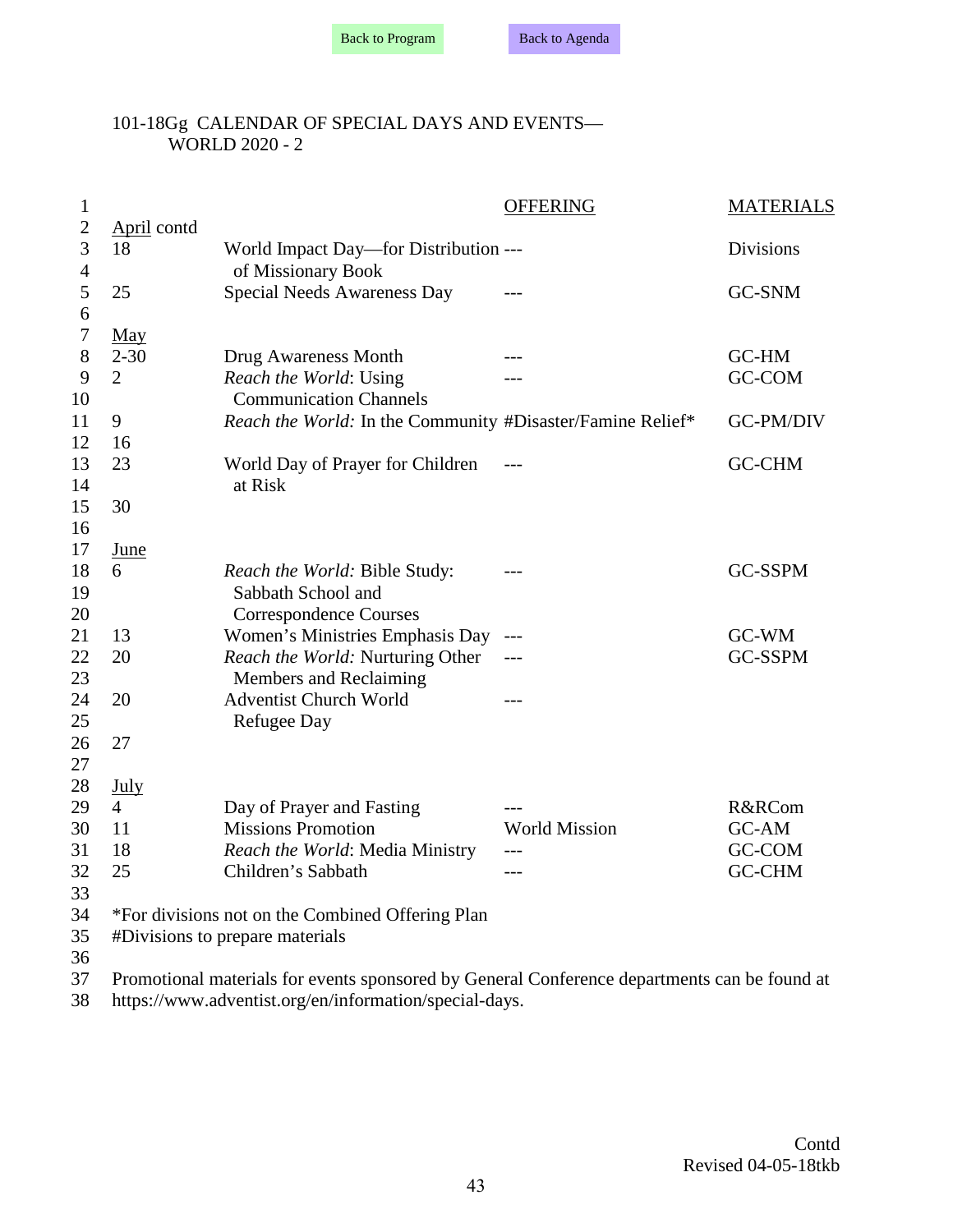#### 101-18Gg CALENDAR OF SPECIAL DAYS AND EVENTS— WORLD 2020 - 3

| $\mathbf{I}$   |                                                                                              |                                                  | <b>OFFERING</b>      | <b>MATERIALS</b>       |  |
|----------------|----------------------------------------------------------------------------------------------|--------------------------------------------------|----------------------|------------------------|--|
| $\overline{c}$ | <b>August</b>                                                                                |                                                  |                      |                        |  |
| 3              | $\mathbf{1}$                                                                                 | #Global Mission Evangelism                       |                      | <b>Divisions</b>       |  |
| 4              | 8                                                                                            | Reach the World: Church Planting                 | ---                  | GC-AM                  |  |
| 5              | 15                                                                                           | <b>Education Day</b>                             |                      | <b>GC-EDU</b>          |  |
| 6              | 22                                                                                           | enditnow Day                                     |                      | GC-WM                  |  |
| 7              | 22                                                                                           | #Lay Evangelism                                  |                      | <b>Divisions</b>       |  |
| $8\,$          | 29                                                                                           |                                                  |                      |                        |  |
| 9              |                                                                                              |                                                  |                      |                        |  |
| 10             | <u>September</u>                                                                             |                                                  |                      |                        |  |
| 11             | 5                                                                                            | #Youth Spiritual Commitment                      |                      | <b>Divisions</b>       |  |
| 12             |                                                                                              | Celebration (Southern Hemisphere)                |                      |                        |  |
| 13             | $6 - 12$                                                                                     | <b>Family Togetherness Week</b>                  |                      | GC-FM                  |  |
| 14             | 12                                                                                           | <b>Mission Promotion</b>                         | Unusual Opportunity* | GC-AM                  |  |
| 15             | 19                                                                                           | Pathfinder Day                                   | ---                  | GC-YOU                 |  |
| 16             | 26                                                                                           | #Sabbath School Guest Day                        | ---                  | <b>Divisions</b>       |  |
| 17             |                                                                                              |                                                  |                      |                        |  |
| 18             | October                                                                                      |                                                  |                      |                        |  |
| 19             | 3                                                                                            | Day of Prayer and Fasting                        |                      | R&RCom                 |  |
| 20             | 3                                                                                            | <b>Adventist Review Subscription</b>             |                      | GC-AR                  |  |
| 21             |                                                                                              | Promotion                                        |                      |                        |  |
| 22             | 10                                                                                           | <b>Pastor Appreciation Day</b>                   |                      | <b>GC-MIN</b>          |  |
| 23             | $16-18$                                                                                      | <b>Global Public Campus Ministries</b>           | ---                  | <b>GC-PCM</b>          |  |
| 24             |                                                                                              | Weekend                                          |                      |                        |  |
| 25             | 17                                                                                           | Spirit of Prophecy and                           |                      | <b>GC-White Estate</b> |  |
| 26             |                                                                                              | <b>Adventist Heritage</b>                        |                      |                        |  |
| 27             | 24                                                                                           | <b>Creation Sabbath</b>                          | ---                  | Faith&ScCou            |  |
| 28             | 31                                                                                           |                                                  |                      |                        |  |
| 29             |                                                                                              |                                                  |                      |                        |  |
| 30             | November                                                                                     |                                                  |                      |                        |  |
| 31             | $7-14$                                                                                       | Week of Prayer                                   |                      | GC-AR                  |  |
| 32             | 14                                                                                           |                                                  | Annual Sacrifice*    | GC-AM                  |  |
| 33             | 21                                                                                           |                                                  |                      |                        |  |
| 34             | 28                                                                                           | <b>HIV/AIDS</b> Awareness                        |                      | <b>GC-AAIM</b>         |  |
| 35             |                                                                                              |                                                  |                      |                        |  |
| 36             |                                                                                              | *For divisions not on the Combined Offering Plan |                      |                        |  |
| 37             |                                                                                              | #Divisions to prepare materials                  |                      |                        |  |
| 38             |                                                                                              |                                                  |                      |                        |  |
| 39             | Promotional materials for events sponsored by General Conference departments can be found at |                                                  |                      |                        |  |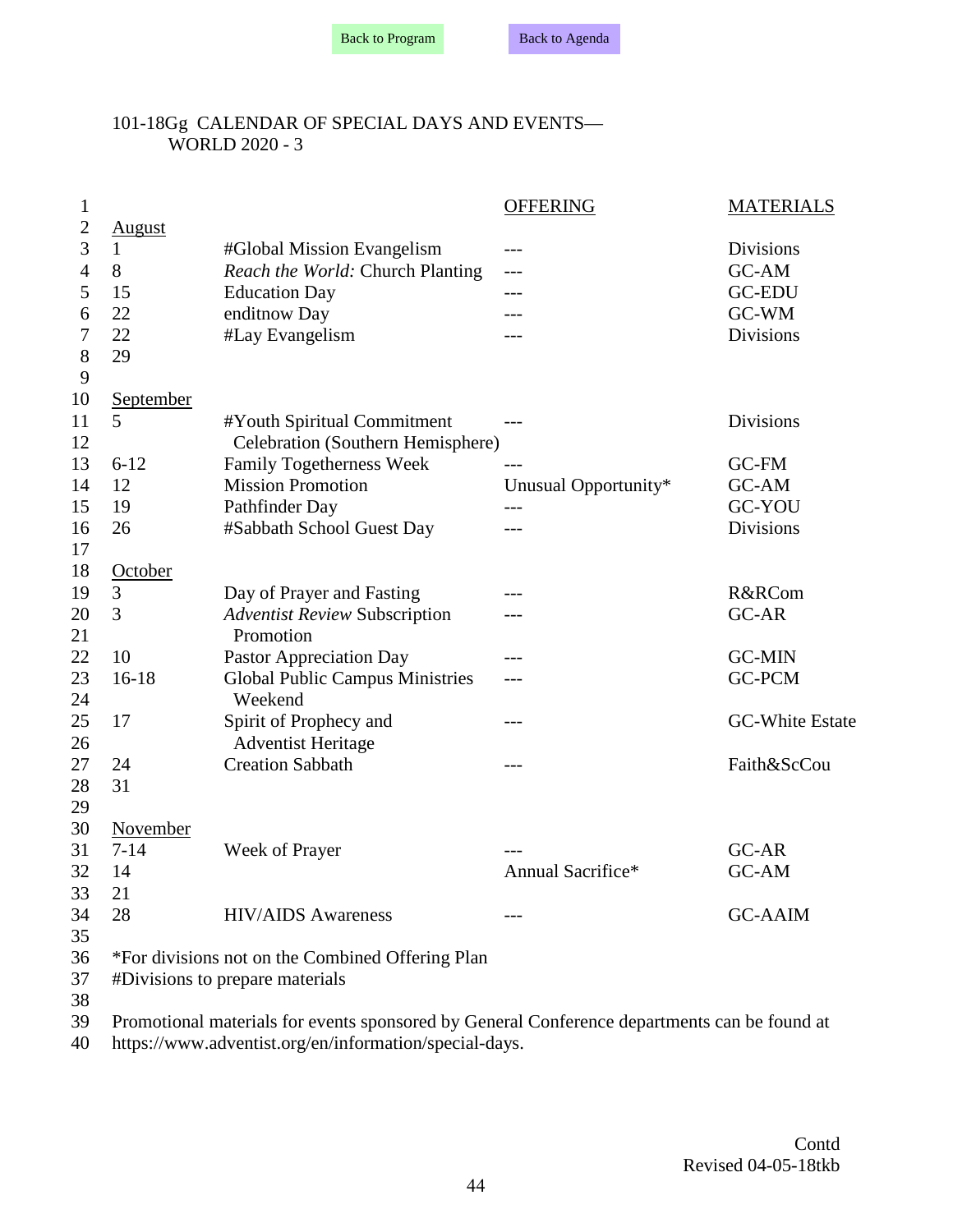#### 101-18Gg CALENDAR OF SPECIAL DAYS AND EVENTS— WORLD 2020 - 4

|    |                                                                                              | <b>OFFERING</b> | <b>MATERIALS</b> |
|----|----------------------------------------------------------------------------------------------|-----------------|------------------|
|    | December                                                                                     |                 |                  |
|    | #Stewardship                                                                                 |                 | <b>Divisions</b> |
|    | #Health Emphasis<br>12                                                                       |                 | <b>Divisions</b> |
|    | 19                                                                                           |                 |                  |
|    | 26                                                                                           |                 |                  |
|    |                                                                                              |                 |                  |
| 8  | *For divisions not on the Combined Offering Plan                                             |                 |                  |
| 9  | #Divisions to prepare materials                                                              |                 |                  |
| 10 |                                                                                              |                 |                  |
| 11 | Promotional materials for events sponsored by General Conference departments can be found at |                 |                  |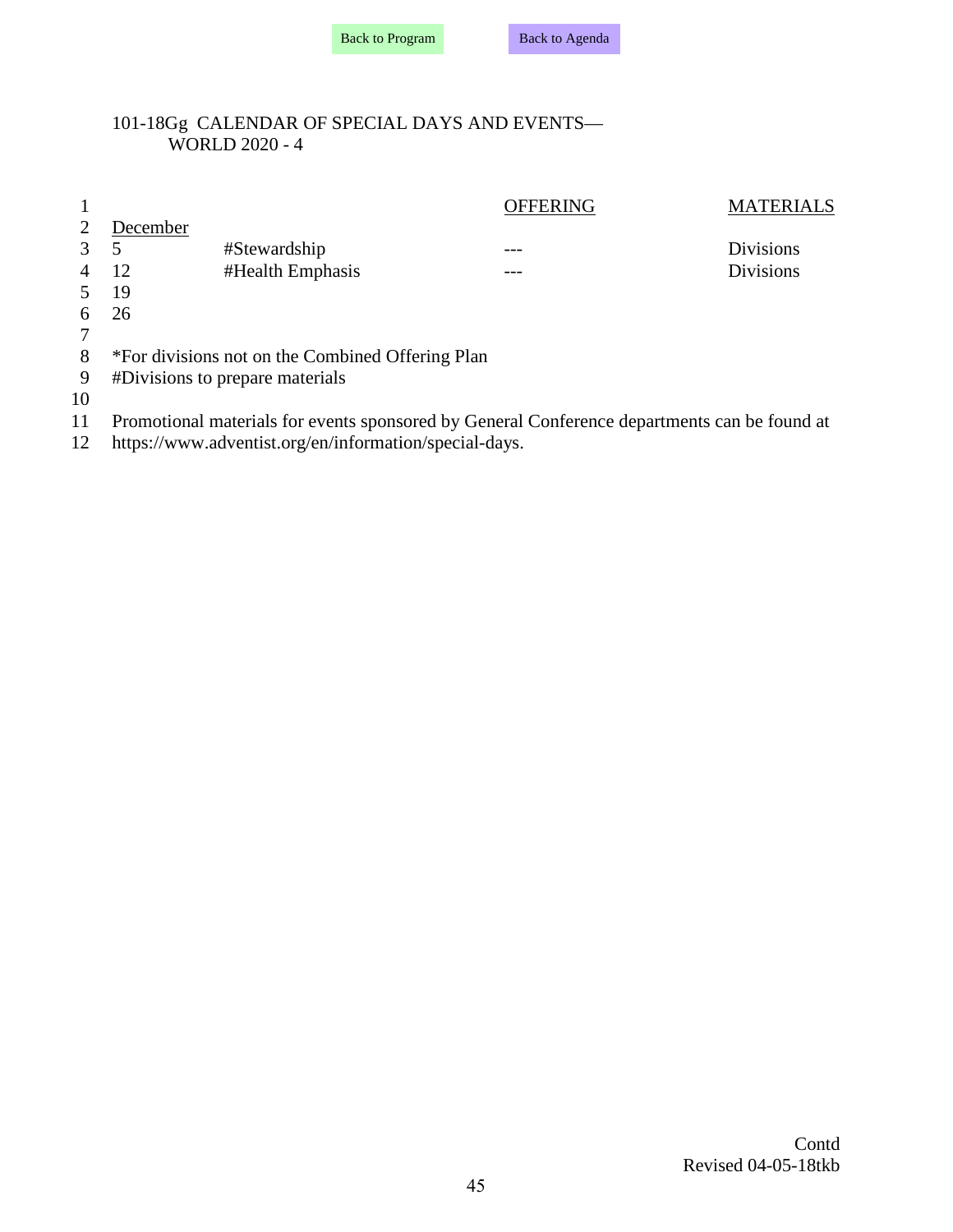<span id="page-45-0"></span>1 SEC/ADCOM/GCDO15SM/15SM/ADCOM/GCDO15AC/15AC/ADCOM/102-15Gd/ 2 ADCOM/GCDO16SM/16SM/ADCOM/GCDO16AC/16AC/ADCOM/101-16Gc/ADCOM/ 3 GCDO17SM/17SM/ADCOM/GCDO17AC/17AC/ADCOM/102- 4 17Gb/ADCOM/GCDO18SM to KJP-18SM(DIV) 5 6 102‑18Ga AUTHORIZED MEETINGS 2018 7 8 RECOMMENDED, To approve the updated list of Authorized Meetings 2018, with the 9 understanding that attendance at these meetings must also be approved by the administration 10 of each entity, as follows: 11 12 DATE DAY MEETING LOCATION 13 14 April 2018 15 5(pm) Thu Strategic Planning and Budgeting Committee Silver Spring MD 16 6(am) Fri Division Officer Interviews Silver Spring MD 17 8 Sun Division Officer Interviews Silver Spring MD 18 8(eve) Sun Adventist AIDS International Ministry Board Silver Spring MD 19 9(am) Mon General Conference Mission Board Silver Spring MD 20 9(pm) Mon IRLA Board Silver Spring MD 21 9(pm) Mon Adventist World Radio Board Silver Spring MD 22 9(pm) Mon Encyclopedia of SDAs Editorial Board Silver Spring MD 23 9(eve) Mon Hope Channel, Inc Board Silver Spring MD 24 10-11 Tue Spring Meeting Silver Spring MD 25 16-May 5 Mon IWM Mission Institute 26 16-17 Mon Biblical Research Institute Committee Loma Linda CA 27 18-19 Wed Faith and Science Council Loma Linda CA 28 22-29 Sun World Bible Corresp School Consultation Mtg ISRAEL 29 24-25 Tue Adventist University of Africa Board Nairobi KENYA 30 30 Mon AIIAS Board Meeting Silang Cavite PHILIPPINES 31 32 May 2018 33 21-22 Mon Loma Linda University Board and Committees Loma Linda CA 34 30(pm) Wed Adventist Risk Management Board Committees Burlington VT 35 31(am) Thu Adventist Risk Management Board Burlington VT 36 37 June 2018 38 3(eve) Sun Andrews University Governance Committee Berrien Springs MI 39 4-7 Mon Prime Time Silver Spring MD 40 4 Mon Andrews University Board Berrien Springs MI 41 7(am) Thu General Conference Leadership Council Silver Spring MD 42 11-21 Mon BRI International Bible Conference Rome ITALY 43 18-24 Mon IWM Re-Entry Seminars Family/Teen 44 45 July 2018 46 9-28 Mon IWM Mission Institute \_\_\_\_\_\_\_\_\_\_\_\_\_\_\_\_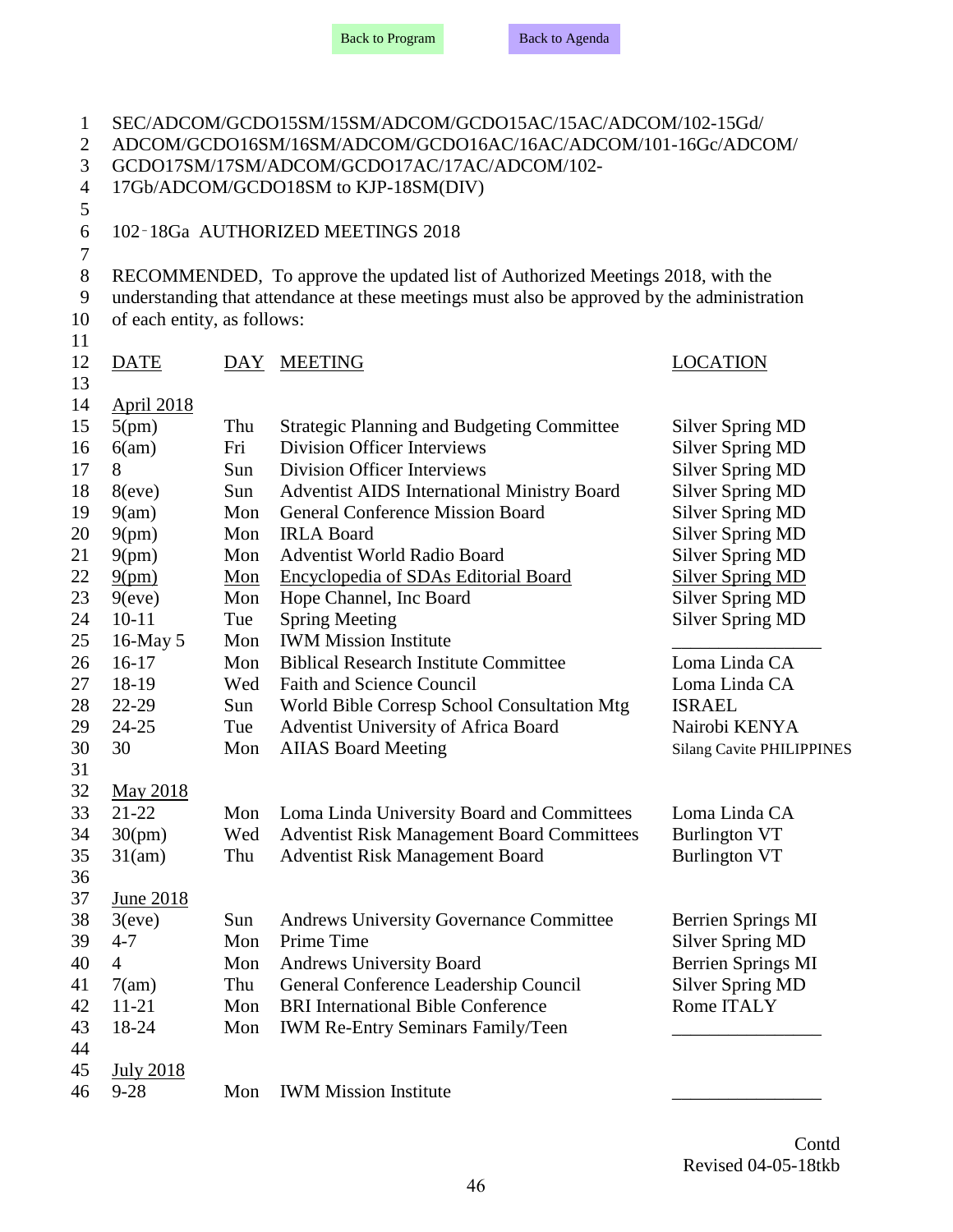#### 102‑18Ga AUTHORIZED MEETINGS 2018 - 2

| $\mathbf 1$    | <b>DATE</b>        |     | DAY MEETING                                         | <b>LOCATION</b>           |
|----------------|--------------------|-----|-----------------------------------------------------|---------------------------|
| 2              |                    |     |                                                     |                           |
| 3              | $July 2018$ contd  |     |                                                     |                           |
| $\overline{4}$ | 18                 | Wed | <b>AUA Executive Committee</b>                      | Nairobi KENYA             |
| 5              | $19 - 26$          | Thu | Future Plans Wrkg Grp Strategic Planning Retreat    | <b>UNITED STATES</b>      |
| 6              | 31-Aug 4           | Tue | <b>Impact Europe 2018</b>                           | <b>Kassel GERMANY</b>     |
| 7              |                    |     |                                                     |                           |
| $8\,$          | <u>August 2018</u> |     |                                                     |                           |
| 9              | $8-12$             | Wed | <b>GAIN</b> Conference                              | Seoul KOREA               |
| 10             | $13-16$            | Mon | Hope Channel Network Leadership Conference          | <b>Seoul KOREA</b>        |
| 11             | 27-28              | Mon | Loma Linda University Board and Committees          | Loma Linda CA             |
| 12             |                    |     |                                                     |                           |
| 13             | September 2018     |     |                                                     |                           |
| 14             | $3-4$              | Mon | <b>Biblical Research Institute Ethics Committee</b> | <b>Berrien Springs MI</b> |
| 15             | $10 - 11$          | Mon | <b>Biblical Research Institute Ethics Committee</b> | <b>Berrien Springs MI</b> |
| 16             | $11 - 16$          | Tue | Departmental Adventist Heritage Tour                | <b>NEW ENGLAND</b>        |
| 17             | $17 - 20$          | Mon | Prime Time                                          | <b>Silver Spring MD</b>   |
| 18             | 20(am)             | Thu | General Conference Leadership Council               | <b>Silver Spring MD</b>   |
| 19             |                    |     |                                                     |                           |
| 20             | October 2018       |     |                                                     |                           |
| 21             | $\mathbf{2}$       | Tue | <b>Presidential Advisory</b>                        | <b>Silver Spring MD</b>   |
| 22             | 3                  | Wed | <b>Presidents Council</b>                           | <b>Silver Spring MD</b>   |
| 23             | $\mathfrak{Z}$     | Wed | <b>Secretaries Council</b>                          | <b>Silver Spring MD</b>   |
| 24             | 3                  | Wed | <b>Treasurers Council</b>                           | <b>Silver Spring MD</b>   |
| 25             | 4(am)              | Thu | GC & Division Officers                              | <b>Silver Spring MD</b>   |
| 26             | 4(pm)              | Thu | <b>Strategic Planning and Budgeting Committee</b>   | <b>Silver Spring MD</b>   |
| 27             | 5(am)              | Fri | <b>General Conference Mission Board</b>             | <b>Silver Spring MD</b>   |
| 28             | 7                  | Sun | <b>Division Officer Interviews</b>                  | <b>Silver Spring MD</b>   |
| 29             | 8(am)              | Mon | <b>IBE Programs Review Committee</b>                | <b>Silver Spring MD</b>   |
| 30             | 8(am)              | Mon | <b>Church Manual Committee</b>                      | <b>Silver Spring MD</b>   |
| 31             | 8(pm)              | Mon | Division Officer Interviews                         | <b>Silver Spring MD</b>   |
| 32             | 8(pm)              | Mon | <b>AIIAS</b> Board                                  | <b>Silver Spring MD</b>   |
| 33             | $8(eve)-9$         | Mon | General Conference Auditing Service Board           | <b>Silver Spring MD</b>   |
| 34             | $8$ (eve)          | Mon | <b>Adventist AIDS International Ministry Board</b>  | <b>Silver Spring MD</b>   |
| 35             | 9(am)              | Tue | <b>ADRA</b> International Board                     | <b>Silver Spring MD</b>   |
| 36             | 9(pm)              | Tue | <b>Division Officer Interviews</b>                  | <b>Silver Spring MD</b>   |
| 37             | 9(pm)              | Tue | Adventist University of Africa Board                | <b>Silver Spring MD</b>   |
| 38             | 9(eve)             | Tue | <b>International Board of Education</b>             | <b>Silver Spring MD</b>   |
| 39             | 9(eve)             | Tue | International Board of Min & Theol Ed (IBMTE)       | <b>Silver Spring MD</b>   |
| 40             | 10(am)             | Wed | Hope Channel, Inc Board                             | <b>Silver Spring MD</b>   |
| 41             | 10(pm)             | Wed | <b>IRLA Board</b>                                   | <b>Silver Spring MD</b>   |
| 42             | 10(pm)             | Wed | Adventist World Radio Board                         | <b>Silver Spring MD</b>   |
| 43             | 10(pm)             | Wed | Accred Assoc of SDA Sch, Coll, & Univ               | <b>Silver Spring MD</b>   |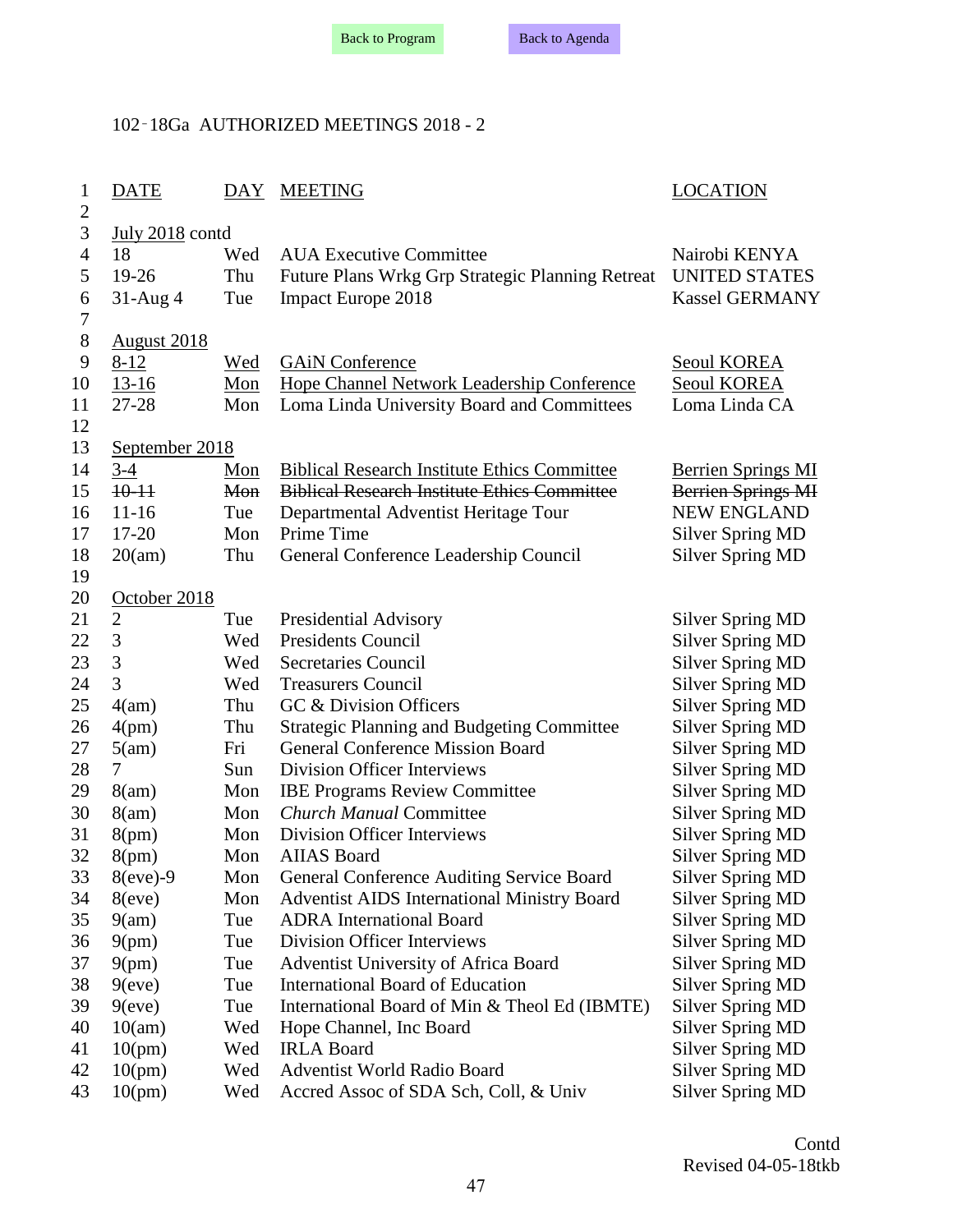#### 102‑18Ga AUTHORIZED MEETINGS 2018 - 3

#### 1 DATE DAY MEETING LOCATION 2 3 October 2018 contd 4 11(eve)-12(am) Thu LEAD Conference Battle Creek MI 5 11(eve)-17 Thu Annual Council Battle Creek MI 6 17-21 Wed Ctr for S Asian Religions Mission Strategy Adv Bali INDONESIA 7 18-22 Thu Global Healthcare Conference Loma Linda CA 8 22-23 Mon Biblical Research Institute Committee Berrien Springs MI 9 24-25 Wed Faith and Science Council Berrien Springs MI 10 26(eve) Fri Andrews University Governance Committee Berrien Springs MI 11 28 Sun Andrews University Subcommittees Berrien Springs MI<br>
12 28(pm) Sun Andrews University Seminary Executive Com Berrien Springs MI 12 28(pm) Sun Andrews University Seminary Executive Com 13 29 Mon Andrews University Board Berrien Springs MI 14 15 November 2018 16 28(pm) Wed Adventist Risk Management Board Committees Silver Spring MD 17 29(am) Thu Adventist Risk Management Board Silver Spring MD 18 19 December 2018 20 5-8 Wed Global Mission Center Directors Meeting 21 10-11 Mon Loma Linda University Board and Committees Loma Linda CA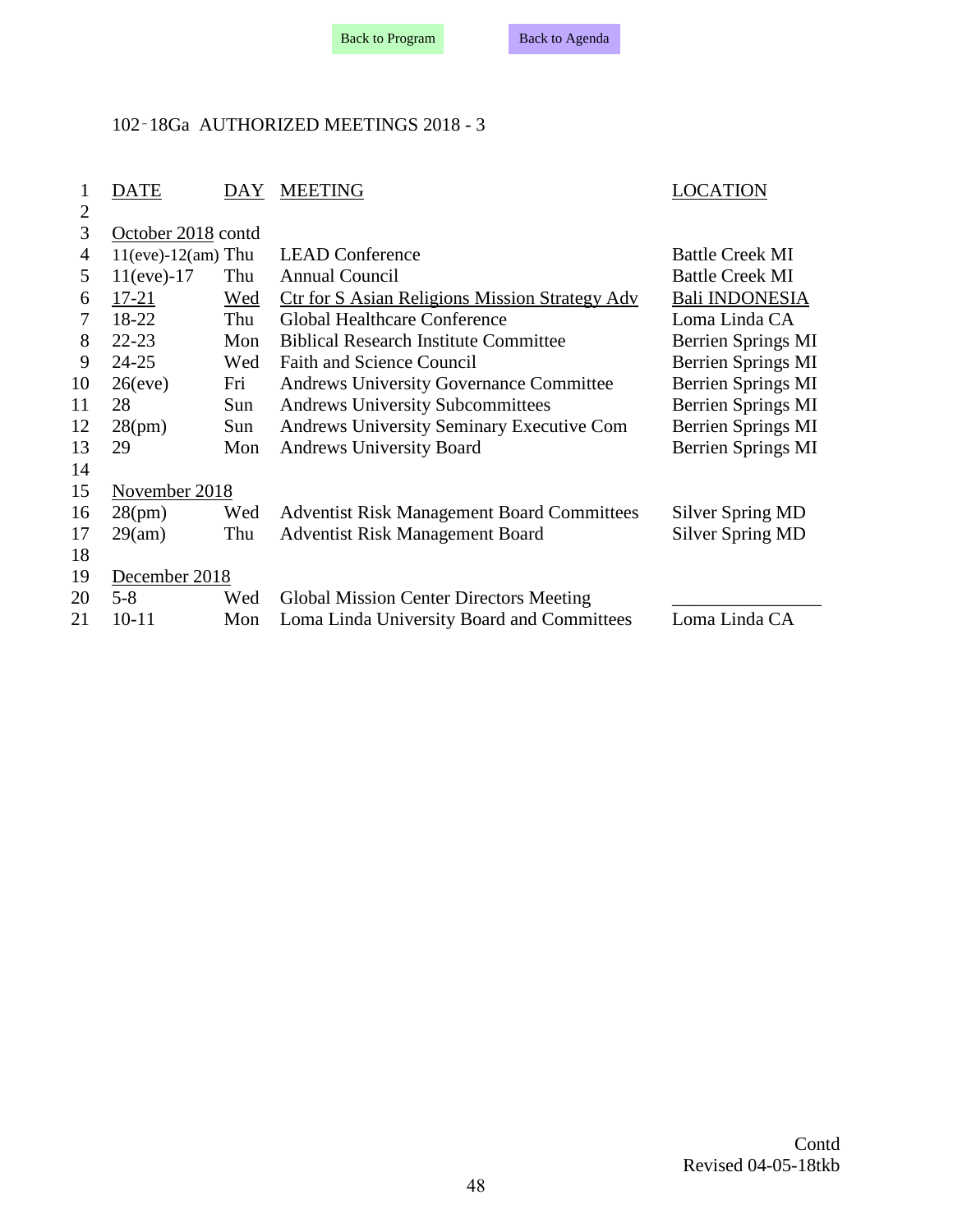<span id="page-48-0"></span>1 SEC/ADCOM/GCDO15SM/15SM/ADCOM/GCDO15AC/15AC/ADCOM/102-15Ge/ 2 ADCOM/GCDO16SM/16SM/ADCOM/GCDO16AC/16AC/102-16Gd/GCDO17SM/17SM/ 3 ADCOM/GCDO17AC/17AC/ADCOM/102-17Gc/ADCOM/GCDO18SM to KJP-4 18SM(DIV) 5 6 102‑18Gb AUTHORIZED MEETINGS 2019 7 8 RECOMMENDED, To approve the updated list of Authorized Meetings 2019, with the 9 understanding that attendance at these meetings must also be approved by the administration 10 of each entity, as follows: 11 12 DATE DAY MEETING LOCATION 13 14 January 2019 15 15 Tue Executive Officers Meeting Maya Riviera MEXICO 16 16-20 Wed PREXAD Maya Riviera MEXICO 17 21-Feb 9 Mon IWM Mission Institute 18 29-31 Tue Encyclopedia of SDAs Editorial Committee Silver Spring MD 19 20 February 2019 21 1-11 Fri Global Leadership Summit Kingston JAMAICA 22 4-5 Mon Biblical Research Institute Ethics Committee Collegedale TN 23 5-7 Tue Global Leadership Summit MEXICO 24 <del>11-12</del> Mon Biblical Research Institute Ethics Committee Collegedale TN 25 13 Wed AUA Executive Committee Nairobi KENYA 26 17 Sun Membership Software Advisory Committee JORDAN 27 20-24 Wed GAiN Conference JORDAN 28 22-25 Fri Loma Linda Board of Trustees/Directors Retreat Loma Linda CA 29 25-28 Mon Hope Channel Network Leadership Conference JORDAN 30 25(pm) -26 Mon Loma Linda University Board and Committees Loma Linda CA 31 32 March 2019 33 3(pm) Sun Andrews University Governance Committee Berrien Springs MI 34 4 Mon Andrews University Subcommittees Berrien Springs MI 35 4(pm) Mon Andrews University Seminary Executive Com Berrien Springs MI 36 5 Tue Andrews University Board Berrien Springs MI 37 18-21 Mon Prime Time Silver Spring MD 38 21(am) Thu General Conference Leadership Council Silver Spring MD 39 40 April 2019 41 1 Mon Presidents Council Silver Spring MD 42 1 Mon Secretaries Council Silver Spring MD 43 1 Mon Treasurers Council Silver Spring MD 44 1(am) Mon IBE Programs Review Committee Silver Spring MD 45 2-3(am) Tue Global Mission Issues Committee Silver Spring MD 46 2(eve) Tue International Board of Education Silver Spring MD

> Contd Revised 04-05-18tkb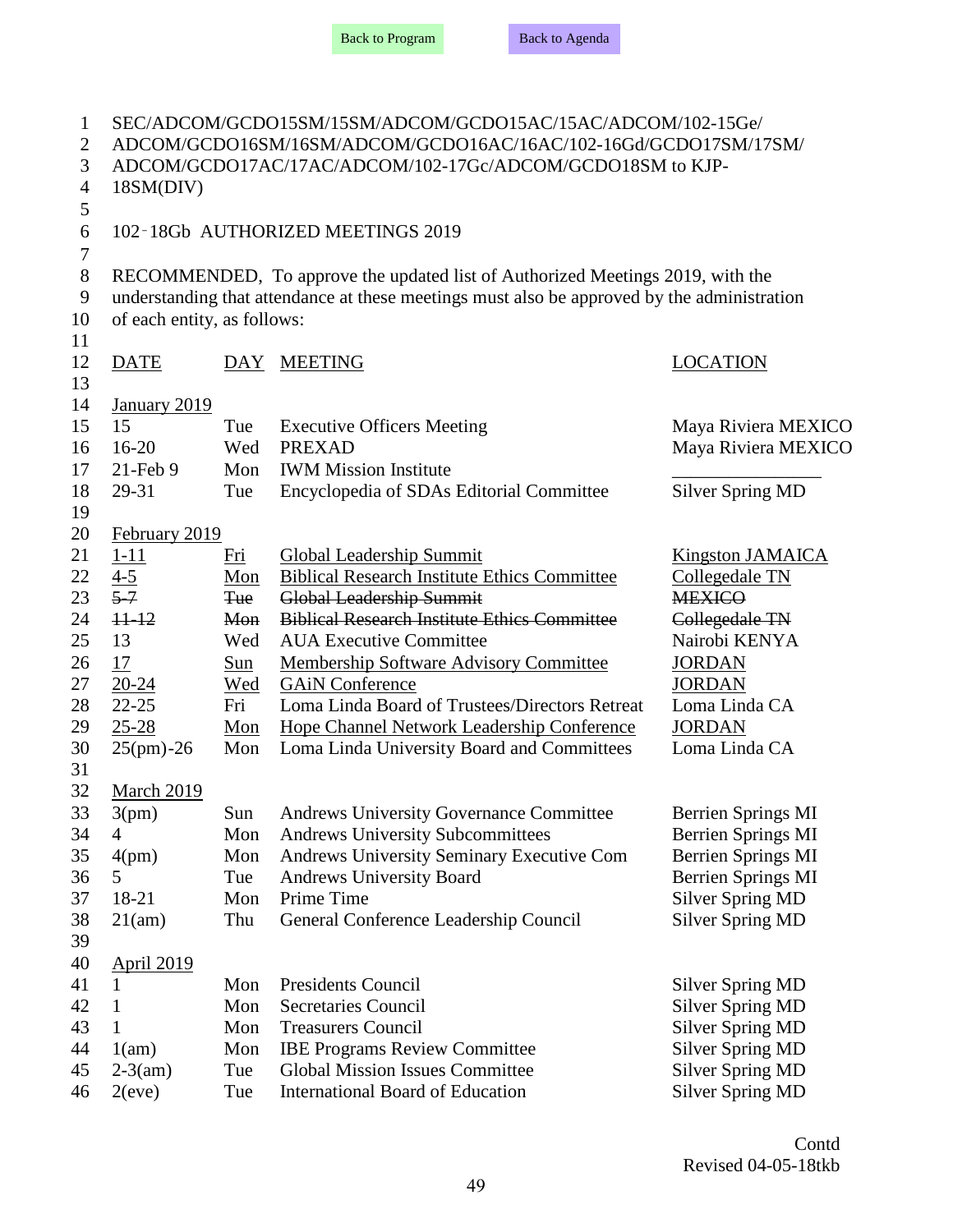#### 102‑18Gb AUTHORIZED MEETINGS 2019 - 2

| 1<br>$\mathbf{2}$ | <b>DATE</b>      |            | DAY MEETING                                        | <b>LOCATION</b>                  |
|-------------------|------------------|------------|----------------------------------------------------|----------------------------------|
| 3                 | April 2019 contd |            |                                                    |                                  |
| 4                 | 2(eve)           | Tue        | International Board of Min & Theol Ed (IBMTE)      | Silver Spring MD                 |
| 5                 | 3(pm)            | Wed        | <b>ADRA</b> International Board                    | <b>Silver Spring MD</b>          |
| 6                 | 3(eve)           | Wed        | Accred Assoc of SDA Sch, Coll, & Univ              | <b>Silver Spring MD</b>          |
| 7                 | 4(am)            | Thu        | GC & Division Officers                             | <b>Silver Spring MD</b>          |
| $8\,$             | 4(pm)            | Thu        | <b>Strategic Planning and Budgeting Committee</b>  | <b>Silver Spring MD</b>          |
| 9                 | 5(am)            | Fri        | <b>Division Officer Interviews</b>                 | <b>Silver Spring MD</b>          |
| 10                | 7                | Sun        | <b>Division Officer Interviews</b>                 | <b>Silver Spring MD</b>          |
| 11                | 7(eve)           | Sun        | <b>Adventist AIDS International Ministry Board</b> | <b>Silver Spring MD</b>          |
| 12                | 8(am)            | Mon        | <b>General Conference Mission Board</b>            | <b>Silver Spring MD</b>          |
| 13                | 8(pm)            | Mon        | <b>IRLA Board</b>                                  | <b>Silver Spring MD</b>          |
| 14                | 8(pm)            | Mon        | Adventist World Radio Board                        | <b>Silver Spring MD</b>          |
| 15                | 8(eve)           | Mon        | Hope Channel, Inc Board                            | <b>Silver Spring MD</b>          |
| 16                | $9-10$           | Tue        | <b>Spring Meeting</b>                              | <b>Silver Spring MD</b>          |
| 17                | $11 - 12$        | Thu        | World Conference on Non-Combatants                 | Washington, DC                   |
| 18                | $15$ -May 4      | Mon        | <b>IWM Mission Institute</b>                       |                                  |
| 19                | $15-16$          | Mon        | <b>Biblical Research Institute Committee</b>       | Loma Linda CA                    |
| 20                | $17 - 18$        | Wed        | <b>Faith and Science Council</b>                   | Loma Linda CA                    |
| 21                | 23-24            | Tue        | Adventist University of Africa Board               | Nairobi KENYA                    |
| 22                |                  |            |                                                    |                                  |
| 23                | <b>May 2019</b>  |            |                                                    |                                  |
| 24                | $\tau$           | Tue        | <b>AIIAS Board Meeting</b>                         | <b>Silang Cavite PHILIPPINES</b> |
| 25                | $20 - 21$        | Mon        | Loma Linda University Board and Committees         | Loma Linda CA                    |
| 26                | 29(pm)           | Wed        | <b>Adventist Risk Management Board Committees</b>  | <b>Silver Spring MD</b>          |
| 27                | 30(am)           | Thu        | <b>Adventist Risk Management Board</b>             | <b>Silver Spring MD</b>          |
| 28                |                  |            |                                                    |                                  |
| 29                | <u>June 2019</u> |            |                                                    |                                  |
| 30                | $3 - 6$          | Mon        | Prime Time                                         | <b>Silver Spring MD</b>          |
| 31                | 6(am)            | Thu        | General Conference Leadership Council              | <b>Silver Spring MD</b>          |
| 32                | 9(eve)           | Sun        | Andrews University Governance Committee            | <b>Berrien Springs MI</b>        |
| 33                | 10               | Mon        | <b>Andrews University Board</b>                    | <b>Berrien Springs MI</b>        |
| 34                | $17 - 23$        | Mon        | <b>IWM Re-Entry Seminars Family/Teen</b>           |                                  |
| 35                | 28-Jul 7         | Fri        | <b>Secretariat Division Experience</b>             |                                  |
| 36                |                  |            |                                                    |                                  |
| 37                | <b>July 2019</b> |            |                                                    |                                  |
| 38                | $8 - 27$         | Mon        | <b>IWM Mission Institute</b>                       |                                  |
| 39                | $9 - 13$         | <b>Tue</b> | Third Global Conference on Lifestyle & Health      |                                  |
| 40                | $9 - 13$         | Tue        | Third Global Conference on Lifestyle & Health      | Loma Linda CA                    |
| 41                | <u>14</u>        | $S$ un     | Deaf and Special Needs Ministries Enrichment       | Loma Linda CA                    |
| 42                | 17               | Wed        | <b>AUA Executive Committee</b>                     | Nairobi KENYA                    |
| 43                |                  |            |                                                    |                                  |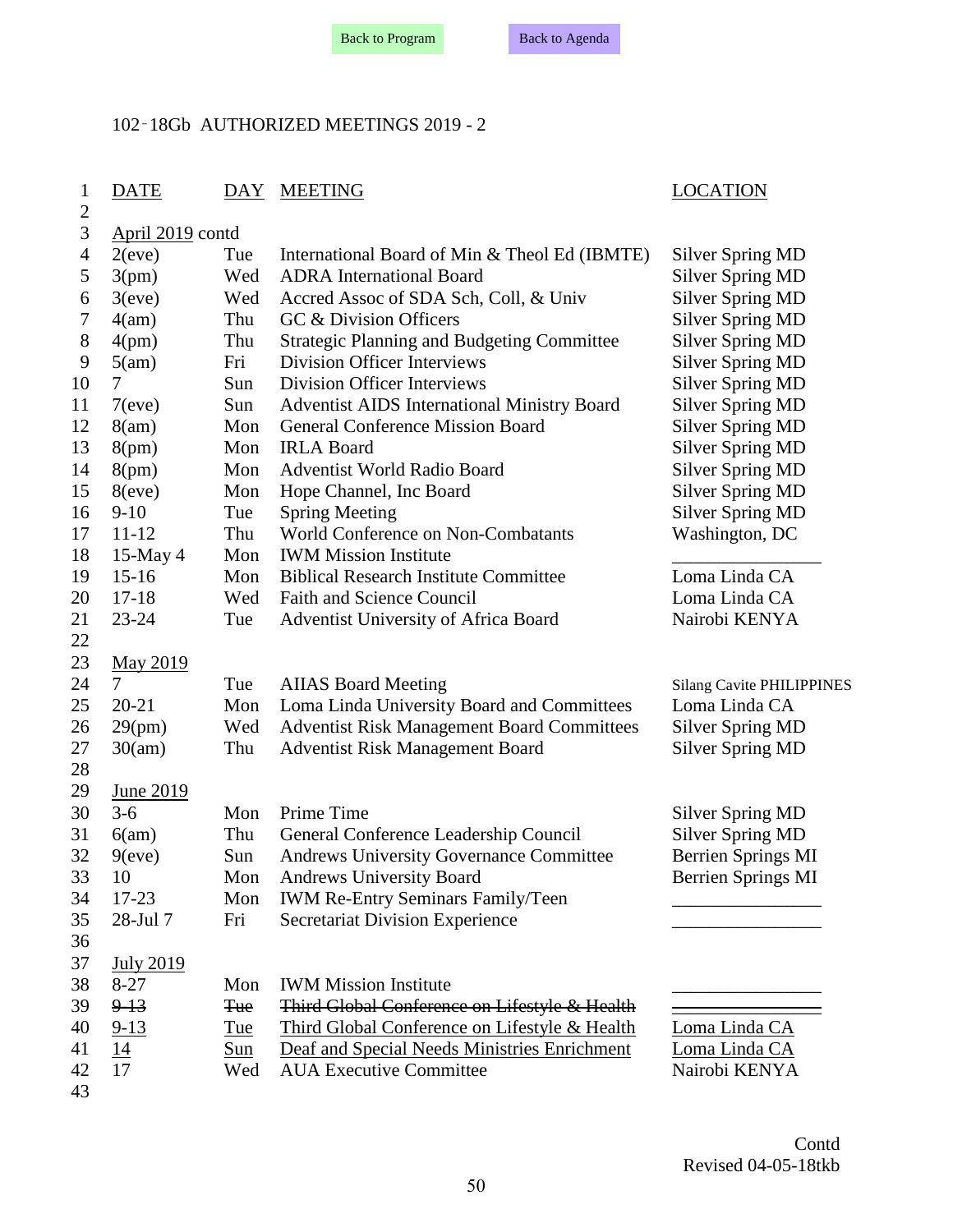#### 102‑18Gb AUTHORIZED MEETINGS 2019 - 3

| $\mathbf 1$<br>$\overline{2}$ | <b>DATE</b>                     |     | DAY MEETING                                         | <b>LOCATION</b>           |
|-------------------------------|---------------------------------|-----|-----------------------------------------------------|---------------------------|
| 3<br>$\overline{4}$<br>5      | <b>August 2019</b><br>$26 - 27$ | Mon | Loma Linda University Board and Committees          | Loma Linda CA             |
| 6                             | September 2019                  |     |                                                     |                           |
| 7                             | $2 - 3$                         | Mon | <b>Biblical Research Institute Ethics Committee</b> | <b>Berrien Springs MI</b> |
| 8                             | $9 - 10$                        | Mon | <b>Biblical Research Institute Ethics Committee</b> | <b>Berrien Springs MI</b> |
| 9                             | 16-19                           | Mon | Prime Time                                          | <b>Silver Spring MD</b>   |
| 10                            | 19(am)                          | Thu | General Conference Leadership Council               | <b>Silver Spring MD</b>   |
| 11                            |                                 |     |                                                     |                           |
| 12                            | October 2019                    |     |                                                     |                           |
| 13                            | 1                               | Tue | <b>Presidential Advisory</b>                        | <b>Silver Spring MD</b>   |
| 14                            | 2(am)                           | Wed | <b>ADRA</b> International Board                     | <b>Silver Spring MD</b>   |
| 15                            | 2(pm)                           | Wed | Hope Channel, Inc Board                             | <b>Silver Spring MD</b>   |
| 16                            | 3                               | Thu | <b>Presidents Council</b>                           | <b>Silver Spring MD</b>   |
| 17                            | 3                               | Thu | <b>Secretaries Council</b>                          | <b>Silver Spring MD</b>   |
| 18                            | 3                               | Thu | <b>Treasurers Council</b>                           | <b>Silver Spring MD</b>   |
| 19                            | 6                               | Sun | <b>Division Officer Interviews</b>                  | <b>Silver Spring MD</b>   |
| 20                            | 7(am)                           | Mon | <b>IBE Programs Review Committee</b>                | <b>Silver Spring MD</b>   |
| 21                            | 7(am)                           | Mon | <b>Church Manual Committee</b>                      | <b>Silver Spring MD</b>   |
| 22                            | $7$ (pm)                        | Mon | <b>Division Officer Interviews</b>                  | <b>Silver Spring MD</b>   |
| 23                            | 7(eve)                          | Mon | <b>Adventist AIDS International Ministry Board</b>  | <b>Silver Spring MD</b>   |
| 24                            | 8(am)                           | Tue | GC & Division Officers                              | <b>Silver Spring MD</b>   |
| 25                            | 8(pm)                           | Tue | <b>Strategic Planning and Budgeting Committee</b>   | <b>Silver Spring MD</b>   |
| 26                            | 8(eve)                          | Tue | <b>International Board of Education</b>             | <b>Silver Spring MD</b>   |
| 27                            | 8(eve)                          | Tue | International Board of Min & Theol Ed (IBMTE)       | <b>Silver Spring MD</b>   |
| 28                            | 9(am)                           | Wed | <b>General Conference Mission Board</b>             | <b>Silver Spring MD</b>   |
| 29                            | 9(pm)                           | Wed | <b>IRLA Board</b>                                   | <b>Silver Spring MD</b>   |
| 30                            | 9(pm)                           | Wed | <b>Adventist World Radio Board</b>                  | <b>Silver Spring MD</b>   |
| 31                            | 9(pm)                           | Wed | Accred Assoc of SDA Sch, Coll, & Univ               | <b>Silver Spring MD</b>   |
| 32                            | $9(eve)-10$                     | Wed | General Conference Auditing Service Board           | <b>Silver Spring MD</b>   |
| 33                            | 10(am)                          | Thu | <b>Division Officer Interviews</b>                  | <b>Silver Spring MD</b>   |
| 34                            | 10(am)                          | Thu | Adventist University of Africa Board                | <b>Silver Spring MD</b>   |
| 35                            | 10(pm)                          | Thu | <b>AIIAS</b> Board                                  | <b>Silver Spring MD</b>   |
| 36                            | $10(eve) - 11(am)$ Thu          |     | <b>LEAD Conference</b>                              | <b>Silver Spring MD</b>   |
| 37                            | $10(eve) - 16$                  | Thu | Annual Council                                      | <b>Silver Spring MD</b>   |
| 38                            | 18-20                           | Fri | 175th Anniversary of 1844                           | Whitehall NY              |
| 39                            | $21 - 22$                       | Mon | <b>Biblical Research Institute Committee</b>        | <b>Berrien Springs MI</b> |
| 40                            | $23 - 24$                       | Wed | <b>Faith and Science Council</b>                    | <b>Berrien Springs MI</b> |
| 41                            | 25(pm)                          | Fri | <b>Andrews University Governance Committee</b>      | <b>Berrien Springs MI</b> |
| 42                            | 27                              | Sun | <b>Andrews University Subcommittees</b>             | <b>Berrien Springs MI</b> |
| 43                            | 27(pm)                          | Sun | Andrews University Seminary Executive Com           | <b>Berrien Springs MI</b> |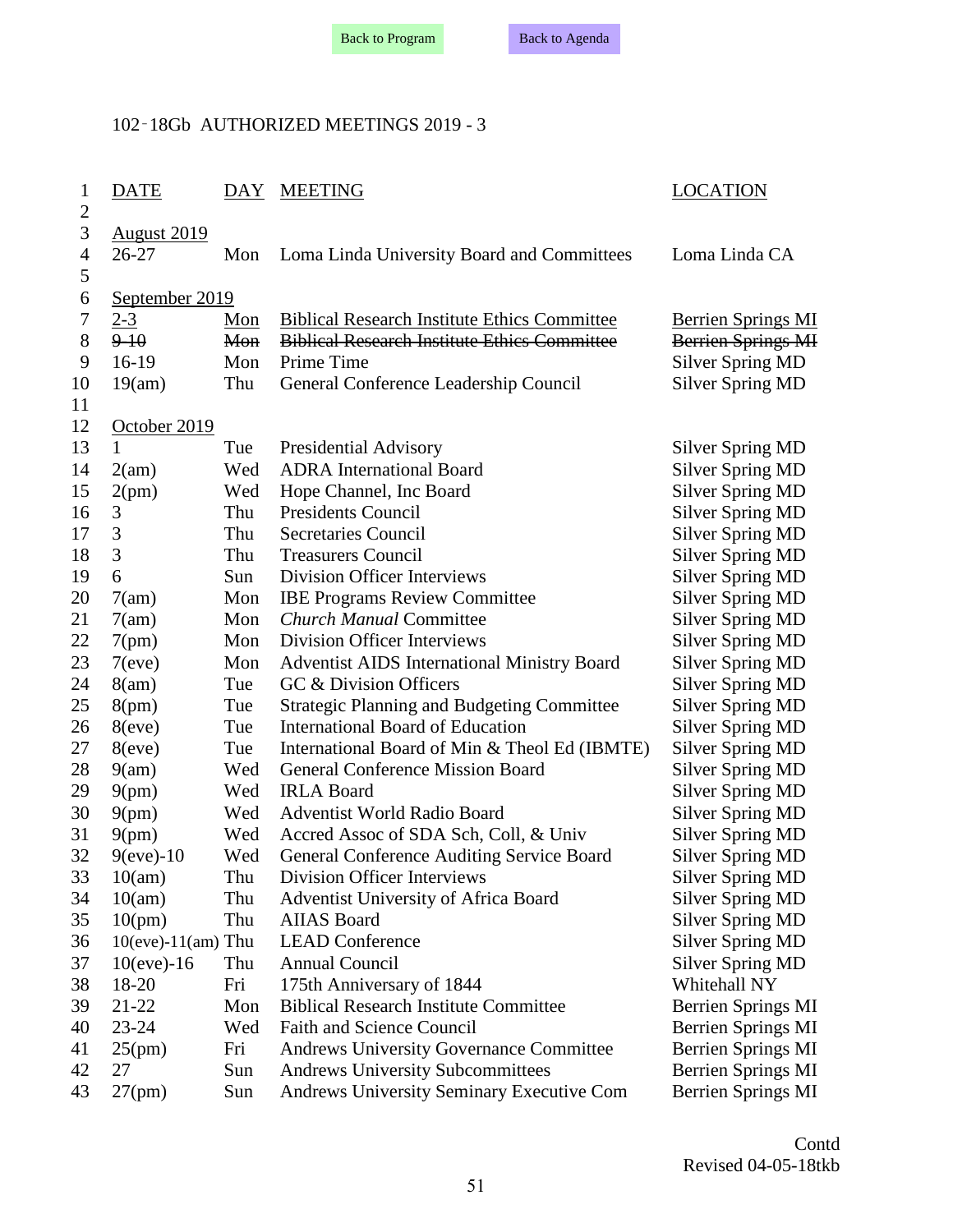#### 102‑18Gb AUTHORIZED MEETINGS 2019 - 4

|                | DATE                     | DAY | <b>MEETING</b>                                    | LOCATION           |
|----------------|--------------------------|-----|---------------------------------------------------|--------------------|
| $\overline{2}$ | October 2019 contd<br>28 | Mon | <b>Andrews University Board</b>                   | Berrien Springs MI |
|                |                          |     |                                                   |                    |
| h              | November 2019            |     |                                                   |                    |
|                |                          |     |                                                   |                    |
| 8              | December 2019            |     |                                                   |                    |
| 9              | $4 - 7$                  | Wed | <b>Global Mission Center Directors Meeting</b>    |                    |
| 10             | 4(pm)                    | Wed | <b>Adventist Risk Management Board Committees</b> | Silver Spring MD   |
| 11             | 5(am)                    | Thu | <b>Adventist Risk Management Board</b>            | Silver Spring MD   |
| 12             | $9-10$                   | Mon | Loma Linda University Board and Committees        | Loma Linda CA      |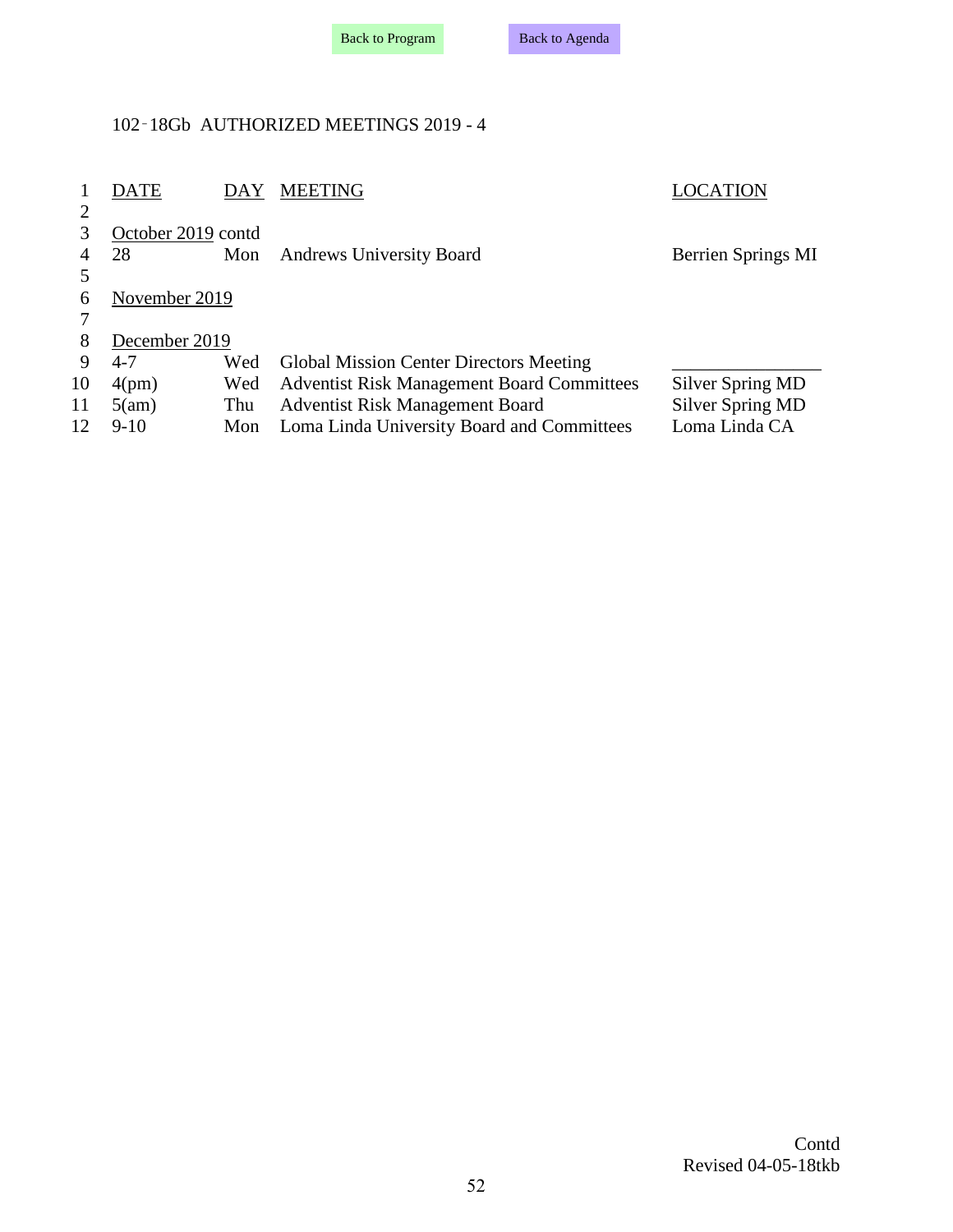<span id="page-52-0"></span>1 SEC/ADCOM/GCDO15SM/15SM/ADCOM/GCDO15AC/15AC/ADCOM/102-15Gf/ 2 ADCOM/GCDO16SM/16SM/ADCOM/GCDO16AC/16AC/102-16Ge/GCDO17SM/17SM/ 3 ADCOM/GCDO17AC/17AC/102-17Gd/ADCOM/GCDO18SM to KJP-18SM(DIV) 4 5 102‑18Gc AUTHORIZED MEETINGS 2020 6 7 RECOMMENDED, To approve the updated list of Authorized Meetings 2020, with the 8 understanding that attendance at these meetings must also be approved by the administration 9 of each entity, as follows: 10 11 <u>DATE</u> DAY MEETING LOCATION 12 13 January 2020 14 14 Tue Executive Officers Meeting CUBA 15 15-18 Wed PREXAD with Division Presidents CUBA 16 20-Feb 8 Mon IWM Mission Institute 17 28-30 Tue Encyclopedia of SDAs Editorial Committee Silver Spring MD 18 19 February 2020 20 3-4 Mon Biblical Research Institute Ethics Committee Collegedale TN 21 4-6 Tue Global Leadership Summit Johannesburg SOUTH AFRICA 22 10-11 Mon Biblical Research Institute Ethics Committee Collegedale TN 23 23(pm) Sun Loma Linda University Board Education Loma Linda CA 24 24-25 Mon Loma Linda University Board and Committees Loma Linda CA 25 27 Thu AUA Executive Committee Nairobi KENYA 26 27 March 2020 28 1(pm) Sun Andrews University Governance Committee Berrien Springs MI 29 2 Mon Andrews University Subcommittees Berrien Springs MI 30 2(pm) Mon Andrews University Seminary Executive Com Berrien Springs MI 31 3 Tue Andrews University Board Berrien Springs MI 32 23-26 Mon Prime Time Silver Spring MD 33 26(am) Thu General Conference Leadership Council Silver Spring MD 34 35 April 2020 36 6 Mon Presidents Council Silver Spring MD 37 6 Mon Secretaries Council Silver Spring MD 38 6 Mon Treasurers Council Silver Spring MD 39 6(am) Mon IBE Programs Review Committee Silver Spring MD 40 7-8(am) Tue Global Mission Issues Committee Silver Spring MD 41 7(eve) Tue International Board of Education Silver Spring MD 42 7(eve) Tue International Board of Min & Theol Ed (IBMTE) Silver Spring MD 43 8(pm) Wed ADRA International Board Silver Spring MD 44 8(eve) Wed Accred Assoc of SDA Sch, Coll, & Univ Silver Spring MD 45 9(am) Thu GC & Division Officers Silver Spring MD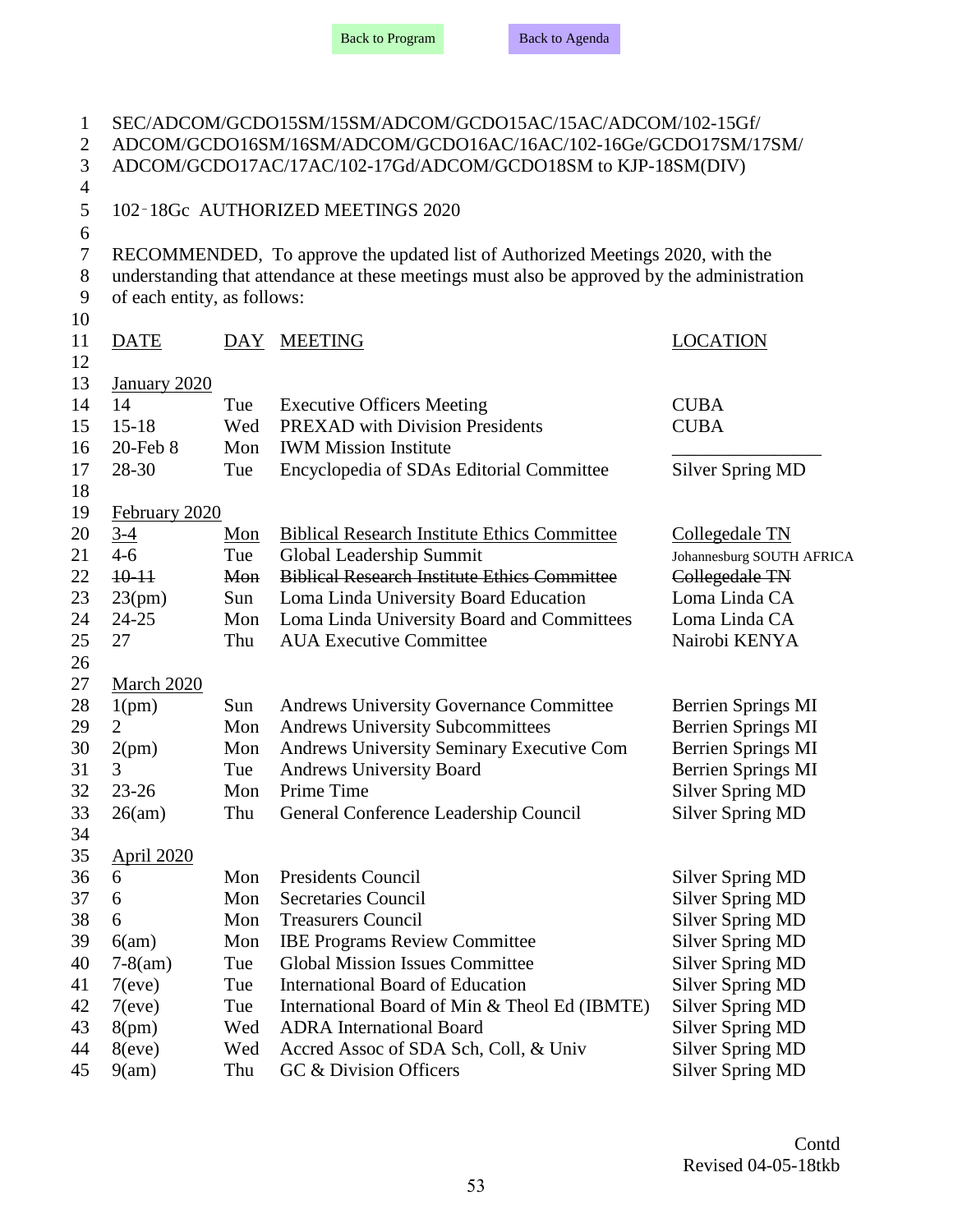#### 102‑18Gc AUTHORIZED MEETINGS 2020 - 2

#### 1 <u>DATE</u> DAY MEETING LOCATION

| $\overline{c}$   |                    |     |                                                     |                                  |
|------------------|--------------------|-----|-----------------------------------------------------|----------------------------------|
| $\mathfrak{Z}$   | April 2020 contd   |     |                                                     |                                  |
| 4                | 9(pm)              | Thu | <b>Strategic Planning and Budgeting Committee</b>   | <b>Silver Spring MD</b>          |
| $\mathfrak s$    | 10(am)             | Fri | <b>Division Officer Interviews</b>                  | <b>Silver Spring MD</b>          |
| 6                | 12                 | Sun | <b>Division Officer Interviews</b>                  | <b>Silver Spring MD</b>          |
| $\boldsymbol{7}$ | 12(eve)            | Sun | <b>Adventist AIDS International Ministry Board</b>  | <b>Silver Spring MD</b>          |
| $8\,$            | 13(am)             | Mon | <b>General Conference Mission Board</b>             | <b>Silver Spring MD</b>          |
| 9                | 13(pm)             | Mon | <b>IRLA Board</b>                                   | <b>Silver Spring MD</b>          |
| 10               | 13(pm)             | Mon | Adventist World Radio Board                         | <b>Silver Spring MD</b>          |
| 11               | 13(eve)            | Mon | Hope Channel, Inc Board                             | <b>Silver Spring MD</b>          |
| 12               | $14 - 15$          | Tue | <b>Spring Meeting</b>                               | <b>Silver Spring MD</b>          |
| 13               | 20-May 9           | Mon | <b>IWM Mission Institute</b>                        |                                  |
| 14               | $20 - 21$          | Mon | <b>Biblical Research Institute Committee</b>        | Loma Linda CA                    |
| 15               | $22 - 23$          | Wed | <b>Faith and Science Council</b>                    | Loma Linda CA                    |
| 16               | 28-29              | Tue | Adventist University of Africa Board                | Nairobi KENYA                    |
| 17               |                    |     |                                                     |                                  |
| 18               | <b>May 2020</b>    |     |                                                     |                                  |
| 19               | 5                  | Tue | <b>AIIAS Board Meeting</b>                          | <b>Silang Cavite PHILIPPINES</b> |
| 20               | 18-19              | Mon | Loma Linda University Board and Committees          | Loma Linda CA                    |
| 21               | 27(pm)             | Wed | <b>Adventist Risk Management Board Committees</b>   | <b>Silver Spring MD</b>          |
| 22               | 28(am)             | Thu | <b>Adventist Risk Management Board</b>              | <b>Silver Spring MD</b>          |
| 23               |                    |     |                                                     |                                  |
| 24               | <u>June 2020</u>   |     |                                                     |                                  |
| 25               | $1-4$              | Mon | Prime Time                                          | <b>Silver Spring MD</b>          |
| 26               | 4(am)              | Thu | General Conference Leadership Council               | <b>Silver Spring MD</b>          |
| 27               | 7(eve)             | Sun | Andrews University Governance Committee             | Berrien Springs MI               |
| 28               | 8                  | Mon | <b>Andrews University Board</b>                     | <b>Berrien Springs MI</b>        |
| 29               | $15 - 21$          | Mon | IWM Re-Entry Seminars Family/Teen                   |                                  |
| 30               | $22 - 24$          | Mon | <b>Adventist Chaplains World Conference</b>         | Indianapolis IN                  |
| 31               | 25-Jul 4           | Thu | <b>General Conference Session</b>                   | Indianapolis IN                  |
| 32               |                    |     |                                                     |                                  |
| 33               | <b>July 2020</b>   |     |                                                     |                                  |
| 34               | $13$ -Aug $1$      |     | Mon IWM Mission Institute                           |                                  |
| 35               | 22                 | Wed | <b>AUA Executive Committee</b>                      | Nairobi KENYA                    |
| 36               |                    |     |                                                     |                                  |
| 37               | <b>August 2020</b> |     |                                                     |                                  |
| 38               | $17-Sep5$          | Mon | <b>General Conference Mission Institute</b>         |                                  |
| 39               | $24 - 25$          | Mon | Loma Linda University Board and Committees          | Loma Linda CA                    |
| 40               |                    |     |                                                     |                                  |
| 41               | September 2020     |     |                                                     |                                  |
| 42               | $7 - 8$            | Mon | <b>Biblical Research Institute Ethics Committee</b> | Berrien Springs MI               |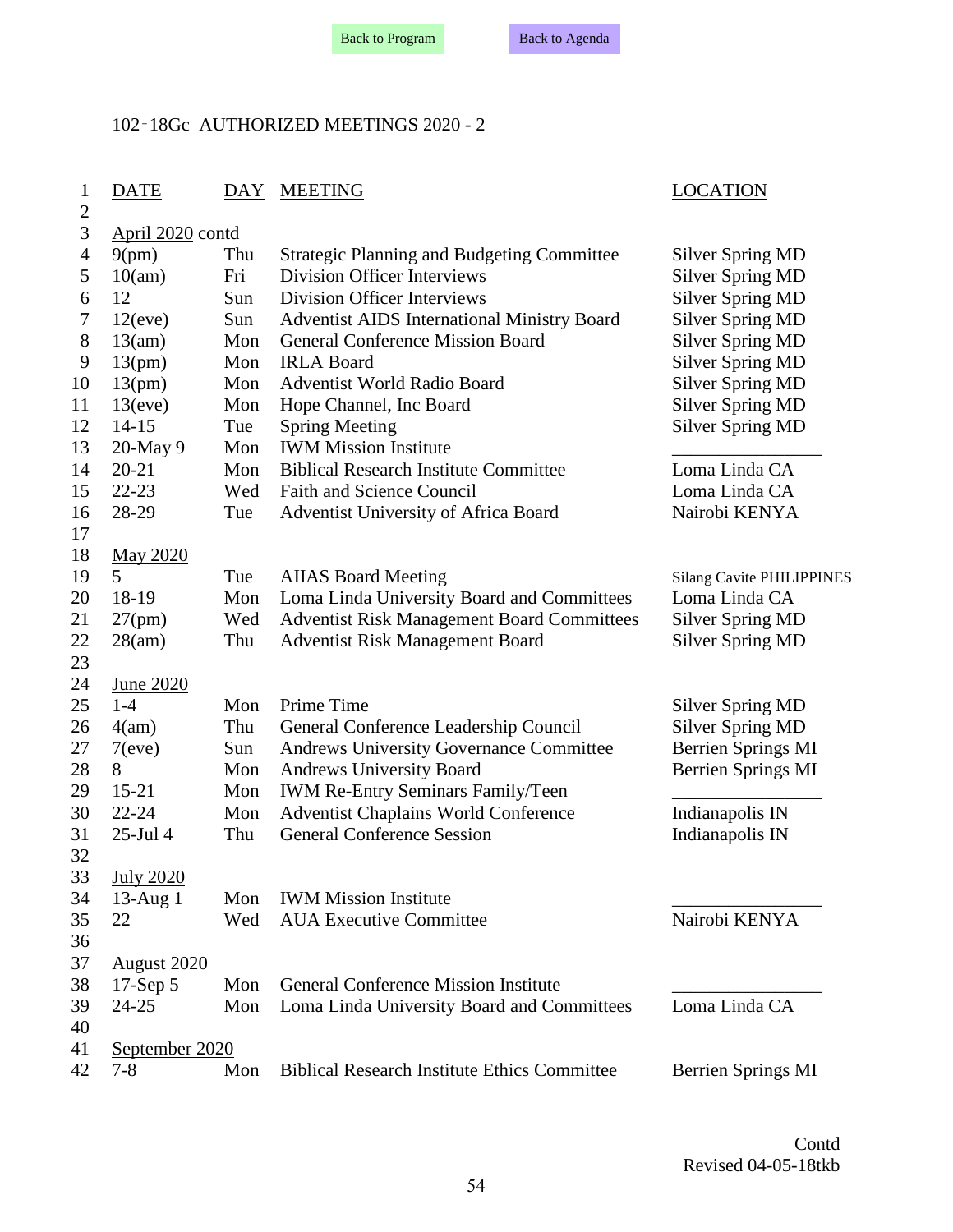#### 102‑18Gc AUTHORIZED MEETINGS 2020 - 3

| 1              | <b>DATE</b>          |     | DAY MEETING                                       | <b>LOCATION</b>           |  |
|----------------|----------------------|-----|---------------------------------------------------|---------------------------|--|
| $\overline{c}$ |                      |     |                                                   |                           |  |
| 3              | September 2020 contd |     |                                                   |                           |  |
| $\overline{4}$ | $14 - 17$            | Mon | Prime Time                                        | <b>Silver Spring MD</b>   |  |
| 5              | 17(am)               | Thu | General Conference Leadership Council             | <b>Silver Spring MD</b>   |  |
| 6              | 29                   | Tue | <b>Presidential Advisory</b>                      | <b>Silver Spring MD</b>   |  |
| 7              | 30(am)               | Wed | <b>ADRA</b> International Board                   | <b>Silver Spring MD</b>   |  |
| 8<br>9         | 30(pm)               | Wed | Hope Channel, Inc Board                           | <b>Silver Spring MD</b>   |  |
| 10             | October 2020         |     |                                                   |                           |  |
| 11             | 1                    | Thu | <b>Presidents Council</b>                         | <b>Silver Spring MD</b>   |  |
| 12             | 1                    | Thu | <b>Secretaries Council</b>                        | <b>Silver Spring MD</b>   |  |
| 13             | 1                    | Thu | <b>Treasurers Council</b>                         | <b>Silver Spring MD</b>   |  |
| 14             | $\overline{4}$       | Sun | Division Officer Interviews                       | <b>Silver Spring MD</b>   |  |
| 15             | 5(am)                | Mon | <b>IBE Programs Review Committee</b>              | <b>Silver Spring MD</b>   |  |
| 16             | 5(am)                | Mon | <b>Church Manual Committee</b>                    | <b>Silver Spring MD</b>   |  |
| 17             | 5(pm)                | Mon | <b>Division Officer Interviews</b>                | <b>Silver Spring MD</b>   |  |
| 18             | 5(eve)               | Mon | Adventist AIDS International Ministry Board       | <b>Silver Spring MD</b>   |  |
| 19             | 6(am)                | Tue | GC & Division Officers                            | <b>Silver Spring MD</b>   |  |
| 20             | 6(pm)                | Tue | <b>Strategic Planning and Budgeting Committee</b> | <b>Silver Spring MD</b>   |  |
| 21             | 6(eve)               | Tue | <b>International Board of Education</b>           | <b>Silver Spring MD</b>   |  |
| 22             | $6$ (eve)            | Tue | International Board of Min & Theol Ed (IBMTE)     | <b>Silver Spring MD</b>   |  |
| 23             | 7(am)                | Wed | <b>General Conference Mission Board</b>           | <b>Silver Spring MD</b>   |  |
| 24             | 7(pm)                | Wed | <b>IRLA Board</b>                                 | <b>Silver Spring MD</b>   |  |
| 25             | $7$ (pm)             | Wed | <b>Adventist World Radio Board</b>                | <b>Silver Spring MD</b>   |  |
| 26             | 7(pm)                | Wed | Accred Assoc of SDA Sch, Coll, & Univ             | <b>Silver Spring MD</b>   |  |
| 27             | $7(eve)-8$           | Wed | General Conference Auditing Service Board         | <b>Silver Spring MD</b>   |  |
| 28             | 8(am)                | Thu | <b>Division Officer Interviews</b>                | <b>Silver Spring MD</b>   |  |
| 29             | 8(am)                | Thu | Adventist University of Africa Board              | <b>Silver Spring MD</b>   |  |
| 30             | 8(pm)                | Thu | <b>AIIAS</b> Board                                | <b>Silver Spring MD</b>   |  |
| 31             | $8(eve)-9(am)$       | Thu | <b>LEAD Conference</b>                            | <b>Silver Spring MD</b>   |  |
| 32             | $8(eve)-14$          | Thu | <b>Annual Council</b>                             | <b>Silver Spring MD</b>   |  |
| 33             | $15-19$              | Thu | Global Healthcare Conference                      | Loma Linda CA             |  |
| 34             | $19 - 20$            | Mon | <b>Biblical Research Institute Committee</b>      | <b>Berrien Springs MI</b> |  |
| 35             | $21 - 22$            | Wed | <b>Faith and Science Council</b>                  | Berrien Springs MI        |  |
| 36             | 23(pm)               | Fri | <b>Andrews University Governance Committee</b>    | <b>Berrien Springs MI</b> |  |
| 37             | 25                   | Sun | <b>Andrews University Subcommittees</b>           | <b>Berrien Springs MI</b> |  |
| 38             | 25(pm)               | Sun | Andrews University Seminary Executive Com         | <b>Berrien Springs MI</b> |  |
| 39             | 26                   | Mon | Andrews University Board                          | <b>Berrien Springs MI</b> |  |
| 40             |                      |     |                                                   |                           |  |

41 November 2020

42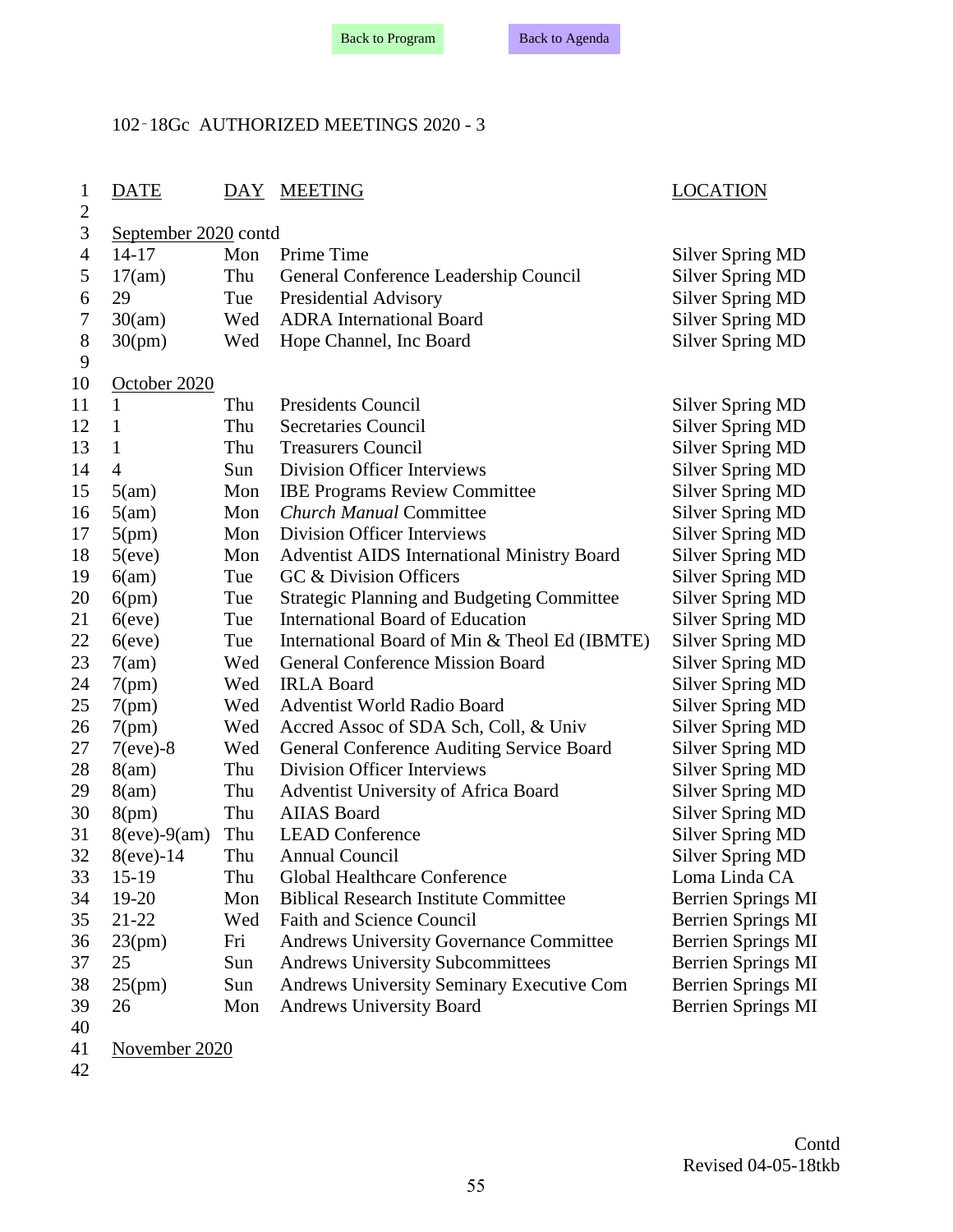#### 102‑18Gc AUTHORIZED MEETINGS 2020 - 4

## 1 <u>DATE</u> DAY MEETING LOCATION

# $\frac{2}{3}$

#### December 2020

| 4 $2(pm)$ | Wed Adventist Risk Management Board Committees | Silver Spring MD |
|-----------|------------------------------------------------|------------------|
| 5 $3(am)$ | Thu Adventist Risk Management Board            | Silver Spring MD |
| 6 9-12    | Wed Global Mission Center Directors Meeting    |                  |
| $14 - 15$ | Mon Loma Linda University Board and Committees | Loma Linda CA    |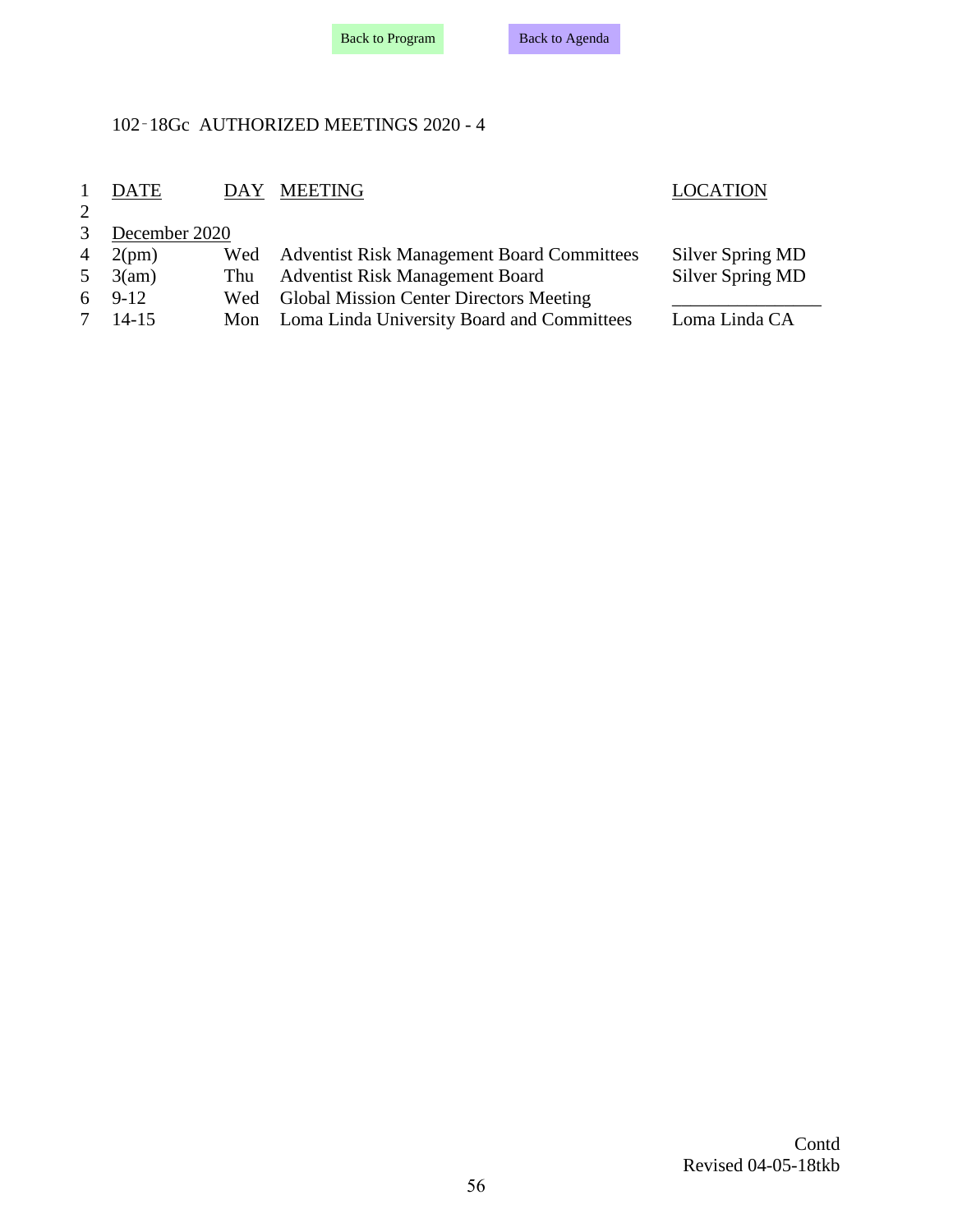## **The Church a Training Center** *Christian Service* **pp 58-63**

#### **The Need of the Hour**

<span id="page-56-0"></span>That which is needed now for the upbuilding of our churches is the nice work of wise laborers to discern and develop talent in the church,—talent that can be educated for the Master's use. There should be a well organized plan for the employment of workers to go into all our churches, large and small, to instruct the members how to labor for the upbuilding of the church, and also for unbelievers. It is training, education, that is needed. Those who labor in visiting the churches should give the brethren and sisters instruction in practical methods of doing missionary work.— 9T 117.

God expects His church to discipline and fit its members for the work of enlightening the world. An education should be given that would result in furnishing hundreds who would put out to the exchangers valuable talents. By the use of these talents, men would be developed who would be prepared to fill positions of trust and influence, and to maintain pure, uncorrupted principles. Thus great good would be accomplished for the Master.—6T 431, 432.

Every worker should be understandingly efficient. Then in a high, broad sense he can present the truth as it is in Jesus.—7T 70.

There should be no delay in this well-planned effort to educate the church members.—9T 119.

The greatest help that can be given our people is to teach them to work for God, and to depend on Him, not on the ministers.—7T 19.

It is evident that all the sermons that have been preached have not developed a large class of selfdenying workers. This subject is to be considered as involving the most serious results. Our future for eternity is at stake. The churches are withering up because they have failed to use their talents in diffusing light. Careful instruction should be given which will be as lessons from the Master, that all may put their light to practical use.—6T 431.

The people have had too much sermonizing; but have they been taught how to labor for those for whom Christ died? Has a line of labor been devised and placed before them in such a way that each has seen the necessity of taking part in the work?—6T 431.

It is by education and practice that persons are to be qualified to meet any emergency which may arise; and wise planning is needed to place each one in his proper sphere, that he may obtain an experience that will fit him to bear responsibility.—9T 221.

#### **The Church Missionary Curriculum**

Many would be willing to work if they were taught how to begin. They need to be instructed and encouraged. Every church should be a training school for Christian workers. Its members should be taught how to give Bible readings, how to conduct and teach Sabbath school classes, how best to help the poor and to care for the sick, how to work for the unconverted. There should be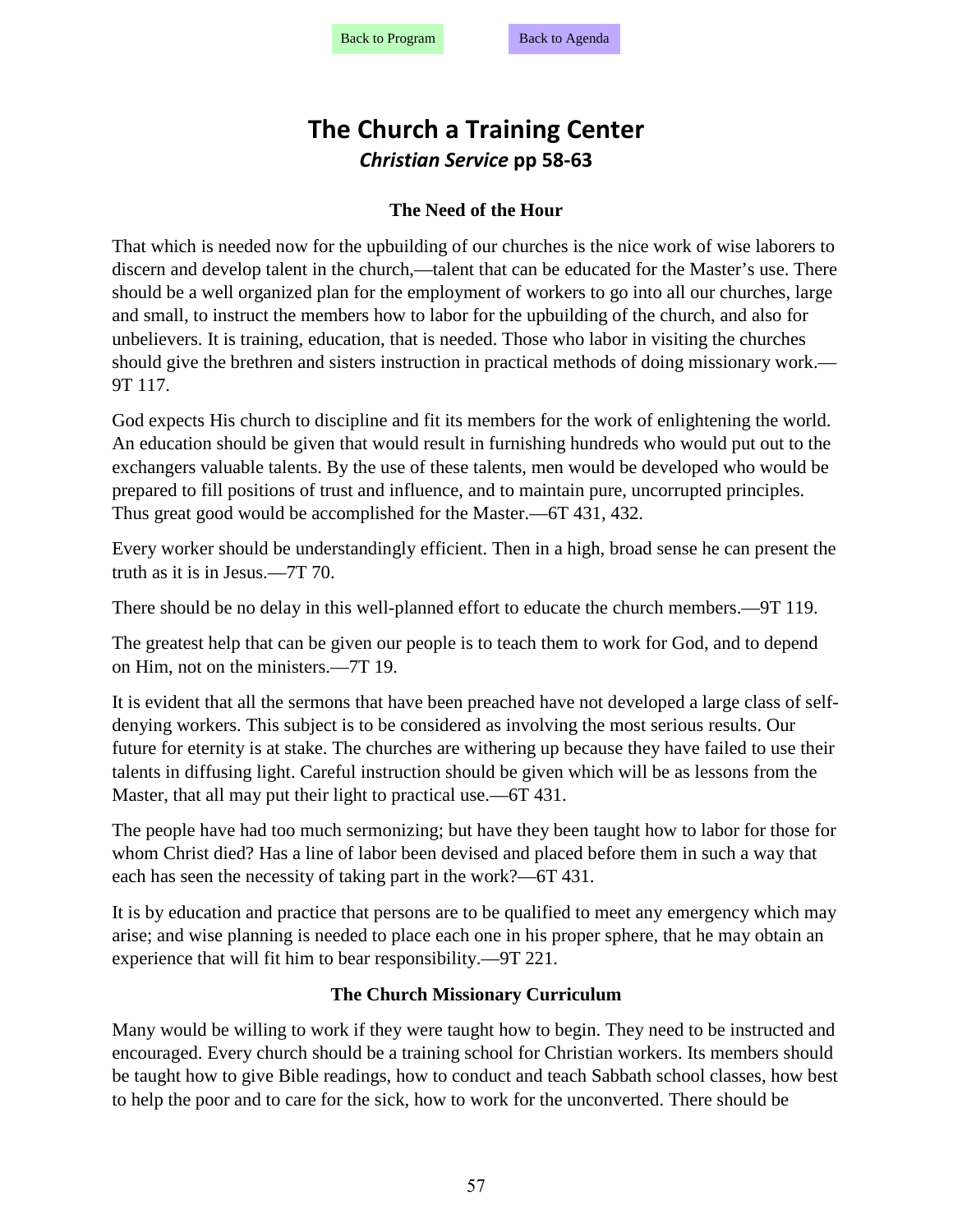schools of health, cooking schools, and classes in various lines of Christian help work. There should not only be teaching, but actual work under experienced instructors. Let the teachers lead the way in working among the people, and others, uniting with them, will learn from their example. One example is worth more than many precepts.—MH 149.

#### **Special Training**

Greater efforts should be put forth to educate the people in the principles of health reform. Cooking schools should be established, and house-to-house instruction should be given in the art of cooking wholesome food. Old and young should learn how to cook more simply. Wherever the truth is presented, the people are to be taught how to prepare food in a simple, yet appetizing way. They are to be shown that a nourishing diet can be provided without the use of flesh foods.—9T 161.

In every place where there is a church, instruction should be given in regard to the preparation of simple, wholesome foods, for the use of those who wish to live in accordance with the principles of health. And the church members should impart to the people of their neighborhoods the light they receive on this subject.—GW 362.

#### **Adapt the Instruction**

How many useful and honored workers in God's cause have received a training amid the humble duties of the most lowly positions in life! Moses was the prospective ruler of Egypt, but God could not take him from the king's court to do the work appointed him. Only when he had been for forty years a faithful shepherd was he sent to be the deliverer of his people. Gideon was taken from the threshing floor to be the instrument in the hands of God for delivering the armies of Israel. Elisha was called to leave the plow and do the bidding of God. Amos was a husbandman, a tiller of the soil, when God gave him a message to proclaim. All who become coworkers with Christ will have a great deal of hard, uncongenial labor to perform, and their lessons of instruction should be wisely chosen, and adapted to their peculiarities of character, and the work which they are to pursue.—GW 332, 333.

#### **Responsibility for Providing the Training**

When men of promise and ability were converted, as in the case of Timothy, Paul and Barnabas sought earnestly to show them the necessity of laboring in the vineyard. And when the apostles left for another place, the faith of these men did not fail, but rather increased. They had been faithfully instructed in the way of the Lord, and had been taught how to labor unselfishly, earnestly, perseveringly, for the salvation of their fellow men. This careful training of new converts was an important factor in the remarkable success that attended Paul and Barnabas as they preached the gospel in heathen lands.—AA 186, 187.

As churches are established, it should be set before them that it is even from among them that men must be taken to carry the truth to others, and raise new churches; therefore they must all work, and cultivate to the utmost the talents that God has given them, and be training their minds to engage in the service of their Master.—3T 205.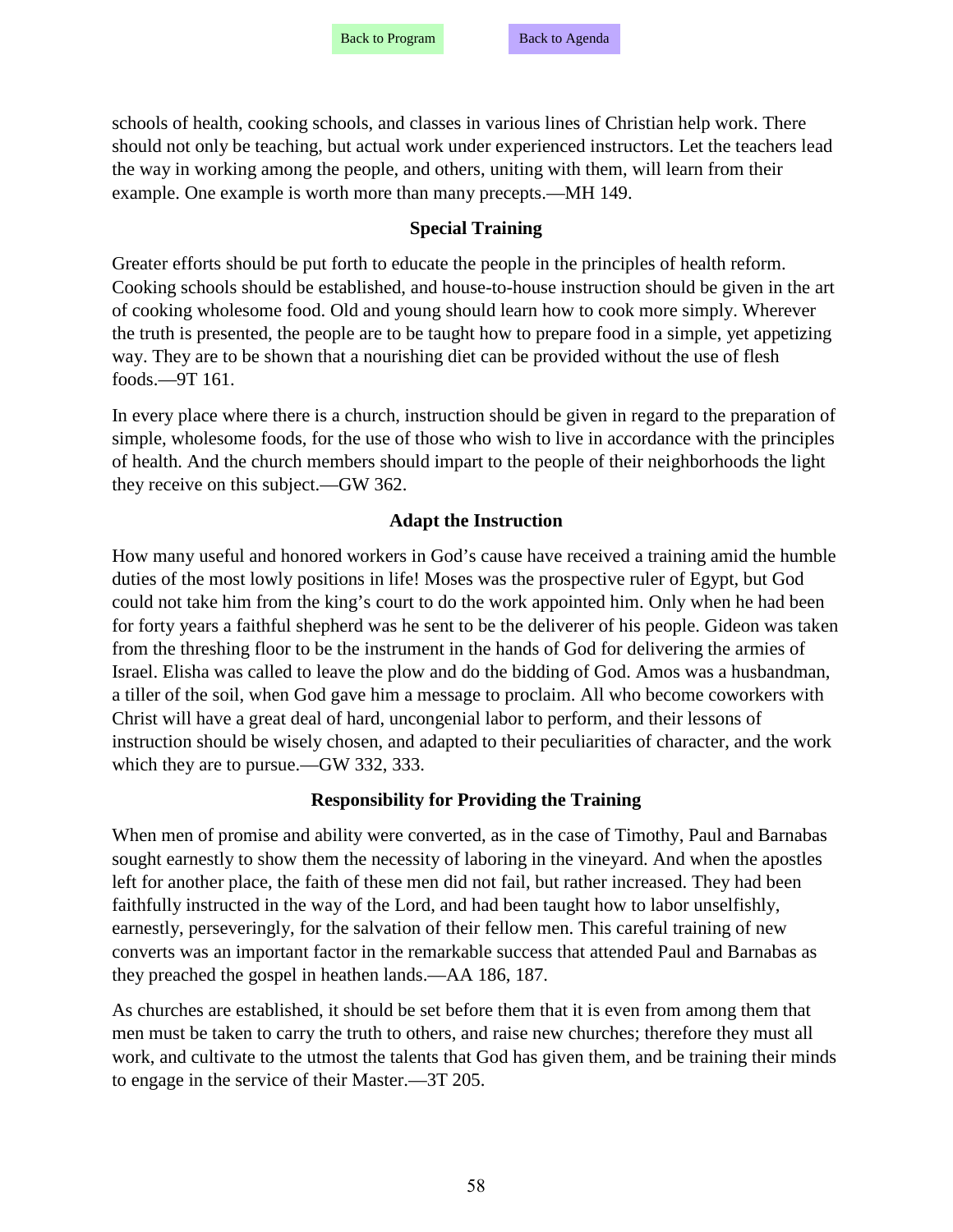Missionary operations are constantly embarrassed for want of workers of the right class of mind,—workers who have devotion and piety that will correctly represent our faith. There are many who ought to become missionaries, but who never enter the field because those who are united with them in church capacity or in our colleges do not feel the burden to labor with them, to open before them the claims of God upon all their powers, and do not pray with and for them.—CT 500, 501.

Those who have the spiritual oversight of the church should devise ways and means by which an opportunity may be given to every member of the church to act some part in God's work. Too often in the past this has not been done. Plans have not been clearly laid and fully carried out, whereby the talents of all might be employed in active service. There are but few who realize how much has been lost because of this.—9T 116.

In every church the members should be so trained that they will devote time to the winning of souls to Christ. How can it be said of the church, "Ye are the light of the world," unless the members of the church are actually imparting light? Let those who have charge of the flock of Christ awake to their duty, and set many souls to work.—6T 436.

#### **Select Officers Qualified to Train**

Great care should be exercised in selecting officers for the new churches. Let them be men and women who are thoroughly converted. Let those be chosen who are best qualified to give instruction, those who can minister both in word and in deed. There is a deep-seated necessity for work in every line.—6T 85.

The elders and those who have leading places in the church should give more thought to their plans for conducting the work. They should arrange matters so that every member of the church shall have a part to act, that none may lead an aimless life, but that all may accomplish what they can according to their several ability.... It is very essential that such an education should be given to the members of the church that they will become unselfish, devoted, efficient workers for God; and it is only through such a course that the church can be prevented from becoming fruitless and dead.... Let every member of the church become an active worker,—a living stone, emitting light in God's temple.—RH, September 2, 1890.

#### **Church Members to Educate Themselves**

Church members must *work*; they must *educate themselves*, striving to reach the high standard set before them. This the Lord will help them to reach if they will co-operate with Him.—9T 140.

We should not let slip even one opportunity of qualifying ourselves intellectually to work for God.—COL 334.

#### **The Divine Standard**

The Lord desires us to obtain all the education possible, with the object in view of imparting our knowledge to others. None can know where or how they may be called to labor or to speak for God. Our heavenly Father alone sees what He can make of men. There are before us possibilities